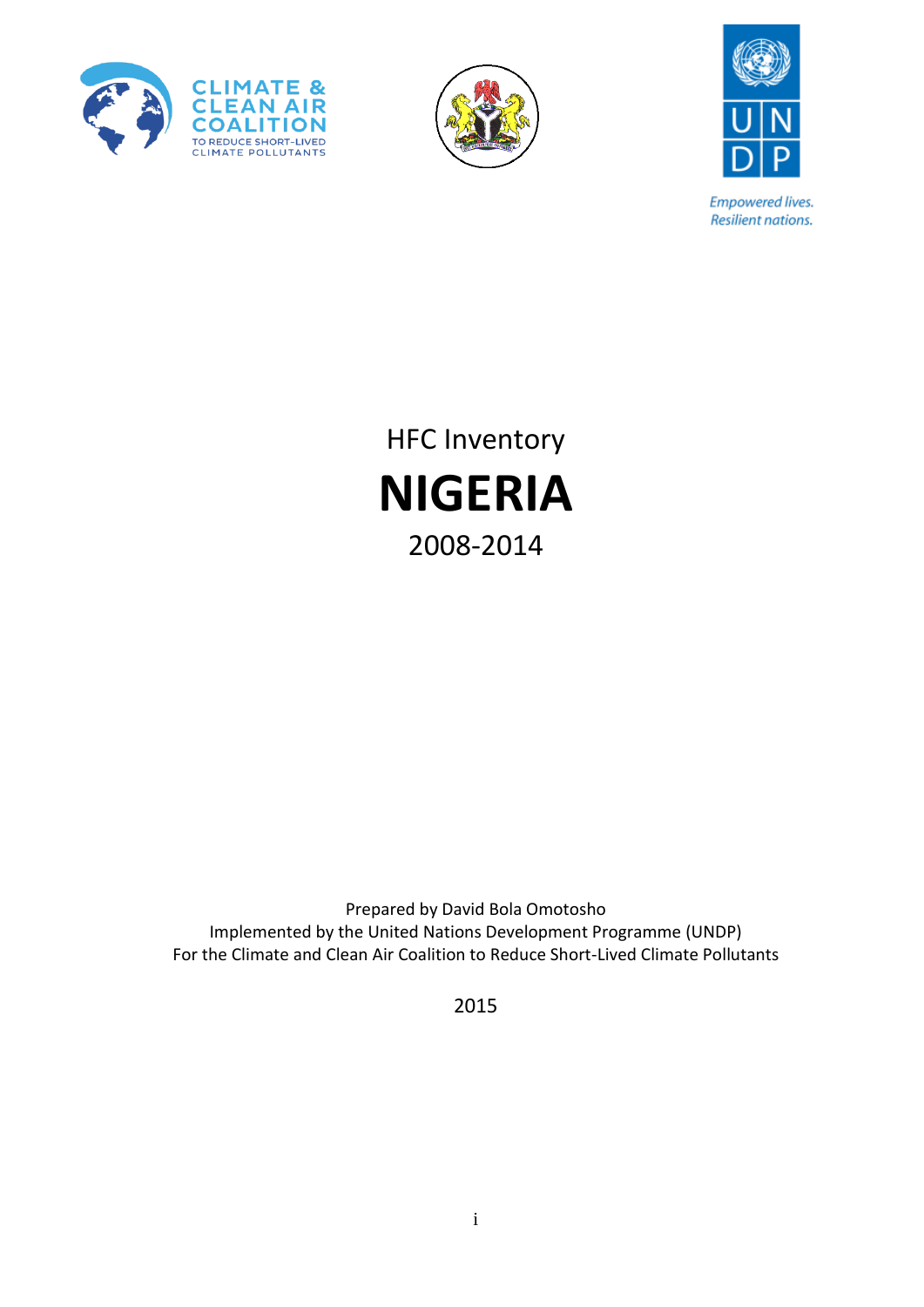# **Table of Contents**

# <span id="page-1-0"></span>Contents

|     | 1.1.1 |                                                                                    |  |
|-----|-------|------------------------------------------------------------------------------------|--|
|     | 1.1.2 |                                                                                    |  |
|     | 1.1.3 |                                                                                    |  |
| 1.2 |       |                                                                                    |  |
| 1.3 |       |                                                                                    |  |
|     | 1.3.1 |                                                                                    |  |
|     | 1.3.2 |                                                                                    |  |
|     | 1.3.3 |                                                                                    |  |
|     | 1.3.4 |                                                                                    |  |
| 1.4 |       |                                                                                    |  |
|     |       |                                                                                    |  |
| 2.1 |       |                                                                                    |  |
| 2.2 |       |                                                                                    |  |
| 2.3 |       | Data from National Agency for Food and Drug Administration and Control (NAFDAC) .7 |  |
|     |       |                                                                                    |  |
| 3.1 |       |                                                                                    |  |
| 3.2 |       |                                                                                    |  |
| 3.3 |       |                                                                                    |  |
| 3.4 |       | Amount and Trends of HFC Mixtures Use in Nigeria (2008 - 2014)12                   |  |
| 3.5 |       | Composite Use of HFC-134a and HFC Mixtures in Nigeria (2008 - 2014)13              |  |
| 3.6 |       |                                                                                    |  |
| 3.7 |       |                                                                                    |  |
|     | 3.7.1 |                                                                                    |  |
|     | 3.7.2 |                                                                                    |  |
| 3.8 |       |                                                                                    |  |
|     | 3.8.1 |                                                                                    |  |
|     | 3.8.2 |                                                                                    |  |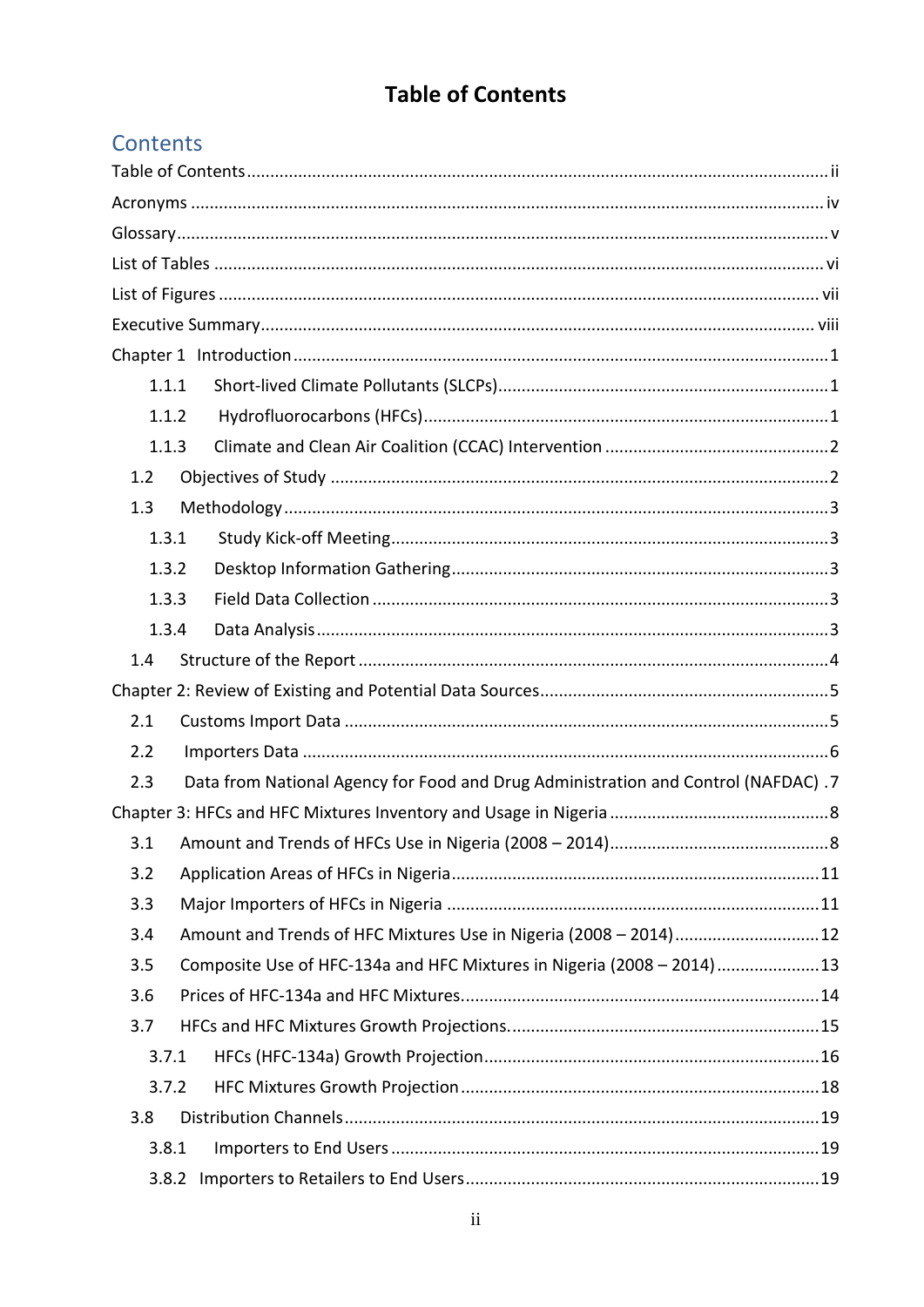<span id="page-2-0"></span>

|     | 3.8.3  |                                                                                   |  |  |  |
|-----|--------|-----------------------------------------------------------------------------------|--|--|--|
|     |        |                                                                                   |  |  |  |
| 4.1 |        |                                                                                   |  |  |  |
|     |        |                                                                                   |  |  |  |
|     | 4.1.2  |                                                                                   |  |  |  |
|     | 4.1.3  |                                                                                   |  |  |  |
| 4.2 |        |                                                                                   |  |  |  |
| 4.3 |        |                                                                                   |  |  |  |
|     | 4.3.1  |                                                                                   |  |  |  |
|     | 4.3.2  |                                                                                   |  |  |  |
| 4.4 |        |                                                                                   |  |  |  |
| 4.5 |        |                                                                                   |  |  |  |
|     | 4.5.1  |                                                                                   |  |  |  |
|     | 4.5.2  |                                                                                   |  |  |  |
|     | 4.5.3. | Emission Reductions through Design and Technology Advancements30                  |  |  |  |
|     |        | Chapter 5: Policies, Structures and Actions to ensure HFC Emissions Reduction 31  |  |  |  |
| 5.1 |        |                                                                                   |  |  |  |
| 5.2 |        |                                                                                   |  |  |  |
| 5.3 |        | Achieving emission reduction through containment control (e.g. through obligatory |  |  |  |
| 5.4 |        |                                                                                   |  |  |  |
| 5.5 |        |                                                                                   |  |  |  |
| 5.6 |        |                                                                                   |  |  |  |
| 5.7 |        |                                                                                   |  |  |  |
| 5.8 |        |                                                                                   |  |  |  |
|     |        |                                                                                   |  |  |  |
|     |        |                                                                                   |  |  |  |
|     |        |                                                                                   |  |  |  |
|     |        |                                                                                   |  |  |  |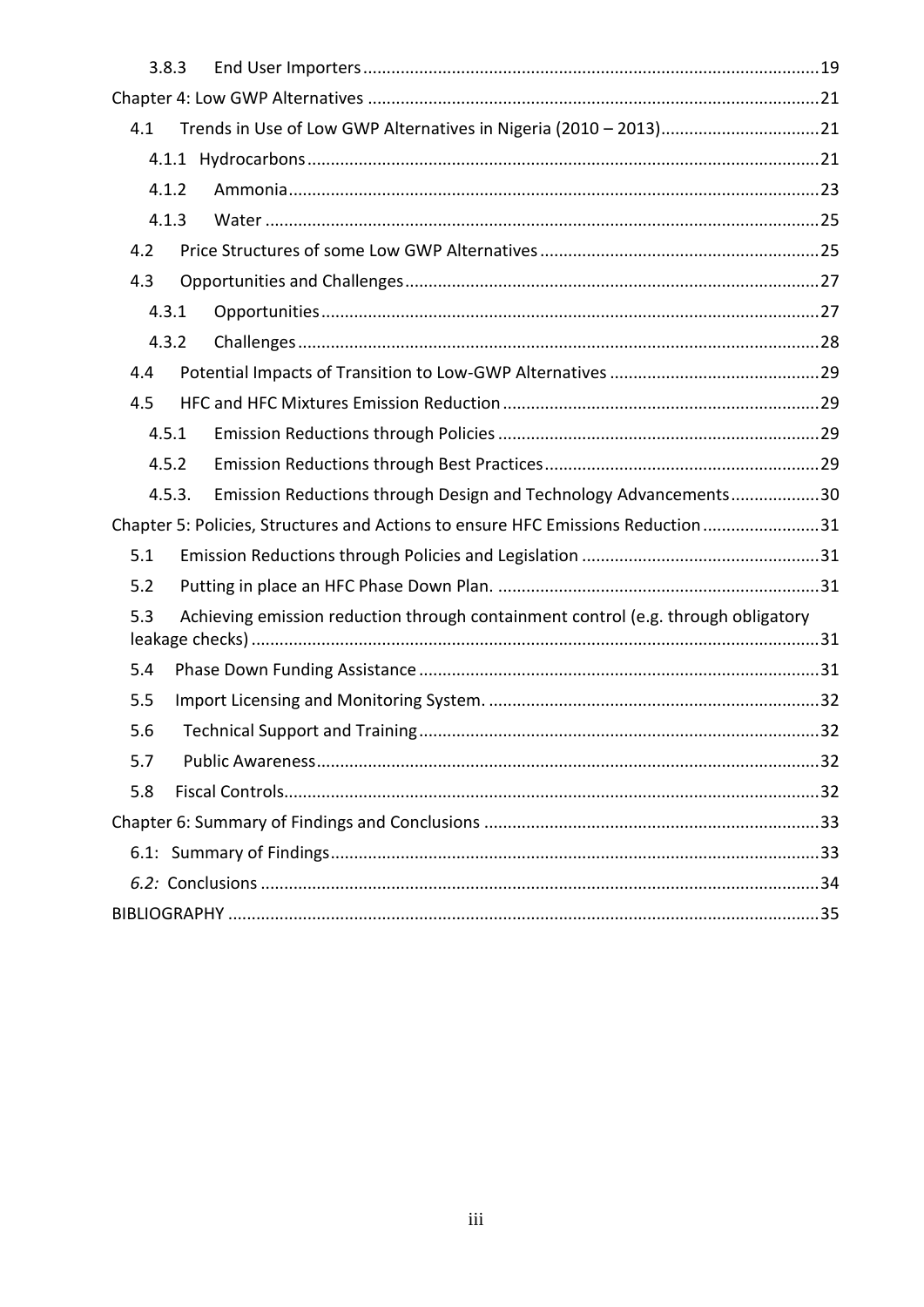# **Acronyms**

| A/C             | <b>Air Conditioner</b>                                       |
|-----------------|--------------------------------------------------------------|
| <b>ASYCUDA</b>  | <b>Automated System for Customs Data</b>                     |
| <b>CFCs</b>     | Chlorofluorocarbons                                          |
| CO <sub>2</sub> | Carbon Dioxide                                               |
| GWP             | <b>Global Warming Potential</b>                              |
| <b>GHGs</b>     | Greenhouse Gases                                             |
| <b>HCFCs</b>    | Hydrochlorofluorocarbons                                     |
| <b>HFCs</b>     | Hydrofluorocarbons                                           |
| <b>NAFDAC</b>   | National Agency for Food and Drug Administration and Control |
| <b>NCS</b>      | Nigeria Customs Service                                      |
| <b>SLCPs</b>    | <b>Short-lived Climate Pollutants</b>                        |
| UN              | <b>United Nations</b>                                        |
| <b>UNCTAD</b>   | United Nations Conference on Trade and Development           |
| <b>UNDP</b>     | United Nations Development Programme                         |
| UNEP            | <b>United Nations Environment Programme</b>                  |
|                 |                                                              |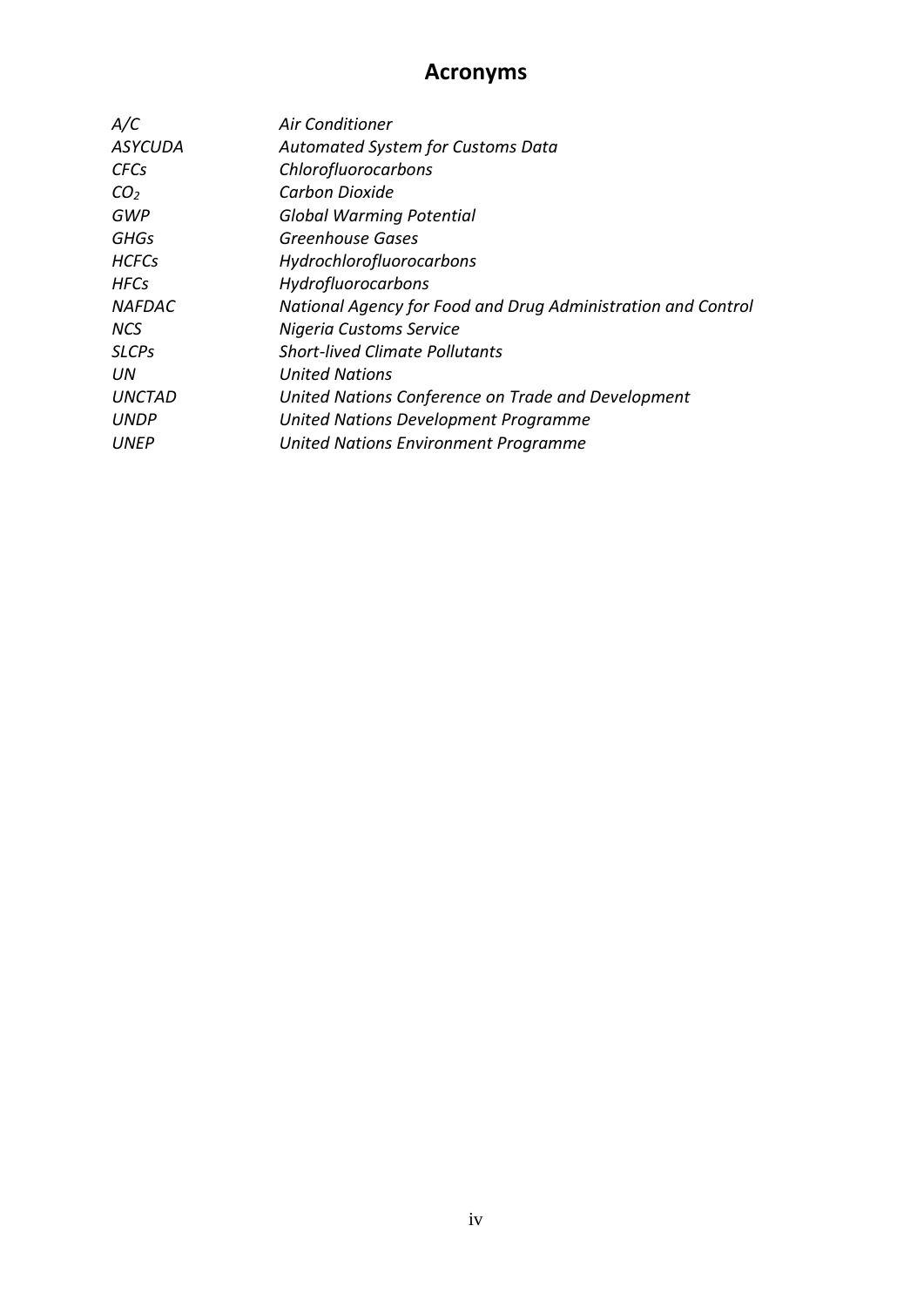# **Glossary**

<span id="page-4-0"></span>*CFC: Chlorofluorocarbon, hydrocarbons where the substitution of hydrogen atoms by chlorine or fluorine atoms is complete..*

*Drop-in: Retrofit of installation corresponding only to the change of refrigerant, without any other modifications (neither components, nor oil).*

*Emissions (of refrigerant): release to the atmosphere of refrigerant whatever the cause. The annual report on fluorinated refrigerant emissions is required by the UNFCCC (1992).*

*HCFC: Hydrochlorofluorocarbon; where the substitution of hydrogen atoms by chlorine or fluorine atoms is partial.*

*HFC: Hydrofluorocarbon, Chemicals that contain hydrogen, fluorine, and carbon. They do not deplete the ozone layer and have been used as substitutes for CFCs and HCFCs. Many HFCs are potent greenhouse gases* 

*GWP: Global Warming Potential. A relative index that enables comparison of the climate effect of the emissions of various greenhouse gases (and other climate changing agents). CO2 is the reference molecule, its GWP is 1 whatever the integration horizon taking into account its lifetime in the atmosphere. The GWP of other molecules is a ratio to the GWP of CO2 that takes into account the atmospheric lifetime of the product and its absorption value in the infrared spectrum in the atmosphere.*

*ODP: Ozone Depleting Potential. The ODP is a ratio of the ozonicide capacity of one molecule to that of CFC-11 (because its measurements in the atmosphere were made in 1950). By definition, the CFC-11 ODP is 1. The scale is thus the capacity of a molecule to destroy a quantity of ozone molecules greater or smaller than the capacity of CFC-11destruction.*

*SLCPs: Short-lived climate pollutants: These are agents that have relatively short lifetime in the atmosphere but have a warming influence on climate.*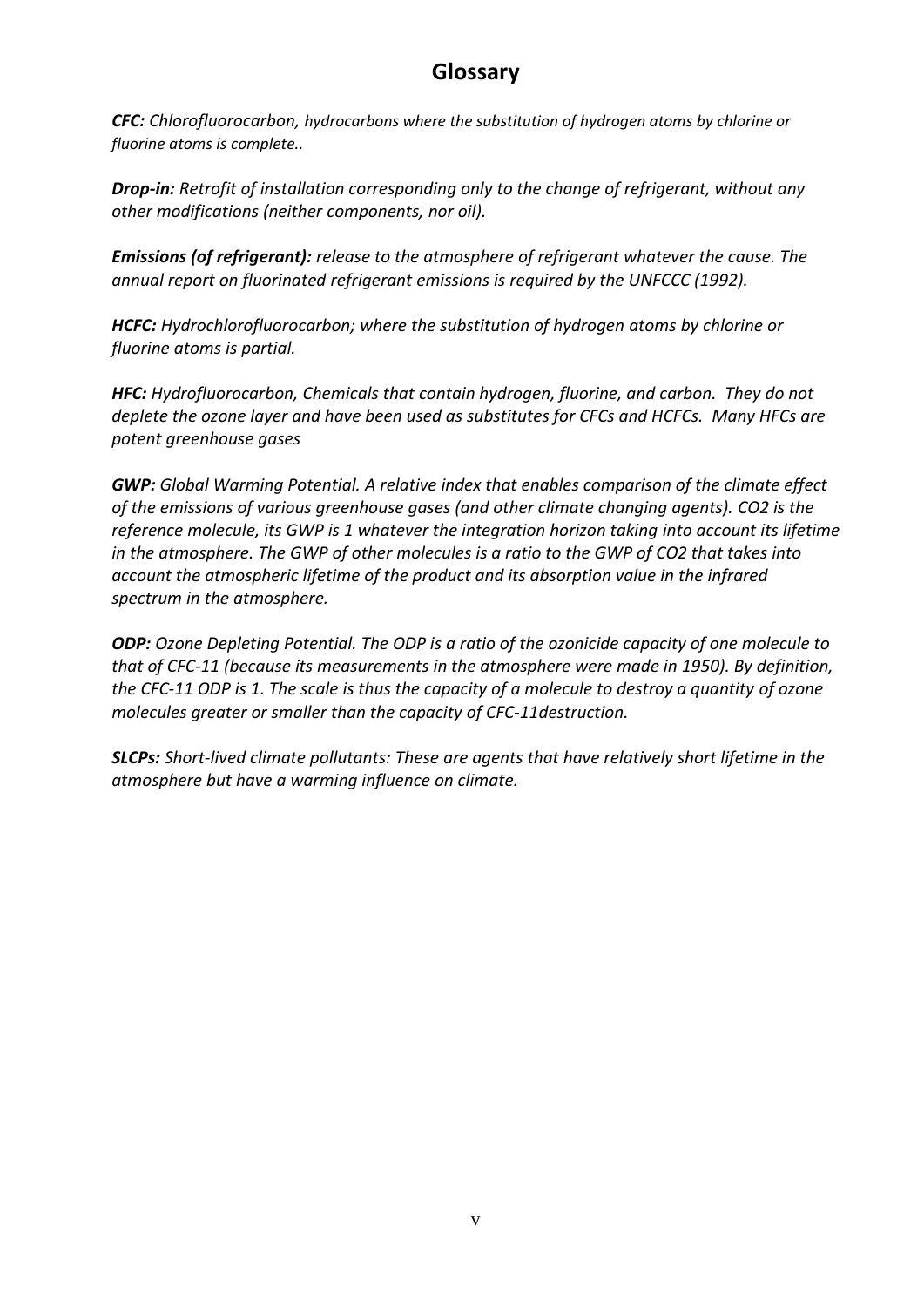# **List of Tables**

<span id="page-5-0"></span>Table ES.2.1: Nigeria: HFC-134a Imports as obtained from NAFDAC, 2010 – 2013

Table ES.3.1a: Nigeria: HFC-134a Imports, 2008 – 2014

Table ES.3.1b: Nigeria: HFC-134a Imports, 2008 – 2014 (adjusted for 2010)

Table ES.3.2: Nigeria: HFC Mixtures Imports, 2008 – 2014

Table ES.3.3: HFCs (HFC-134a) and HFC Mixtures Imports, 2008 - 2014

Table ES.3.4: HFCs (134a) and HFC Mixtures (410A): Prices per Kg, 2008 – 2014

Table ES.4.1: Nigeria: Butane and Iso butane Imports, 2008 – 2014

Table ES.4.2: Nigeria: Propane (R-290) Imports, 2008 – 2014

Table ES.4.3: Nigeria: Ammonia Imports, 2008 – 2014

Table ES.4.4: Prices of HFCs, HFC Mixtures and some Low-GWP Alternatives available in Nigeria (2008 - 2014).

Table 2.1: Importers present at the July, 2014 meeting.

Table 2.2: Nigeria: HFC Imports as obtained from NAFDAC, 2010 - 2013

Table 3.1a: Nigeria: HFC-134a Imports, 2008 – 2014

Table 3.1b: Nigeria: HFC-134a Imports, 2008 – 2014 (adjusted for 2010)

Table 3.2: The Ten major HFC Importers in Nigeria

Table 3.3: Nigeria: HFC Mixtures Imports, 2008 – 2014

Table 3.4: Nigeria: HFC-134a and HFC Mixtures Composite Imports, 2008 – 2014

Table 3.5: HFCs (134a) and HFC Mixtures (410A): Prices per Kg, 2010 – 2013

Table 3.6: Annual Percentage Change in HFC Import (2008 – 2014)

Table 3.7: Nigeria: HFC Imports Projection, 2015 – 2017

Table 3.8: Annual Percentage Change in HFC Mixtures (2008 – 2014)

Table 3.9: Nigeria: HFC Mixtures Imports Projection, 2015 – 2017

Table 4.1: Nigeria: Butane and Isobutane Imports, 2008 – 2014

Table 4.2: Nigeria: Propane (R-290) Imports, 2008 – 2014

Table 4.3: Nigeria: Ammonia Imports, 2008 – 2014

Table 4.4: Prices of some Low-GWP Alternatives available in Nigeria

Table 4.5: Prices of HFC-134a, HFC Mixtures (410a) and some Low-GWP Alternatives available in Nigeria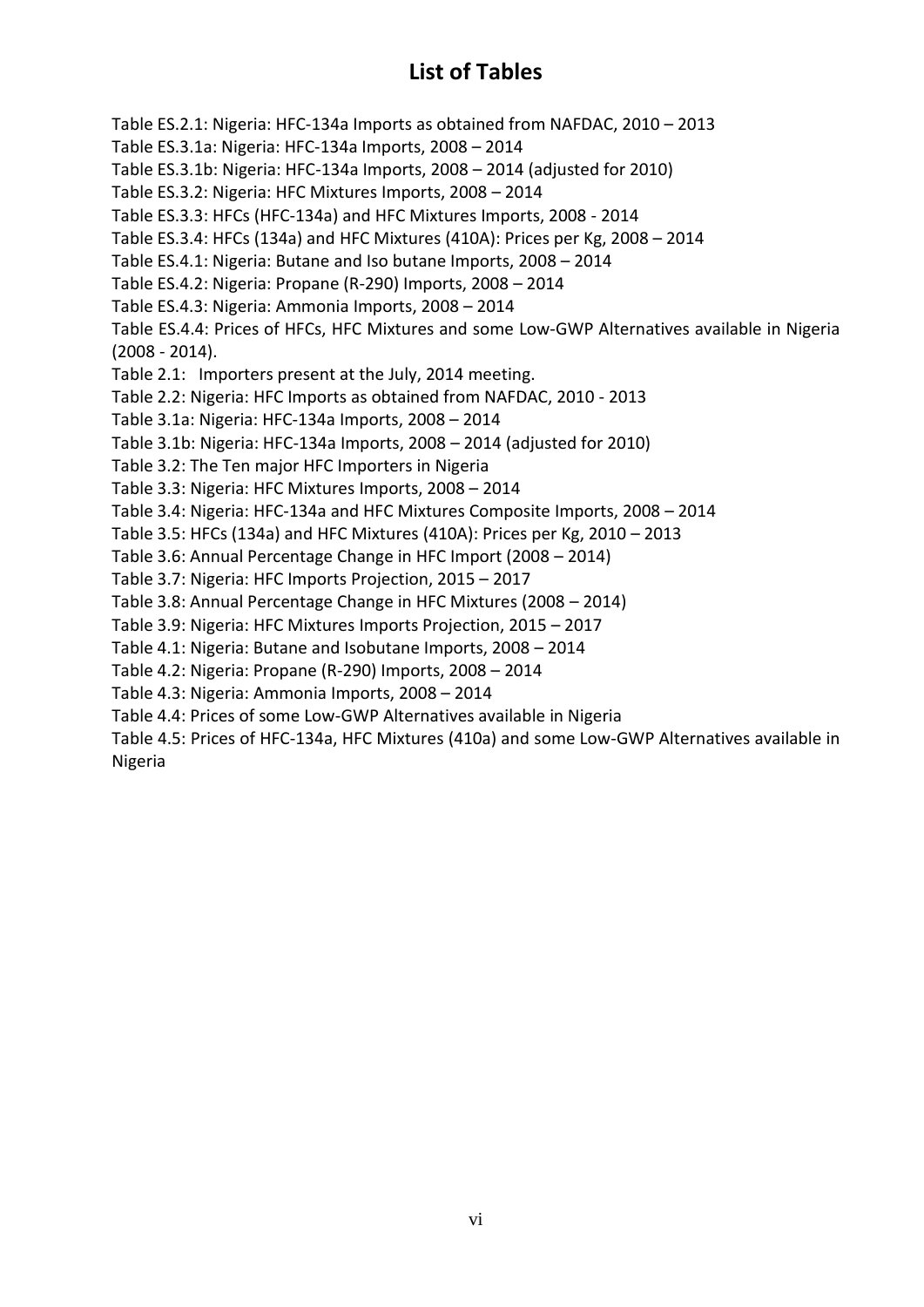# **List of Figures**

<span id="page-6-0"></span>Fig. ES.3.1a: Nigeria: HFC-134a Imports, 2008 – 2014

- Fig. ES.3.1b: Nigeria: HFC-134a Imports, 2008 2014 (adjusted for 2010)
- Fig. ES.3.2: Nigeria: HFC Mixtures Imports, 2008 2014
- Fig. ES.3.3: HFC-134a and HFC Mixtures Imports, 2008 2014
- Fig. ES.3.4: HFCs (134a) and HFC Mixtures (410A): Prices per Kg, 2008 2014
- Fig. ES.3.5: Nigeria: HFC Imports Projection (HFC-134a), 2015 and 2017
- Fig. ES.3.6: Nigeria: HFC Mixtures Imports Projections, 2015 2017
- Fig. ES.4.1: Nigeria: Butane and Isobutane Imports, 2008 2014
- Fig. ES.4.2 Nigeria: Propane (R-290) Imports, 2008 2014
- Fig. ES.4.3: Nigeria: Ammonia Imports, 2008 2014

Fig. ES.4.4: Prices of HFCs, HFC Mixtures and some Low-GWP Alternatives available in Nigeria (2008 -2014).

- Fig. 3.1a: Nigeria: HFC-134a Imports, 2008 2014
- Fig. 3.1b: Nigeria: HFC-134a Imports, 2008 2014 (adjusted for 2010)
- Fig. 3.2: The Ten major HFC Importers in Nigeria
- Fig. 3.3: Nigeria: HFC Mixtures Imports, 2008 2014
- Fig. 3.4: Nigeria: HFC-134a and HFC Mixtures Composite Imports, 2008 2014
- Fig. 3.5: HFCs (134a) and HFC Mixtures (410A): Prices per Kg, 2010 2013
- Fig. 3.6: Nigeria: HFC-134a Imports Projection, 2015 2017
- Fig. 3.7: Nigeria: HFC Mixtures Imports Projection, 2015 2017
- Fig. 3.8: Channels of HFC Distribution
- Fig. 4.1: Nigeria: Butane and Iso butane Imports, 2008 2014
- Fig. 4.2: Nigeria: Propane (R-290) Imports, 2008 2014
- Fig. 4.3: Nigeria: Ammonia Imports, 2008 2014
- Fig. 4.4: Prices of some Low-GWP Alternatives available in Nigeria

Fig. 4.5: Price trends of HFC-134a, HFC Mixture (R-410A) and some Low GWP Alternatives available in Nigeria (2008 – 2014)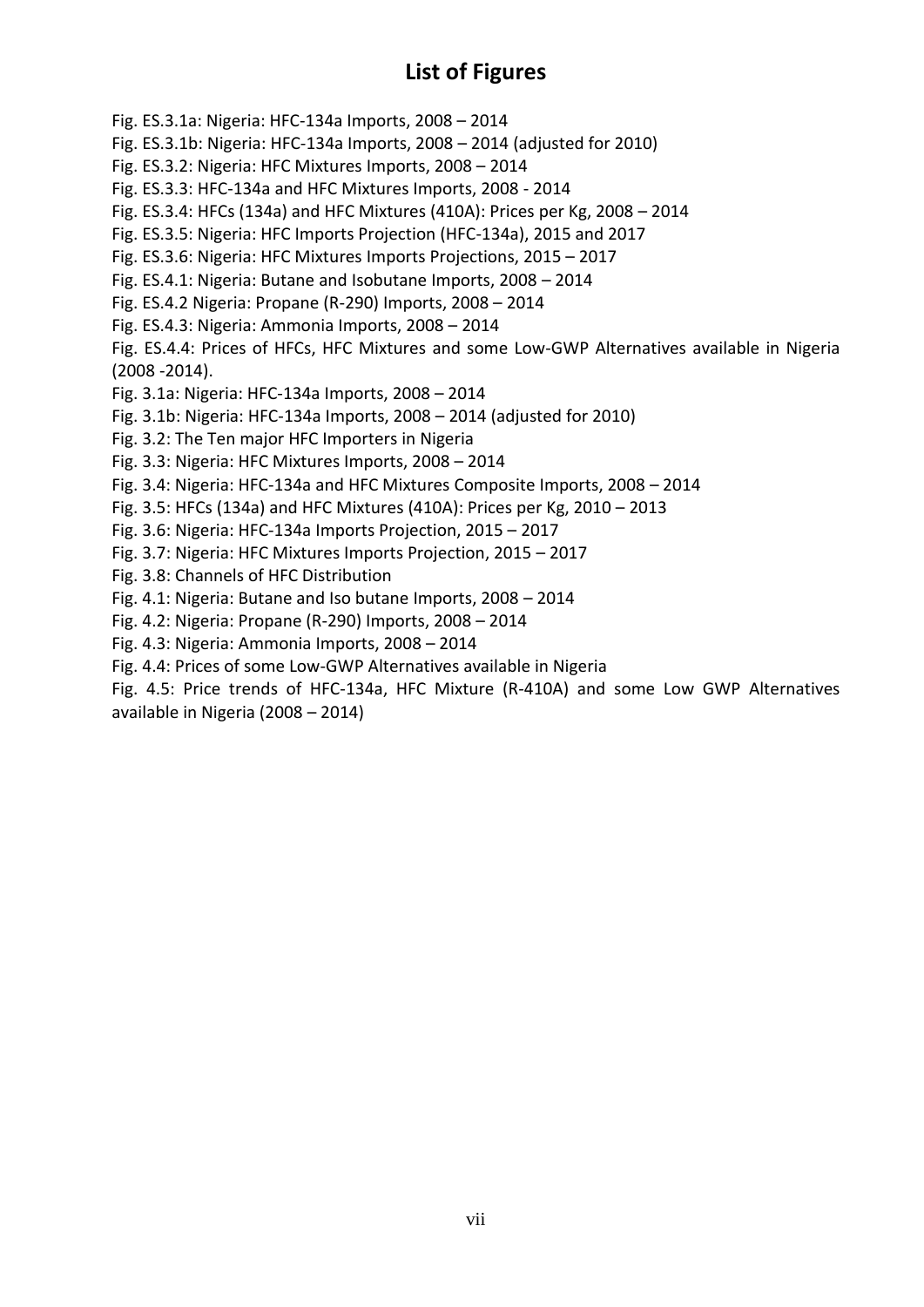# **Executive Summary**

<span id="page-7-0"></span>A use inventory, in any country, of Hydrofluorocarbons (HFCs) and their blends that presents the direction of use movements, is an essential and critical step towards grounds preparations for the phase down of the substances and/or any efforts aimed at the introduction of low-GWP alternatives. It is the realization of this that Nigeria, with funding assistance from the Climate and Clean Air Coalition (CCAC), takes this critical step, the result of which is expected to inform subsequent decisions by government on the issue. Nigeria is a member of the CCAC, whose main objective is to reduce Short Lived Climate Pollutants (SLCPs) of which the HFCs group of chemicals is one. Nigeria views this report as a way of contributing to the meeting of CCAC's objectives.

This section of the report summarises the background information, process, analysis and the findings of the study.

#### *ES.1: Introduction*

#### *Short-lived Climate Pollutants (SLCPs)*

Short-lived climate pollutants (SLCPs) are agents that have relatively short lifetime in the atmosphere but have a warming influence on climate. They are also dangerous air pollutants, with various negative impacts on human health, agriculture and ecosystems. Black carbon, methane and tropospheric ozone and hydrofluorocarbons (HFCs) are the major short-lived climate pollutants in the atmosphere. It has been estimated that "fast action to reduce these pollutants has the potential to slow down the warming expected by 2050 by as much as 0.5°C, as well as prevent over two million premature deaths each year and avoid annual crop losses of over 30 million tons."

## *Hydrofluorocarbons (HFCs)*

**HFCs** are man-made greenhouse gases that are used in air conditioning, refrigeration, as solvents, foam blowing agents, fire suppressants and aerosols. They form one of the major substances used since the 1990s as replacements for chlorofluorocarbons (CFCs) under the Montreal Protocol on Substances that Deplete the Ozone Layer, and are also replacements for HCFCs in a number of applications. The global warming impact of HFCs is strong and if left unchecked, it is estimated that they could account for up to 20 percent of total climate pollution by 2050. This calls for action, which has led to the intervention of the Climate and Clean Air Coalition (CCAC).

The current study is one of the first six national inventory studies currently being undertaken with the support of the CCAC in Bangladesh, Chile, Colombia, Ghana, Indonesia and Nigeria.

## *Objectives of Study*

The objectives of the exercise are as follow:

- i) Establish the volume and trend of HFC consumption/Use in Nigeria with the aim of determining the opportunities and challenges of moving to low GWP substances.
- ii) Examine channels of distribution of HFCs and HFC Mixtures in the country.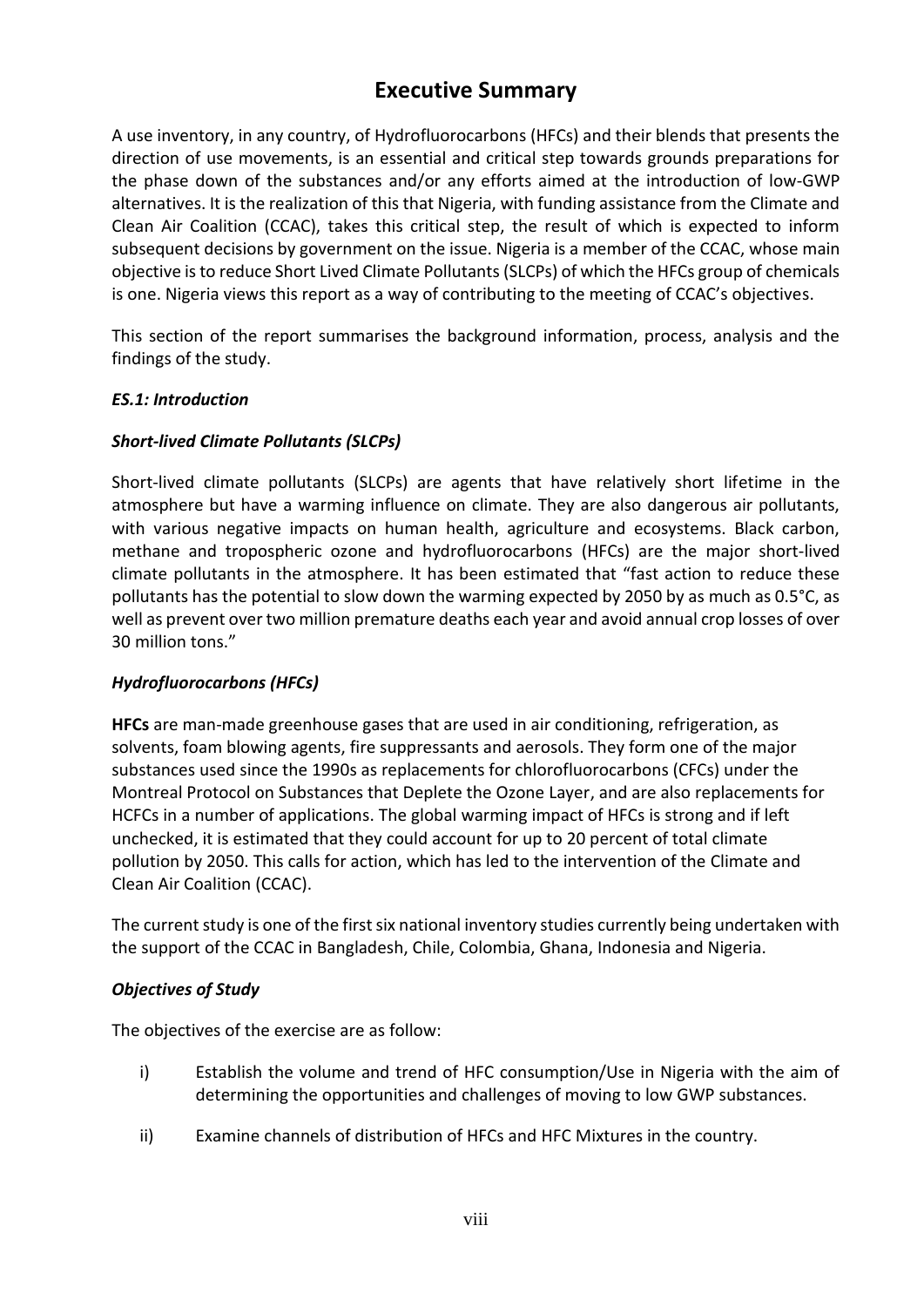- iii) Examine the existing and potential replacement substance candidates for HFCs in the country, with the aim of providing stakeholders with information/tools to plan for a possible phase down of high GWP HFCs.
- iv) Examine opportunities and challenges presenting themselves for a shift from HFCs to low-GWP alternatives.
- v) Examine the potential impacts of transition to low-GWP alternatives.
- vi) Examine emission reduction efforts of HFC and HFC mixtures through policies, structures, and actions to ensure HFC emission reductions.

#### **Methodology**

The methodological approach of this study consists of:

- $\triangleright$  Study Kick-off meeting
- $\triangleright$  Desktop information gathering;
- $\triangleright$  Field data collection; and
- $\triangleright$  Data collation and analysis.

#### *Data Sources*

The import entry data used in this study was received from the Nigeria Customs' Automated System for Customs Data (ASYCUDA) and National Agency for Food and Drug Administration and Control (NAFDAC).

#### *ES.2: Review of Existing and Potential Data Sources*

Nigeria does not produce HFCs. As a result, all her requirements are imported, which makes the Nigeria Customs Service (NCS), National Agency for Food and Drug Administration and Control (NAFDAC) good and credible data sources for the current study.

#### *Customs Import Data*

The import entry data used in this study was got from the Nigeria Customs' Automated System for Customs Data (ASYCUDA). Import Entries got from the ASYCUDA system covered:

- i. Hydrofluorocarbons with HS Code 2903.39;
- ii. Hydrofluorocarbons mixtures with HS Code 3824.78;
- iii. Ammonia with HS Code 2814.10;
- iv. Butane/Iso Butane with HS Code 2901.10; and
- v. Propane with HS Code 2711.12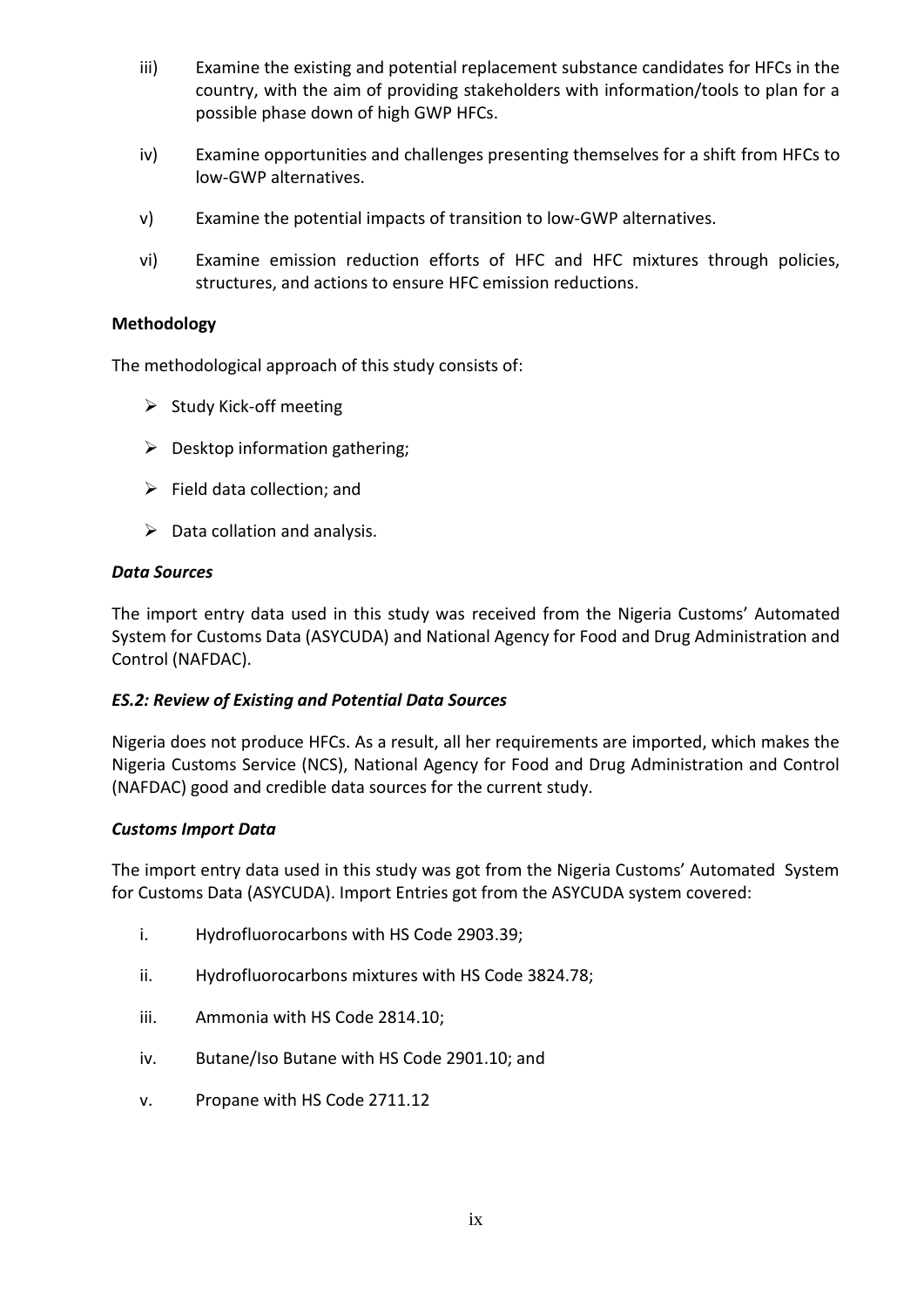#### *Importers Data*

Within the context of the study, an importer is a person or company who imports HFCs and HFC Mixtures either for the purpose of selling or be used directly by the entity. Importers have very poor record keeping systems, while those that have good records fear to release such for "fear of divulging their business secrets". All of these made it difficult to correlate importers-sourced data with those from the Customs Service.

### *Data from National Agency for Food and Drug Administration and Control (NAFDAC)*

The National Agency for Food and Drug Administration and Control (NAFDAC) supplied data for the substances under study for 2010 – 2013 (Table ES.2.1). Data comparable to those were received from the Customs Service over the same period.

| YEAR | <b>HFC-134a (MT)</b> |
|------|----------------------|
| 2010 | 566.82               |
| 2011 | 469.62               |
| 2012 | 578.96               |
| 2013 | 672.55               |

**Table ES 2.1: Nigeria: HFC-134a Imports as obtained from NAFDAC, 2010 – 2013**

#### *ES 3: HFC and HFC Mixtures Inventory and Usage in Nigeria*

#### *Amounts and Trends of HFCs Use in Nigeria (2008 – 2014)*

Table ES 3.1 and Fig. ES 3.1 show import data for pure HFCs from 2008-2014 in the country. The data showed that the only pure HFC imported was HFC-134a.<sup>1</sup> Between 2008 and 2014, about 5080.42 metric tonnes of HFC-134a were imported into the country, giving an annual average import of about 725.77 metric tonnes.

| <b>YEAR</b> | <b>HFC-134a (MT)</b> |
|-------------|----------------------|
| 2008        | 0.59                 |
| 2009        | 48.53                |
| 2010        | 2862.46              |
| 2011        | 589.47               |
| 2012        | 789.87               |
| 2013        | 671.03               |
| 2014        | 118.47               |

1

<sup>&</sup>lt;sup>1</sup> Since HFC-134a is the only pure HFC imported to Nigeria in the period under consideration, reference to HFC or HFCs (implying pure HFC/HFCs as against HFC as mixtures or blends) is presumed to refer to HFC-134a.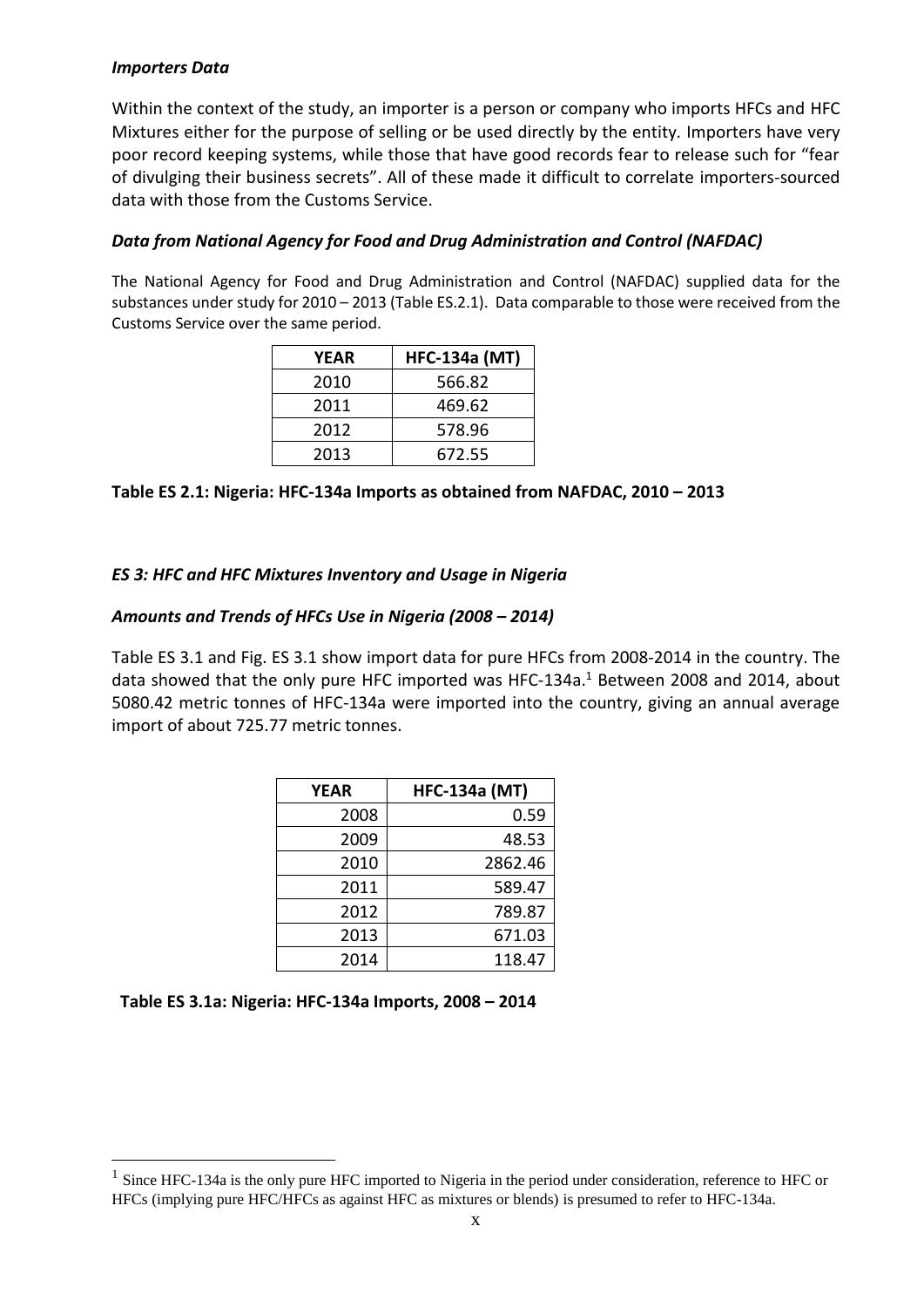

**Fig. ES. 3.1a: Nigeria: HFC-134a Imports, 2008 - 2014**

These also show a general downward trend in imports from a very high amount of 2,862 metric tonnes in 2010 to 589 metric tonnes in 2011, further down to 118.50 metric tonnes in 2014.

Some importers and end-users have attributed the huge 2010 imports to a probable reaction to 2010 as the final CFCs phase out year. With 2010 as the final CFC Phase out year for all countries, and with R-134a as the then most known replacement for R-12, some importers may have thought that the final phase out of R-12 may lead to a sudden rise in the price of its substitute, HFC-134a. This might have stampeded them to try to stockpile HFCs in that year, leading to a market glut resulting in decrease in import in subsequent years. It is good to note and understand that a major consideration on the part of importers is economic in terms of profits to be made. This must have been a major driving force behind the 2009/2010 'bump'. It also has to be realized that 134a became a replacement for R-12 not only in the domestic refrigeration sub-sector but also in the MAC sub-sector.

The above adduced reasons for the 2009/2010 "import spike" notwithstanding, further effort was made to even out the spike by comparing both the ASYCUDA and NAFDAC data for 2011 -2013 for which data was available for both and use the result to "transform" the 2010 data.

On average, it was found that ASYCUDA consumption figures for those years were 20.6% higher than NAFDAC data. It was thus proposed to calculate a proxy data for the year 2010 based on the NAFDAC figure and to substitute it to the ASYCUDA 2010 figure.

| <b>YEAR</b> | <b>HFC-134a (MT)</b> |
|-------------|----------------------|
| 2008        | 0.59                 |
| 2009        | 48.53                |
| 2010        | 683.4                |
| 2011        | 589.47               |
| 2012        | 789.87               |
| 2013        | 671.03               |
| 2014        | 118.47               |

The new modified data set thus becomes:

 **Table ES 3.1b: Nigeria: HFC-134a Imports, 2008 – 2014 (adjusted for 2010)**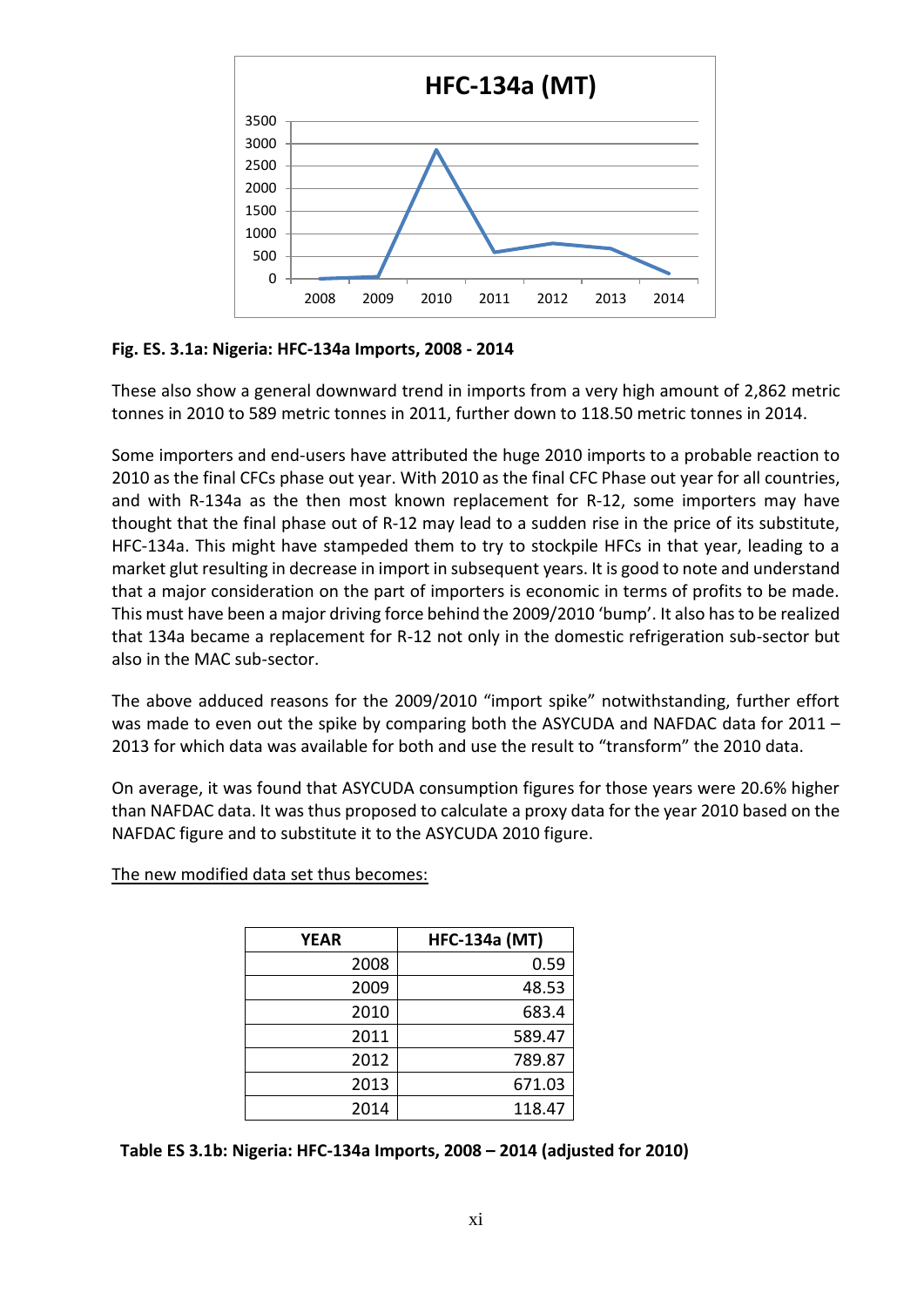

**Fig. ES 3.1b: Nigeria: HFC-134a Imports, 2008 – 2014 (with adjusted figure for 2010 data point)**

#### *Amount and Trends of HFC Mixtures Use in Nigeria (2008 – 2014)*

Table ES.3.2 shows HFC Mixtures use data from 2008-2014 in the country, which is also graphically shown in Fig.ES.3.2. Between 2008 and 2014, about 3994.10 metric tonnes of HFC Mixtures were imported into the country, resulting in an annual average import of about 570.59 metric tonnes.

| <b>YEAR</b> | <b>HFC MIXTURES (MT)</b> |
|-------------|--------------------------|
| 2008        |                          |
| 2009        | 1027.27                  |
| 2010        |                          |
| 2011        | 0.03                     |
| 2012        | 563.66                   |
| 2013        | 1346.91                  |
| 2014        | 1056.23                  |

**Table ES. 3.2: Nigeria: HFC Mixtures Imports, 2008 - 2014**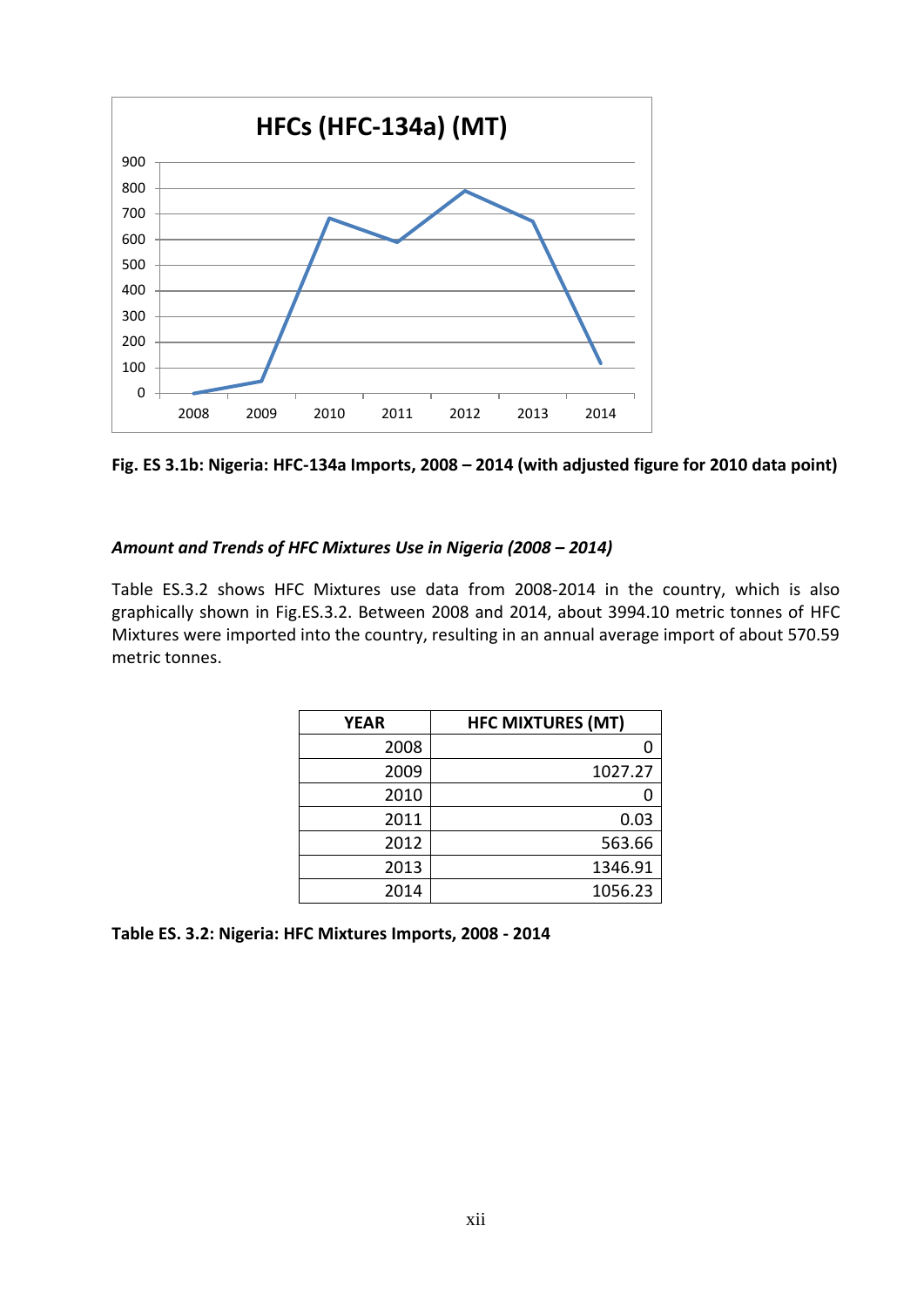

**Fig. ES. 3.2: Nigeria: HFC Mixtures Imports, 2008 – 2014**

HFC Mixtures imports between 2008 and 2014 do not exhibit any discernible downward or upward trend but an unpredictable undulating form over the seven years period.

## *Composite Use of HFC-134a and HFC Mixtures in Nigeria (2008 – 2014)*

Considering both HFC-134a and HFC Mixtures together shows that a total of 9,074.52 metric tonnes of both were imported into the country between 2008 and 2014, giving an average annual import of about 1,296.36 metric tonnes.

A **composite trend analysis** of both is shown in Table ES.3.3 and Fig.ES.3.3. It is essential to note that the composite trend shows an irregular pattern, taking a downward direction from 2013.

| <b>YEARS</b> | <b>HFC-134a (MT)</b> | <b>HFC MIXTURES (MT)</b> | <b>COMPOSITE</b> |
|--------------|----------------------|--------------------------|------------------|
| 2008         | 0.59                 |                          | 0.59             |
| 2009         | 48.53                | 1027.27                  | 1075.8           |
| 2010         | 2862.46              |                          | 2862.46          |
| 2011         | 589.47               | 0.03                     | 589.5            |
| 2012         | 789.87               | 563.66                   | 1353.53          |
| 2013         | 671.03               | 1346.91                  | 2017.94          |
| 2014         | 118.47               | 1056.23                  | 1174.7           |

**Table ES. 3.3: HFCs (HFC-134a) and HFC Mixtures Imports, 2008 - 2014**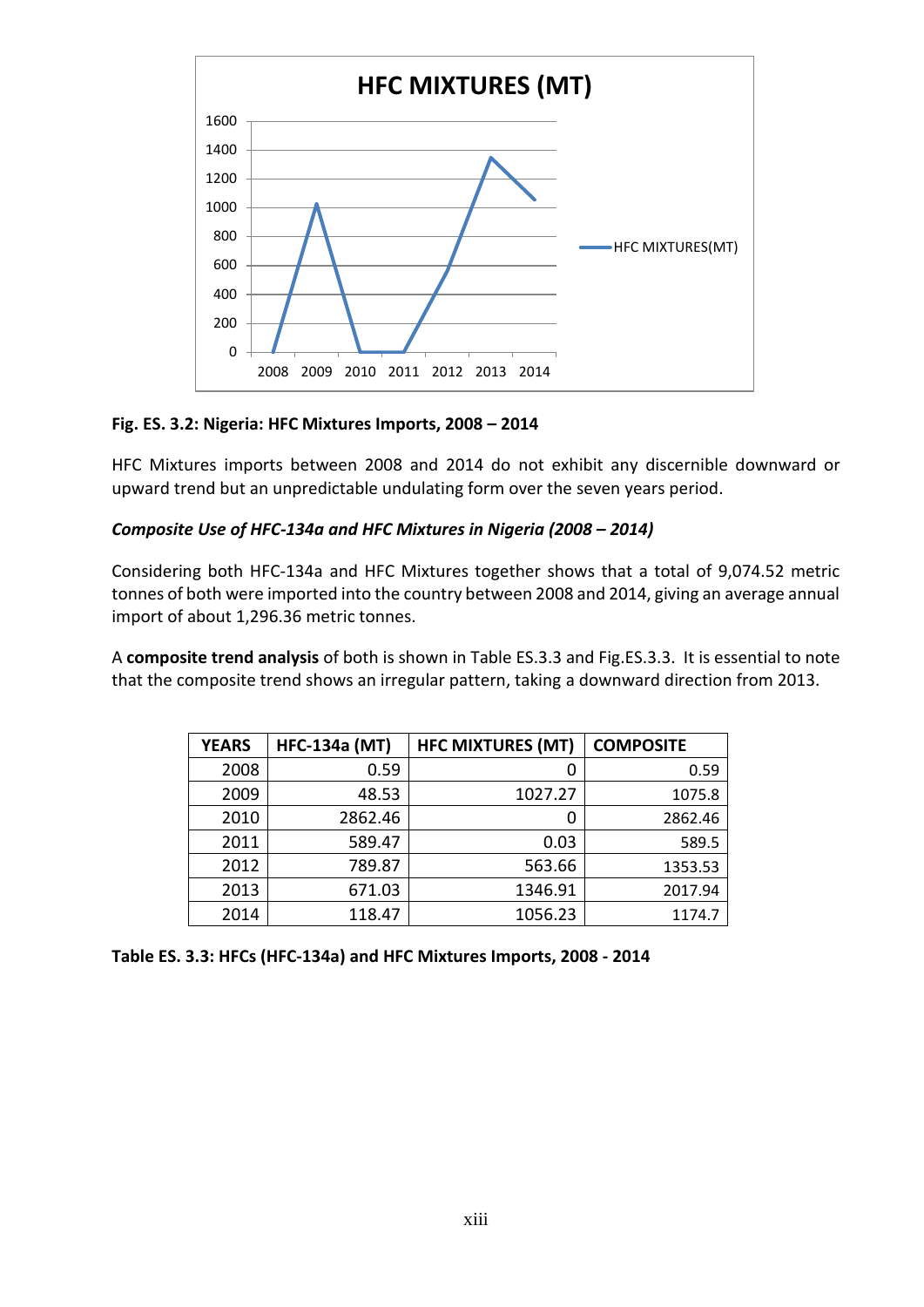

**Fig. ES. 3.3: HFC-134a and HFC Mixtures Imports, 2008 - 2014** 

#### *Prices of HFCs and HFC Mixtures*

In view of its importance as a decision making tool, the prices of R-134a and R-410A were examined, the result of which are shown in Table ES.3.4 and Fig. ES.3.4, which show a steady decrease in price per Kg for R-410A, while the price of R-134a rose sharply in 2012 and taking a downward trend since 2013.

|        | 2008                     | 2009    | 2010    | 2011    | 2012    | 2013    | 2014    |
|--------|--------------------------|---------|---------|---------|---------|---------|---------|
|        | N                        | N       | N       | N       | N       | N       | N       |
| R-134a | $\overline{\phantom{a}}$ | 1,325.5 | 1,323.5 | 1,400.0 | 3,000.0 | 2,500.0 | 2,350.0 |
| R-410A | $\blacksquare$           | 1,950.0 | 1,950.0 | 1,800.0 | 1,726.0 | 1,492.0 | 1,400.0 |

**Table ES. 3.4 HFCs (134a) & HFC Mixtures (410A): Prices per Kg, 2008 – 2014 (in Nairas)**

 $1 \cup .S$  \$ =  $\leftrightarrow$  160 (2014)



**Fig. ES. 3.4: HFCs (134a) & HFC Mixtures (410A) Prices per Kg, 2008 - 2014**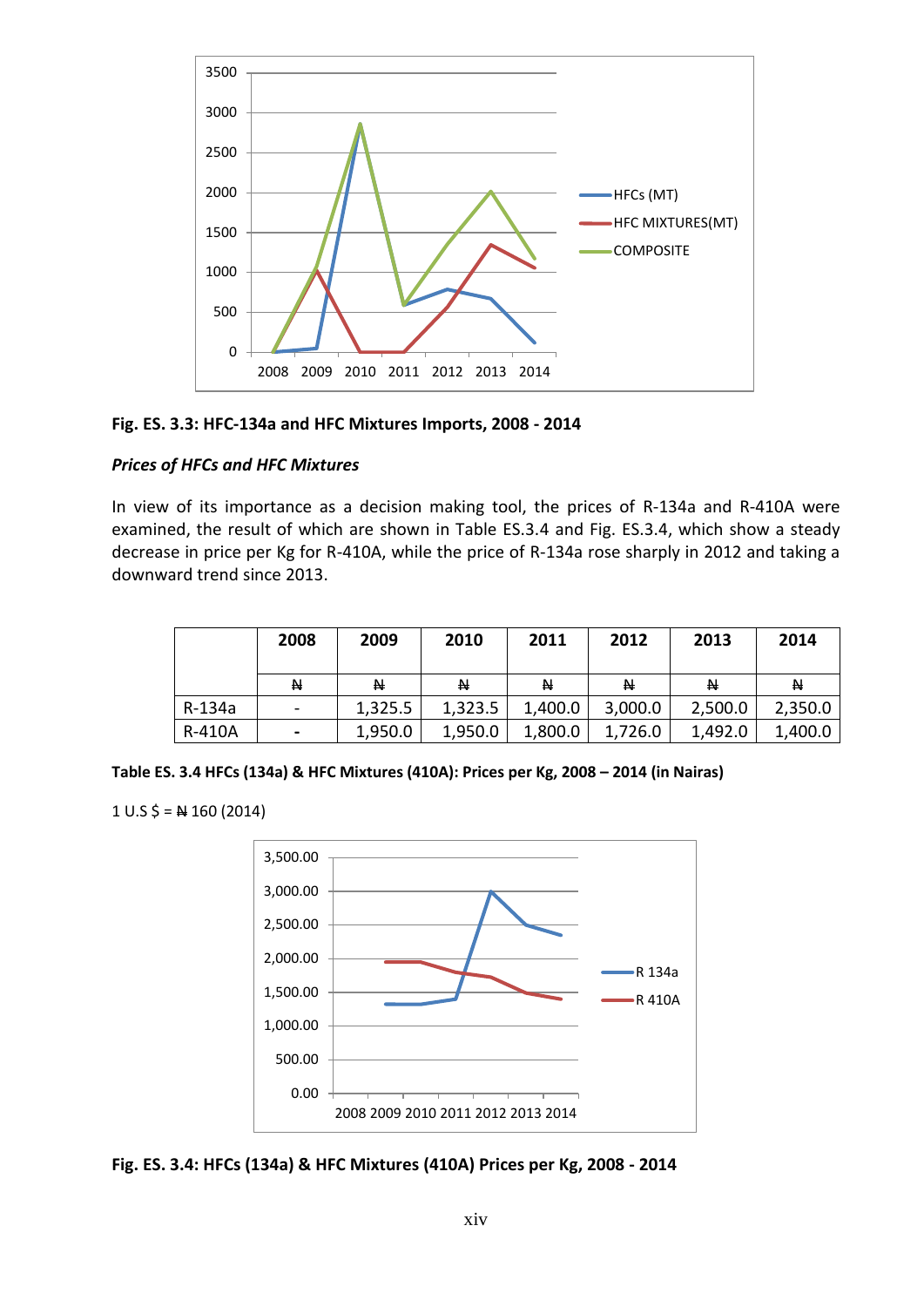## *HFCs (HFC-134a) and HFC Mixtures Growth Projections*

From recent trends it is observed that future changes in HFC-134a and HFC Mixtures are highly uncertain. The multiplicity of factors that may influence future consumption patterns do not make predictions in this direction easy.

With a simple use projection analysis under some assumptions the future use projects of HFC-134a and HFC Mixtures are shown in Figs.ES.3.5 and ES.3.6.



 **Fig. ES. 3.5: Nigeria: HFC Imports Projection (HFC-134a), 2015 and 2017**



 **Fig.ES. 3.6: Nigeria: HFC Mixtures Imports Projections, 2015 and 2017**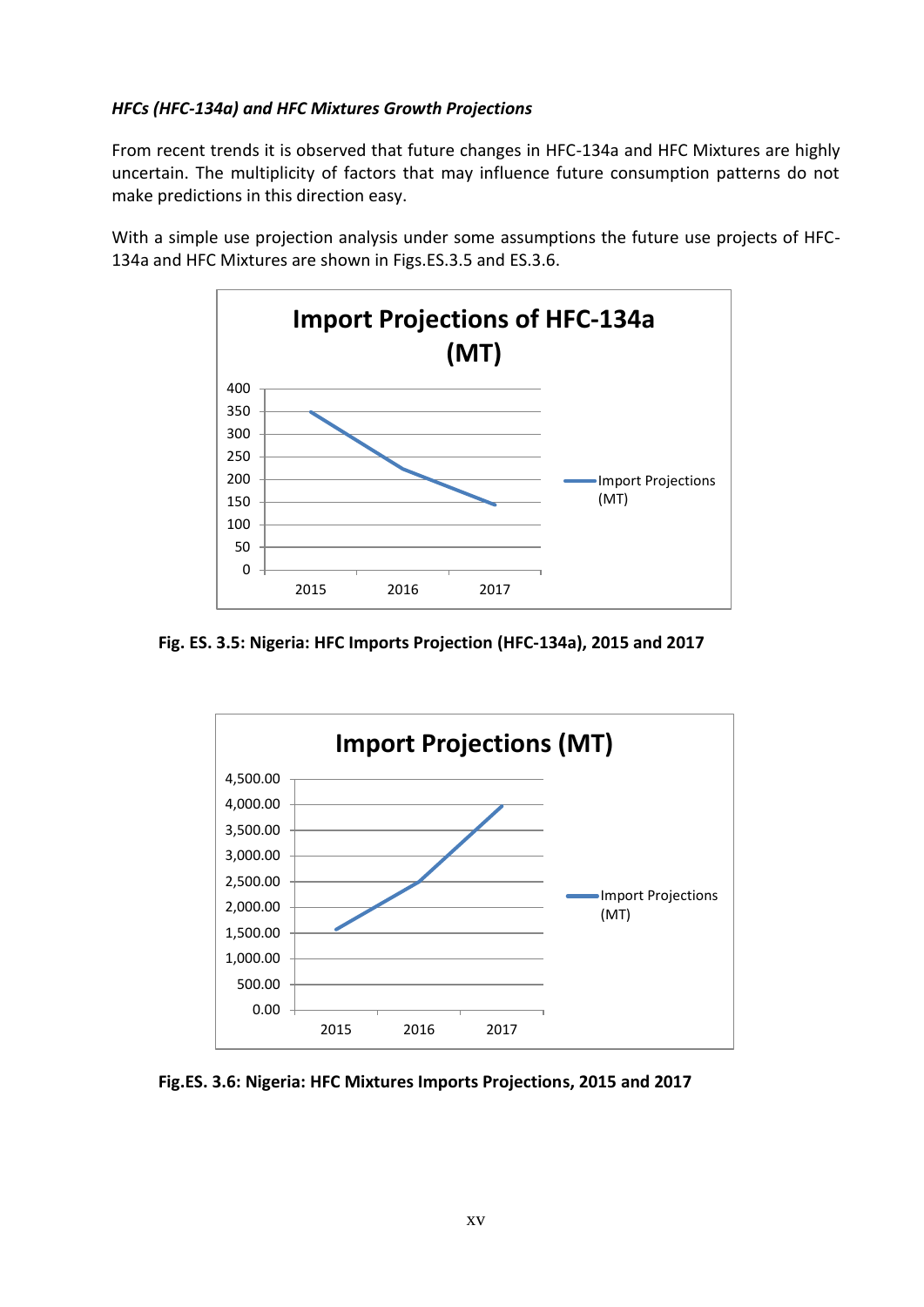#### *Distribution Channels*

The distribution channels for both HFC-134a and HFC Mixtures in Nigeria consist of importers to end users: importers to retailers to end users; and importers to themselves (end User-importers).

### *ES.4: Low GWP Alternatives*

Low GWP Alternatives available in Nigeria for the replacement of HFCs include hydrocarbons, ammonia and water which are examined in this section.

#### **Hydrocarbons**

Hydrocarbons currently in use in Nigeria are butane, Isobutane and Propane, the use patterns of which are as shown in Table ES.4.1, Fig. ES. 4.1 and Table ES.4.2, Fig.ES.4.2

| <b>YEAR</b> | <b>BUTANE/ISO BUT (MT)</b> |
|-------------|----------------------------|
| 2008        | 1572.20                    |
| 2009        | 31711.67                   |
| 2010        | 2433.41                    |
| 2011        | 2496.37                    |
| 2012        | 772.67                     |
| 2013        | 1853.58                    |
| 2014        | 2350.05                    |

**Table ES. 4.1: Nigeria: Butane and Isobutane Imports, 2008 – 2014**



**Fig ES.4.1: Nigeria: Butane and Isobutane Imports, 2008 - 2014**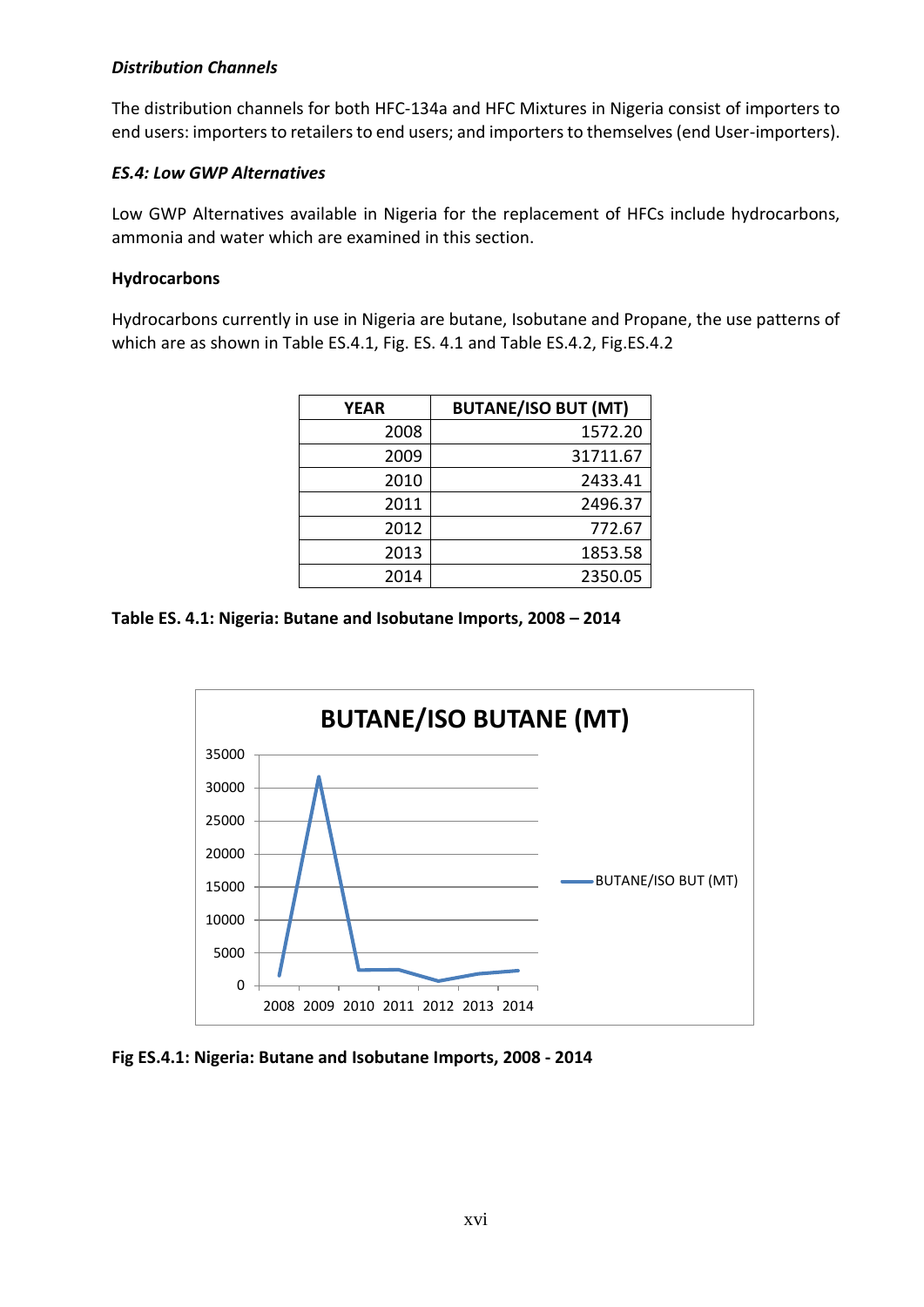| <b>YEAR</b> | <b>PROPANE (MT)</b> |
|-------------|---------------------|
| 2008        | 347411.68           |
| 2009        | 15.87               |
| 2010        | 27.19               |
| 2011        | 14.56               |
| 2012        | 10.02               |
| 2013        | 41.47               |
| 2014        | 26.42               |

**Table ES.4.2: Nigeria: Propane (R-290) Imports, 2008 - 2014**



**Fig ES.4.2: Nigeria: Propane (R-290) Imports, 2008 - 2014**

#### *Ammonia*

Table ES.4.3 and Fig. ES.4.3 show ammonia import data from 2008-2014 in the country, which exhibit a general drop from 2011. It is only big companies such as Guiness Nig Plc and Van Milk which are able to deal with the safety issues involved with its use that use ammonia in their production systems.

| <b>YEAR</b> | <b>AMMONIA (MT)</b> |
|-------------|---------------------|
| 2008        | 11457.97            |
| 2009        | 8313.51             |
| 2010        | 13529.48            |
| 2011        | 40.40               |
| 2012        | 10.31               |
| 2013        | 21.88               |
| 2014        | 592.81              |

**Table ES.4.3: Nigeria: Ammonia Imports, 2008 – 2014**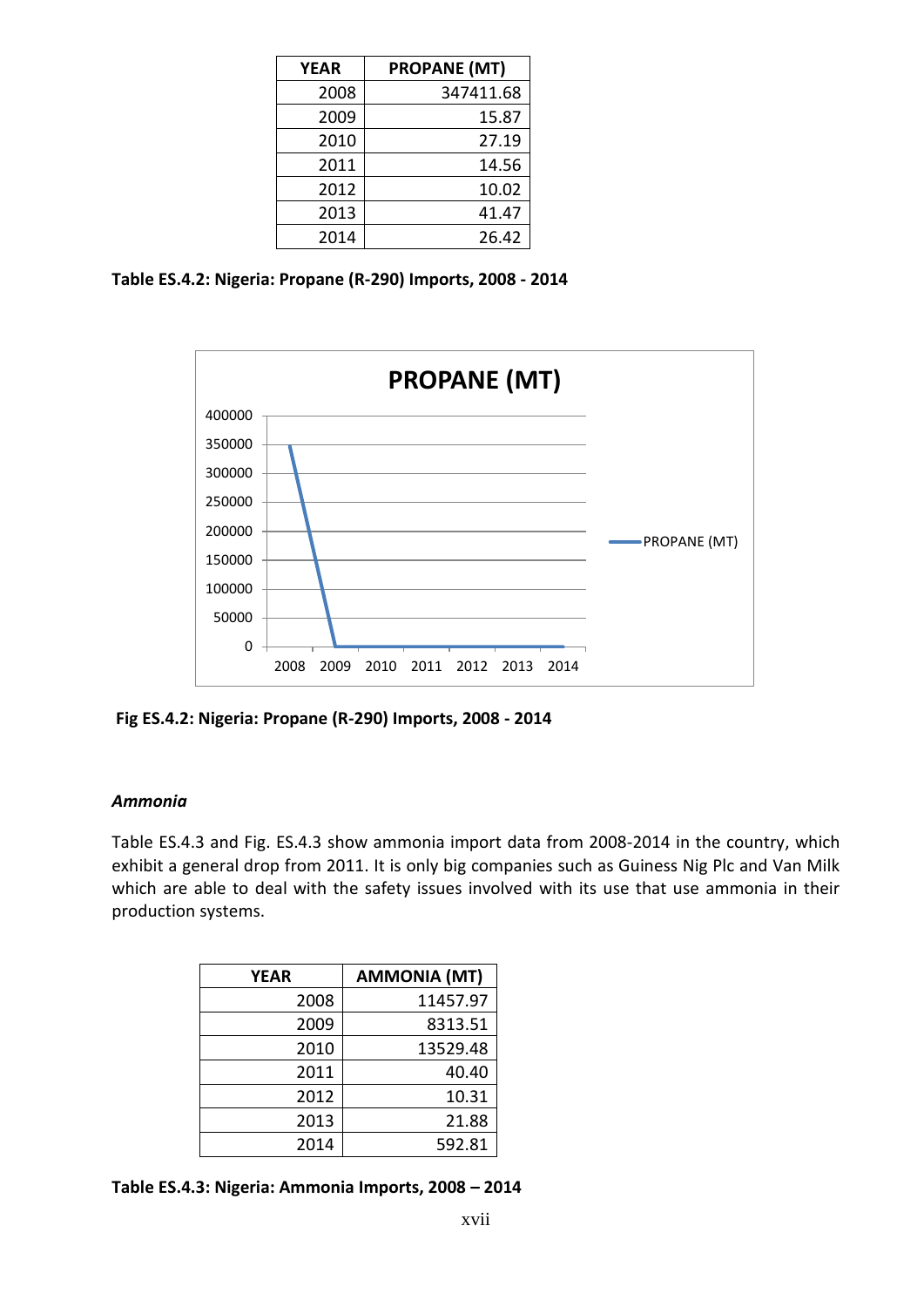

 **Fig ES.4.3: Nigeria: Ammonia Imports, 2008 - 2014**

#### *Water*

Though we have no statistical data on volume of use, we know that the Automotive Component Industries Ltd (ACI), Kaduna, uses a water-based system for the production of vehicle seats.

## *Price Structures of HFCs, HFC Mixtures and some Low GWP Alternatives*

An attempt was also made to compare the prices of HFC and HFC Mixtures with low GWP alternatives, the results of which are shown in Table ES.4.4 and Fig. ES.4.4.

A close examination of both Table 4.8 and Fig 4.8 shows that the prices of both HFC-134a and HFC Mixtures (R-410A) are generally higher than the low GWP alternatives. Also the prices of the alternatives seem to be reducing faster than for HFC and Mixtures. These observations are generally good for a shift from HFC to alternatives, all other things being equal.

|                  | <b>Prices in Naira (N) Per Kg.</b> |         |         |         |         |         |         |
|------------------|------------------------------------|---------|---------|---------|---------|---------|---------|
| <b>Chemicals</b> | 2008                               | 2009    | 2010    | 2011    | 2012    | 2013    | 2014    |
| R-134a           | ٠                                  | 1,325.5 | 1,323.5 | 1,400.0 | 3,000.0 | 2,500.0 | 2,350.0 |
| <b>R-410A</b>    | ٠                                  | 1,950.0 | 1,950.0 | 1,800.0 | 1,726.0 | 1,492.0 | 1,400.0 |
| $R - 600$        | 1,250                              | 1,200   | 1,200   | 900     | 900     | 800     | 800     |
| R-600a           | 1600                               | 1550    | 1500    | 1500    | 1,400   | 1,300   | 1,300   |
| R-290            | 740                                | 720     | 700     | 500     | 500     | 400     | 400     |

**Table ES.4.4:** *Prices of HFC, HFC Mixtures and some Low GWP Alternatives* **available in Nigeria (2008 – 2014)**

 $1 \text{ U.S } \frac{2}{3} = \text{N } 160 \text{ (2014)}$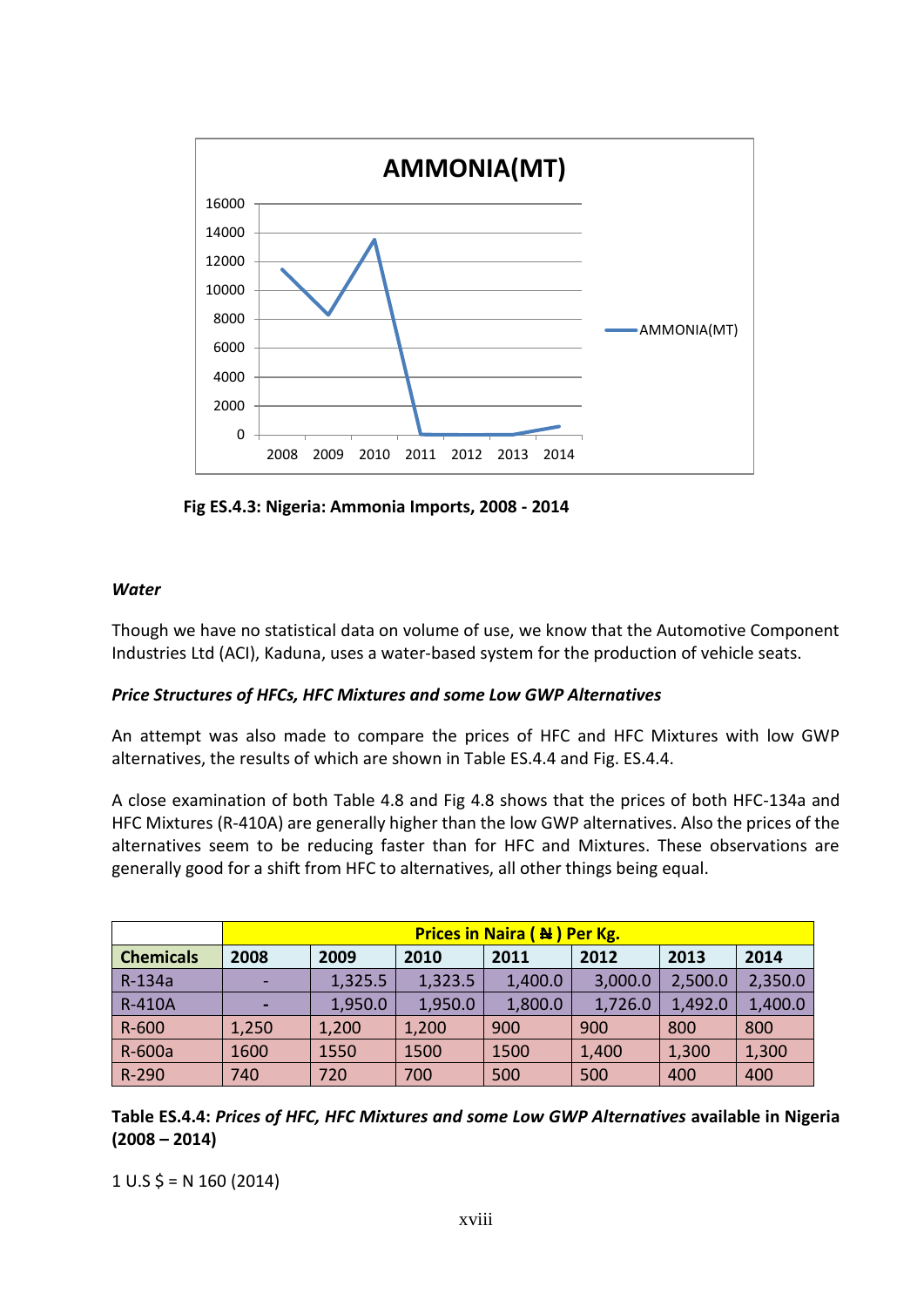

**Table ES.4.4:** *Price trends of HFC, HFC Mixtures and some Low GWP Alternatives* **available in Nigeria (2008 – 2014)**

## *Opportunities and Challenges*

There are opportunities and challenges presenting themselves for a transition from HFCs to low GWP alternatives in the country.

#### *Opportunities*

A process is on-going for the local production of Hydrocarbon refrigerants in the country. A similar move is also on-going in the establishment of a system house for methyl formate used for foam blowing purposes. Coupled with these some big companies such as Unilever Nig. Pls are voluntarily transiting to the use of natural refrigerants such as ammonia and hydrocarbons. All of these present great opportunities for a shift from HFC and HFC Mixtures to other low GWP and ozone-friendly alternatives not only in Nigeria but the countries of the West African sub-region and even beyond.

## *Challenges*

There are also challenges to the adoption of low-GWP alternatives in Nigeria which include: Safety Risks occasioned by Flammability of hydrocarbons and Toxicity Issues related to ammonia; the insufficient technical know-how in many instances in companies, as well as lack of practical skills among technicians; and "technology change fatigue" for those have just recently completed their transition from CFCs and HCFCs to HFCs. All of these post barriers to move from HFCs to low-GWP alternatives.

#### *Potential Impacts of Transition to Low-GWP Alternatives*

A transition from HFCs to low-GWP alternatives in Nigeria will positively influence a similar move by countries of the West African sub-region. However, the local cost of transition is likely to divert resources away from other pressing social and environmental needs of the people.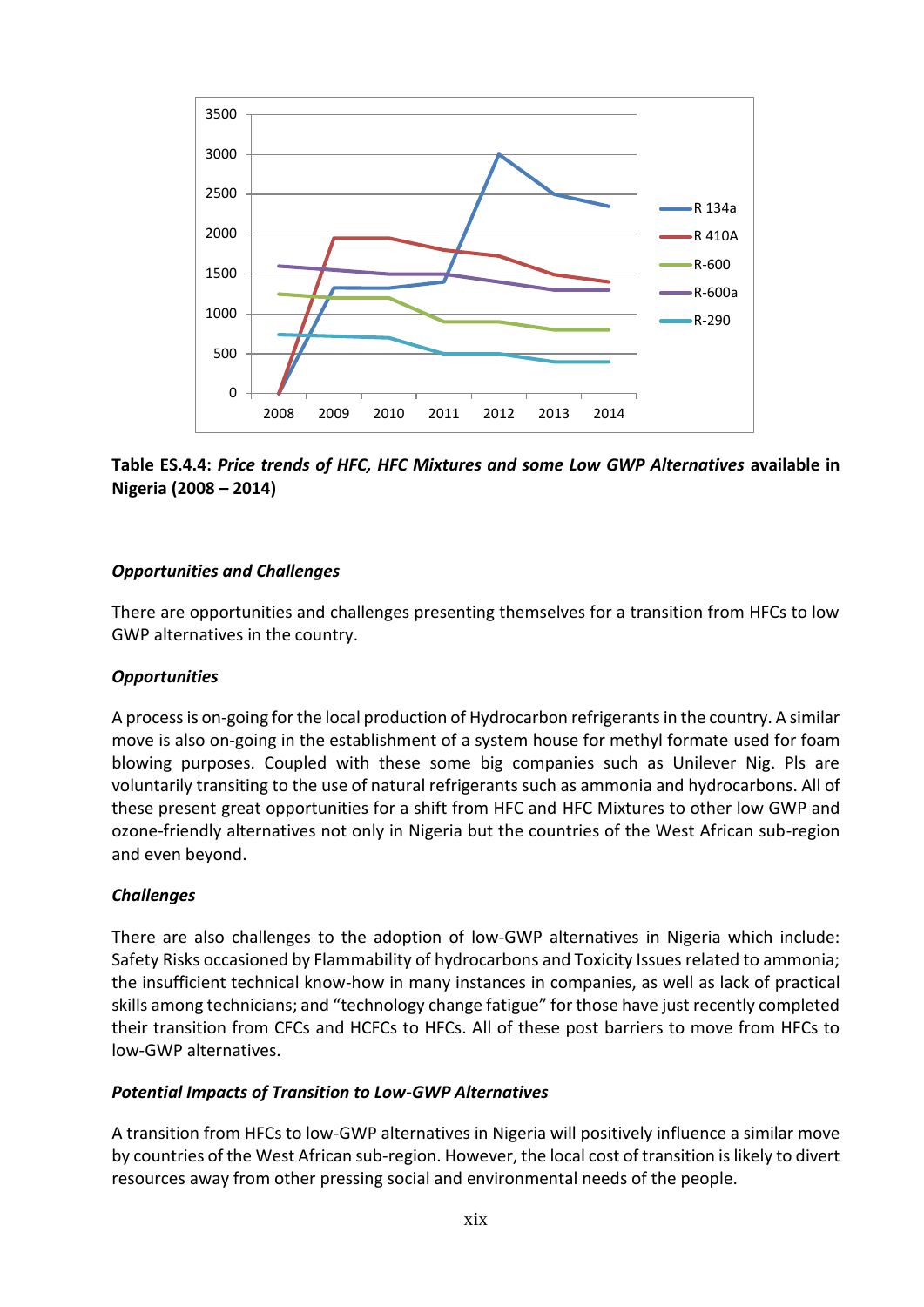## *HFCs and HFC Mixtures Emission Reduction*

Emission reduction could be a worthwhile effort prior to a shift from HFCs to low GWP alternatives. Strategies such as putting in place policies that support emission reduction, institutionalization of "best practices" among technicians and use of design and technology advancement to achieve HFC emission reductions can be applied.

#### *ES. 5: Policies, Structures and Actions to ensure HFC Emissions Reduction*

Policies, Structures and actions that may need to be undertaken in order to ensure HFC emission reduction in Nigeria may include:

- $\triangleright$  Putting in place legal and policy structures that will promote HFC phase down activities;
- $\triangleright$  Putting in place an HFC Phase Down Plan;
- $\triangleright$  Achieving emission reduction through containment control (e.g. through obligatory leakage checks)
- $\triangleright$  Providing Phase down funding assistance similar to what is being obtained for ODS phase out under the Montreal Protocol;
- $\triangleright$  Use of an import licensing and monitoring system which can take advantage of the existing ODS import licensing and monitoring system;
- $\triangleright$  Providing technical support and training;
- $\triangleright$  Carrying out Public awareness: and
- $\triangleright$  Using fiscal controls such as subsidies and tax rebates.

#### *ES.6: Summary of Findings and Conclusions*

#### *Summary of Findings*

The analysis undertaken leads to the following findings:

- Import of HFCs into Nigeria between 2008 and 2014 totals about 5080.42 metric tonnes, giving an annual average import of about 725.77 metric tonnes.
- $\triangleright$  The import trend for pure HFCs (HFC-134a), for the current study period, is very difficult to establish because it oscillates from year to year, sometimes very steeply.
- $\triangleright$  HFC Mixtures import into Nigeria between 2008 and 2014 was about 3,994.10 metric tonnes, resulting in an annual average of about 570.59 metric tonnes.
- $\triangleright$  Similar to the case of HFC-134a, the import trend, for HFC Mixtures, during the current study period, is also difficult to establish because it oscillates from year to year also, sometimes very steeply.
- $\triangleright$  The import into Nigeria of both pure HFCs and HFC Mixtures between 2008 and 2014 was in the total amount of 9,074.52 metric tonnes, which gives an average annual import of about 1,296.36 metric tonnes.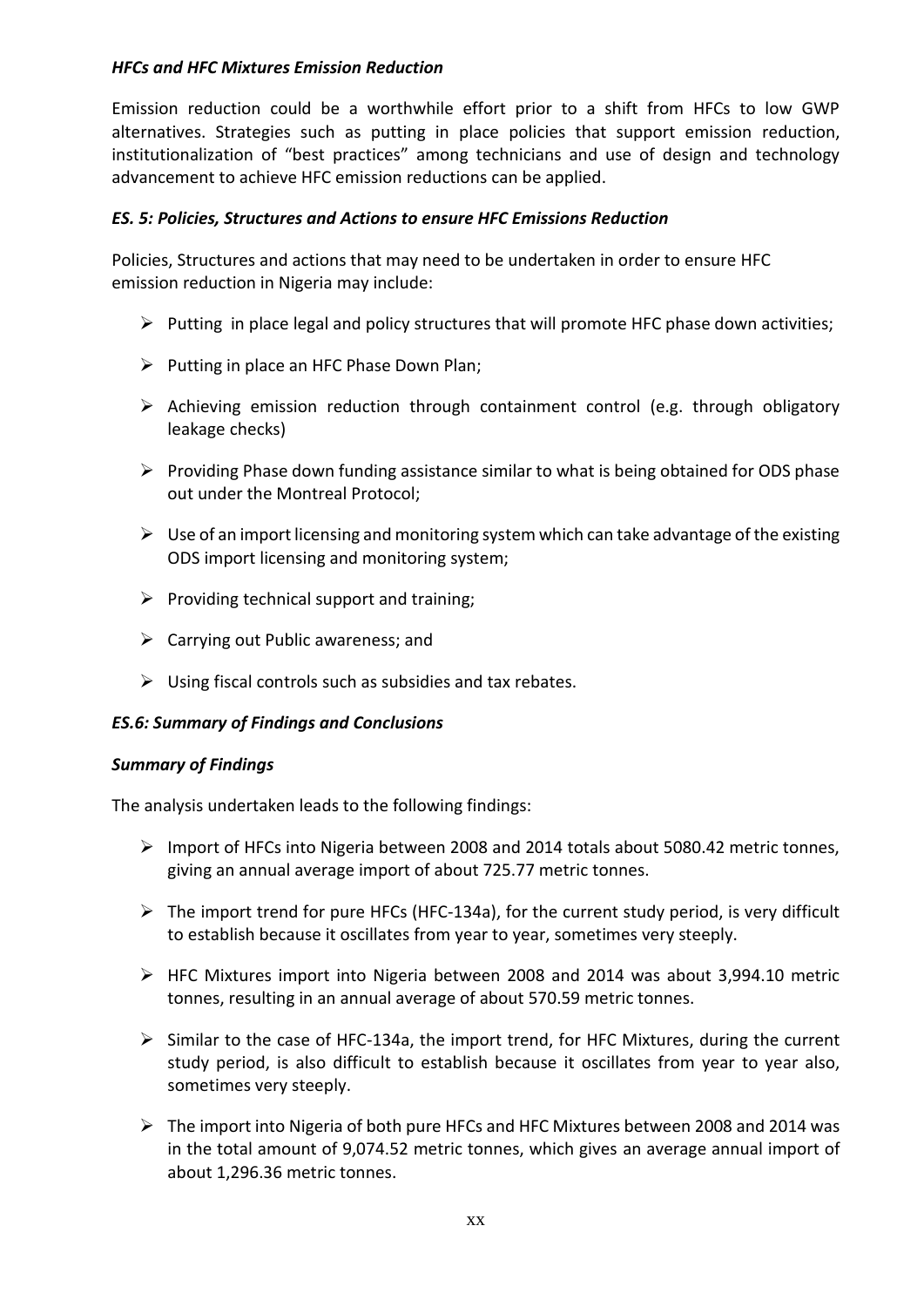- $\triangleright$  Estimating the future imports of both pure HFCs and HFC Mixtures was a very difficult task. This notwithstanding, future import estimates under some assumptions point towards a **decreasing import trend** for pure HFCs and an **increasing import trend** for HFC Mixtures, based on the analysis of past trends.
- $\triangleright$  Prices of pure HFCs and HFC Mixtures as well as low GWP alternatives in the Nigerian market have been decreasing over the years since 2008, with the prices of low GWP alternatives generally lower than those of pure HFCs and HFC Mixtures.
- $\triangleright$  Three types of HFC distribution channels exist in the country, which include: importers to end users; importers to retailers to end users; and end-user importers.
- $\triangleright$  Several low GWP alternatives for the replacement of HFCs are available and in use in Nigeria, which include: hydrocarbon refrigerants; butane/isobutene; propane; ammonia; and water.
- $\triangleright$  Opportunities presenting themselves in Nigeria for a transition from HFCs to low GWP alternatives include: production of hydrocarbon refrigerants in the country; big companies such as Unilever phasing out the use of HFCs voluntarily; and local system house for Methyl Formate by Vitapur.
- $\triangleright$  There are Challenges attached to the adoption of low GWP alternatives in the country which include safety risks occasioned by the flammability and toxicity of some low GWP alternatives; Insufficient technical know-how on the part of key stakeholders and technology change fatigue by companies using HFCs.
- $\triangleright$  There are policies, legal, structures; and actions to be considered in order to ensure HFC emission reduction.

#### *Conclusions*

The prospect for a quick and smooth transition from HFCs to low GWP alternatives in Nigeria is very high. HFC consumption continues to show a downward trend, while some low GWP alternatives are already available and in use in the country. Another big advantage is the policy of the Government to support local production of HC and a system house for Methyl Formate. The successful accomplishment of these projects will surely assist in the move away from HFC use in the country. Also, big multi-national companies like Unilever are currently promoting a move away from HFCs, thereby presenting a good prospect for a mass transition. The prospect will however need to be driven by the right policies; legal framework; institutional structures and actions.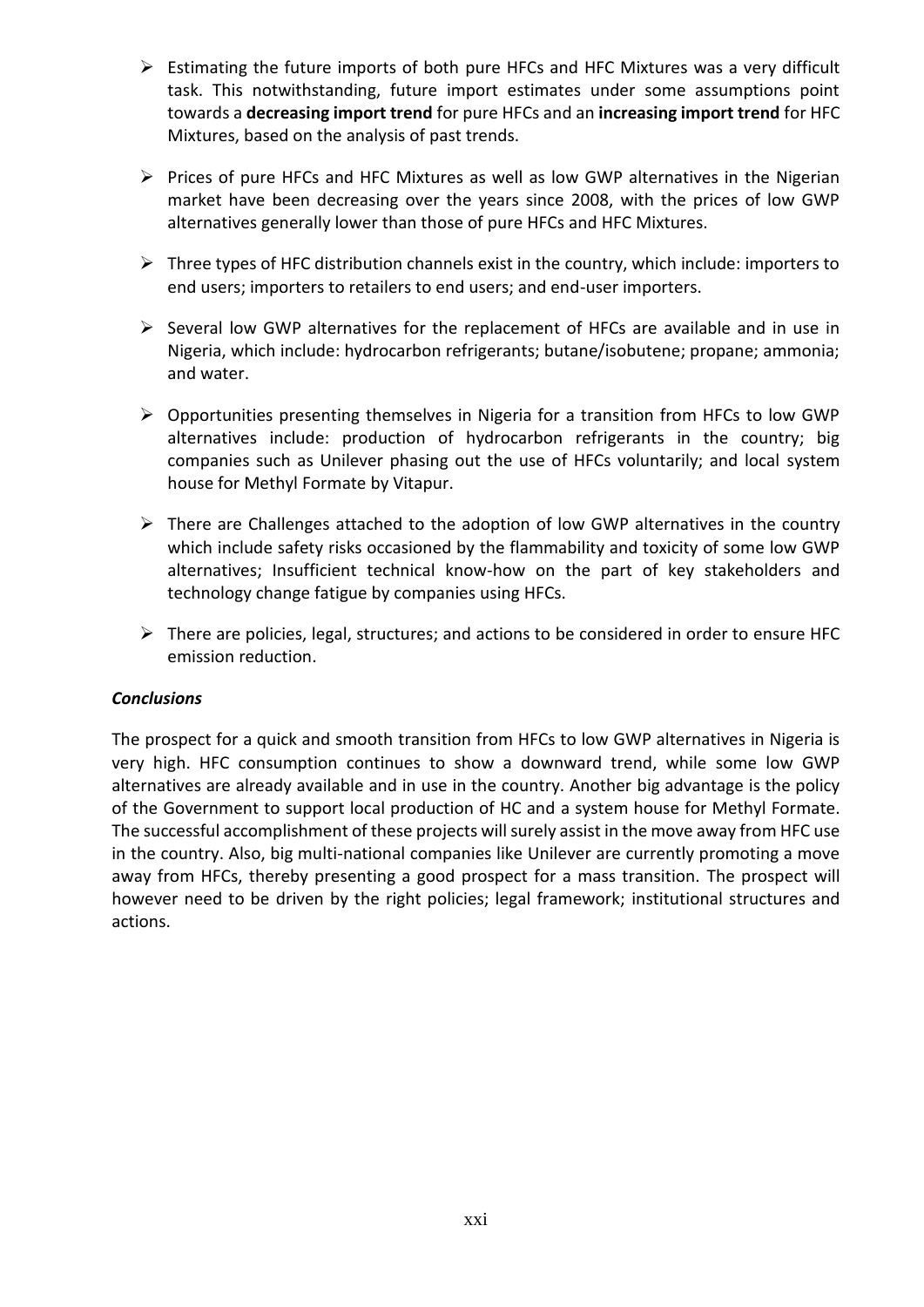# **Chapter 1 Introduction**

<span id="page-21-0"></span>This report presents estimates of the use of HFCs and HFC Mixtures in Nigeria for the years 2008 to 2014. A summary of these use estimates is shown in Table 3.1 and Table 3.4. The report also discusses estimates of low-GWP alternatives available in the country over the same period presented in Tables 4.1, Table 4.3 and Table 4.5.

## *1.1* **Background**

## 1.1.1 Short-lived Climate Pollutants (SLCPs)

<span id="page-21-1"></span>Short-lived climate pollutants (SLCPs) are agents that have relatively short lifetime in the atmosphere but have a warming influence on climate. They are in fact the most important anthropogenic contributors to global greenhouse effect after CO2. SLCPs are also dangerous air pollutants, with various negative impacts on human health, agriculture and ecosystems. Black carbon, methane and tropospheric ozone are the major short-lived climate pollutants in the atmosphere. Other short-lived climate pollutants include some hydrofluorocarbons (HFCs).

Key SLCPs, and many HFCs, are responsible for a substantial fraction of near term climate change, which have very potent and large impacts in sensitive regions of the world. It has been estimated that "fast action to reduce these pollutants has the potential to slow down the warming expected by 2050 by as much as 0.5°C, as well as prevent over two million premature deaths each year and avoid annual crop losses of over 30 million tons." (CCAC, 2012)

## 1.1.2 Hydrofluorocarbons (HFCs)

<span id="page-21-2"></span>**HFCs** are man-made greenhouse gases that are used in air conditioning, refrigeration, as solvents, foam blowing agents, fire suppressants and aerosols. They form one of the major substances used since the 1990s as replacements for chlorofluorocarbons (CFCs) under the Montreal Protocol on Substances that Deplete the Ozone Layer and are also replacements for HCFCs in a number of applications. Many HFCs remain in the atmosphere for less than 15 years. Although the amount of HFCs present in the atmosphere is said to represent a very small proportion of the current total greenhouse gases, being less than one percent, their global warming impact is strong. If their use is left unchecked, it is estimated that they could account for up to 20 percent of total climate pollution by 2050.

HFCs, which do not deplete the Ozone Layer, came into global commercial use as a replacement for Ozone Depleting Substances (ODSs). Their presence in the atmosphere therefore came as a result of their being used to comply with the provisions of the Montreal Protocol. They have widespread applications in refrigeration and air-conditioning; as foam blowing agents; aerosols and in fire protection systems. Scientific atmospheric observations show that the presence of HFCs in the atmosphere is increasing. For example, HFC-134a is said to have increased by about 10% per year from 2006 to 2012 (US EPA, 2014).

Although replacing ozone depleting substances with HFCs helps to protect the ozone layer, increasing use and consequently emissions of high-GWP HFCs are likely to undermine the very significant climate benefits achieved by ODS phase-out. This situation surely calls for action, which has led to the intervention of the Climate and Clean Air Coalition (CCAC).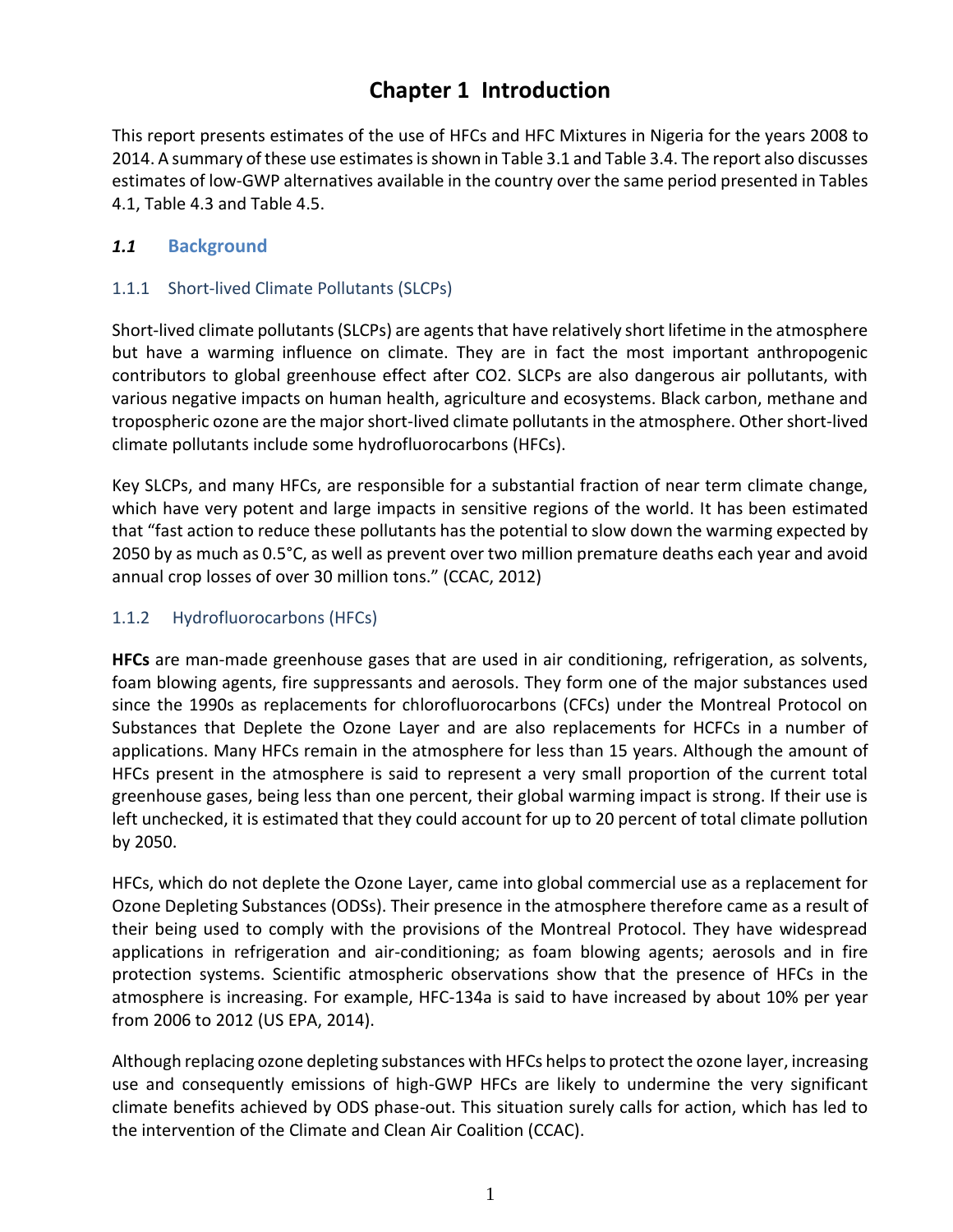## 1.1.3 Climate and Clean Air Coalition (CCAC) Intervention

<span id="page-22-0"></span>Recognizing that mitigation of the impacts of SLCPs is critical in the near term, some countries got together to address the issue in a coordinated manner by the formation of the Climate and Clean Air Coalition (CCAC) to Reduce Short Lived Climate Pollutants. Formed in 2012, CCAC seeks to bring together an international network of policymakers, industry, intergovernmental organizations, and civil society to promote the use of low-GWP alternatives and also make concerted efforts to remove barriers to this. The CCAC undertakes this by providing a platform for cooperative activities between governments, the private sector, and other stakeholders that promote climate-friendly alternatives to high GWP HFCs across a wide variety of sectors, including air-conditioning, refrigeration, and foam-blowing. The **"Promotion of HFC Alternative Technology and Standards"** therefore becomes one of CCAC's focal areas of intervention. Under this, the CCAC "aims for high-level engagement that supports developing and deploying climate-friendly energy efficient alternatives and technologies, minimizing HFC leaks through responsible management, and encouraging recovery, recycling, reclamation, and eventual destruction of high-GWP HFCs. The initiative will cover all major sectors of HFC use, and partners can include food retailers, builders, chemical producers and re-claimers, equipment manufacturers, technicians, and international organizations, standard setting organizations, non-governmental organizations and governments." (CCAC, 2012)

Activities in this core area started with CCAC's efforts with capacity building and developing national level inventories. Through these it seeks to understand where and how HFCs are currently and anticipated to be used as well as the latest information on a range of low-GWP alternatives. These are expected to help in creating an enabling environment for change. Using this as a spring board, the CCAC then intends to explore opportunities to support demonstration projects aimed at validating and spurring commercialization of technologies that reduce the use and emissions of high-GWP alternatives. The current study is one of the first six national inventory studies currently being undertaken with the support of the CCAC in Bangladesh, Chile, Colombia, Ghana, Indonesia and Nigeria.

## **1.2 Objectives of Study**

<span id="page-22-1"></span>The objectives of the exercise are as follow:

- i) Establish the volume and trend of HFC consumption/Use in Nigeria with the aim of determining the opportunities and challenges of moving to low GWP substances.
- ii) Examine channels of distribution of HFCs and Mixtures in the country.
- iii) Examine the existing and potential replacement substance candidates for HFCs in the country, with the aim of providing stakeholders with information/tools to plan for a possible phase down of high GWP HFCs.
- iv) Examine opportunities and challenges presenting themselves for a shift from HFCs to low-GWP alternatives.
- v) Examine the potential impacts of transition to low-GWP alternatives.
- vi) Examine HFCs and HFC mixtures emission reduction efforts through policies, structures, and actions to ensure HFCs emission reductions.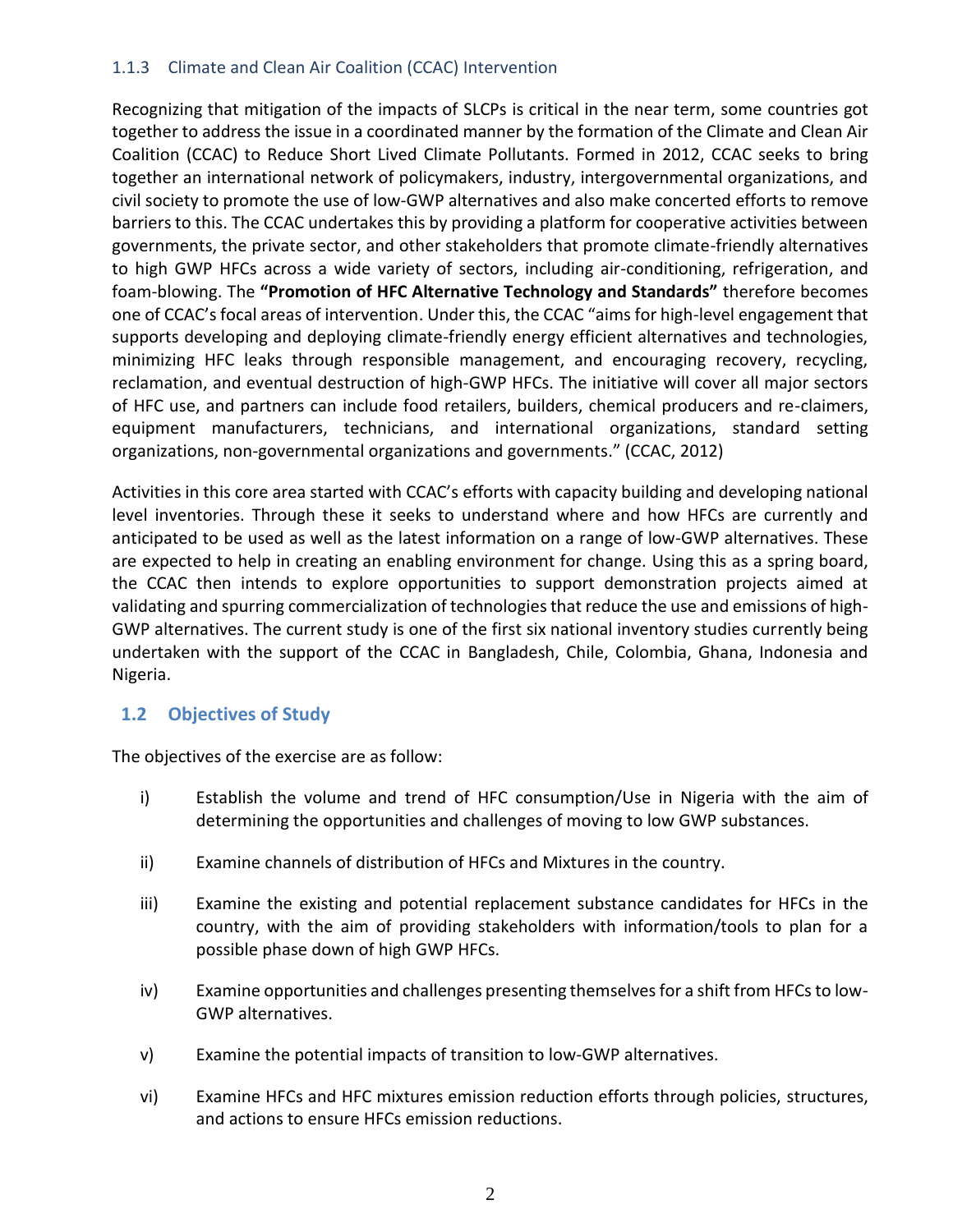## **1.3 Methodology**

<span id="page-23-0"></span>The methodological approach of this study has been dictated by the set objectives as considered in the preceding section and consists of:

- $\triangleright$  Study Kick-off meeting
- $\triangleright$  Desktop information gathering;
- $\triangleright$  Field data collection and Validation; and
- $\triangleright$  Data collation and analysis.

## 1.3.1 Study Kick-off Meeting

<span id="page-23-1"></span>At the commencement of the study, a meeting took place between the consultant and staffers of the Federal Ministry of Environment managing the project. The Ministry made available the list of importers on its register to the Consultant, which actually informed the field data collection task undertaken by the Consultant. The Ministry and the consultants also concluded arrangements on a meeting with importers in Lagos.

#### 1.3.2 Desktop Information Gathering

<span id="page-23-2"></span>In order to put the study within its proper global context general information was collected on the study, which included:

- Information on short-lived climate pollutants and the Climate and Clean Coalition;
- General background information on HFCs and mixtures;
- Information on Low GWP alternatives; and
- Information on Montreal Protocol projects in Nigeria that converted to HFCs during the CFCs phase-out years.

## 1.3.3 Field Data Collection

<span id="page-23-3"></span>The study relies very much on the import data received from the Nigeria Customs Service, supported with information received from chemical importers during a meeting held in Lagos on the amount of HFCs imported by them between 2010 and 2013, as well as the data got from the National Agency for Food and Drug Administration and Control (NAFDAC). These sources will be discussed in greater details in Chapter 2 of this report.

## 1.3.4 Data Analysis

<span id="page-23-4"></span>The data collected from various sources are presented in tabular form, from where the consultants analyzed and presented the report in graphical forms using pie charts, graphs and bar charts.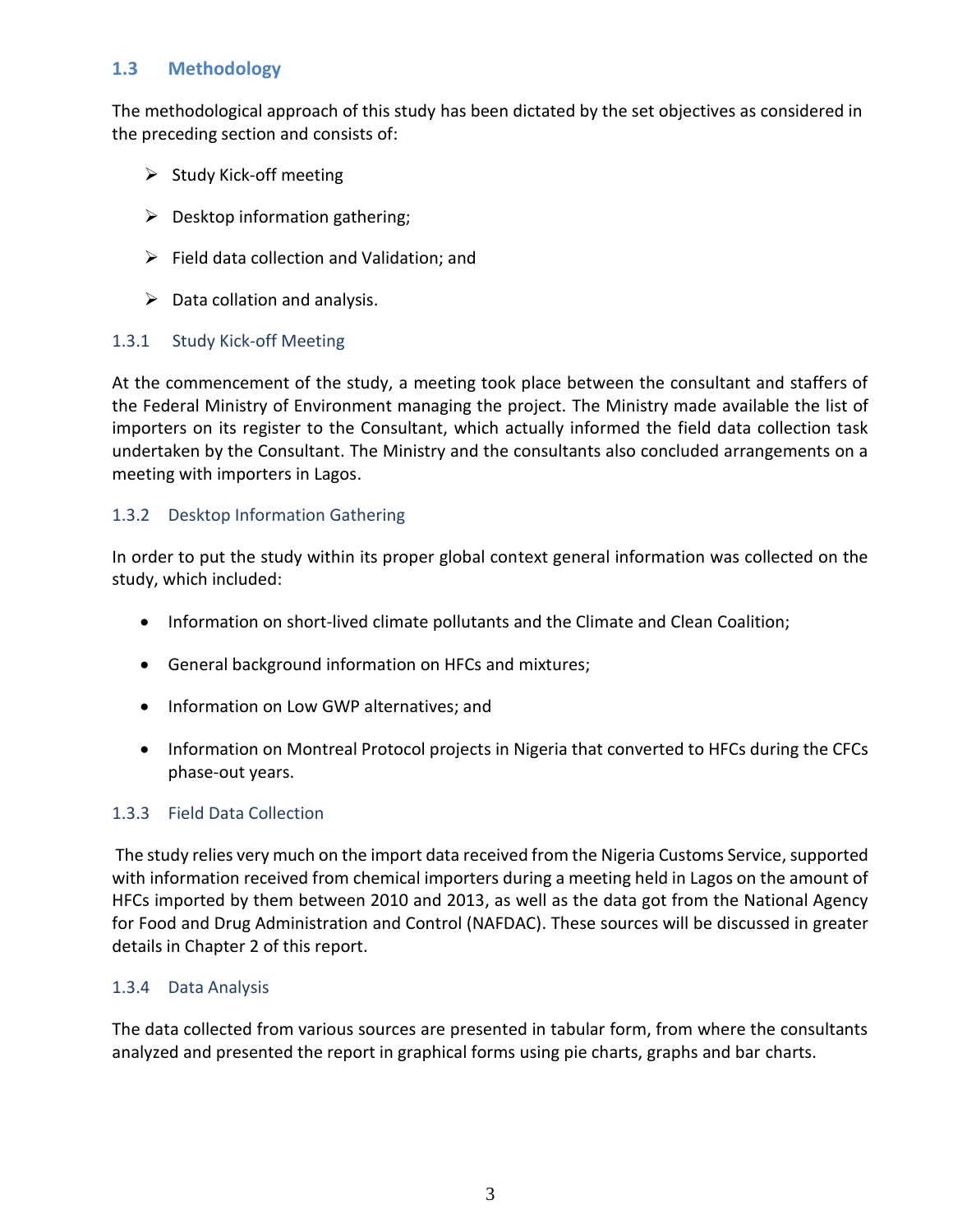#### **1.4 Structure of the Report**

<span id="page-24-0"></span>The study was set in proper context in **Chapter 1** with a brief discussion of background information on short-lived climate pollutants; HFCs; climate and clean air coalition (CCAC); the study's objectives and methodology. These are followed in **Chapter 2** with a review of existing and potential data sources. **Chapter 3** deals with the inventory of HFCs and HFC mixtures in the country, while **Chapter 4** considers Low-GWP alternatives in use in the country and the opportunities and challenges to shift to low-GWP alternatives. **Chapter 5** discusses the issues that will ensure HFCs emission reduction. The report concludes in **Chapter 6** with a brief summary of the study's findings and conclusions.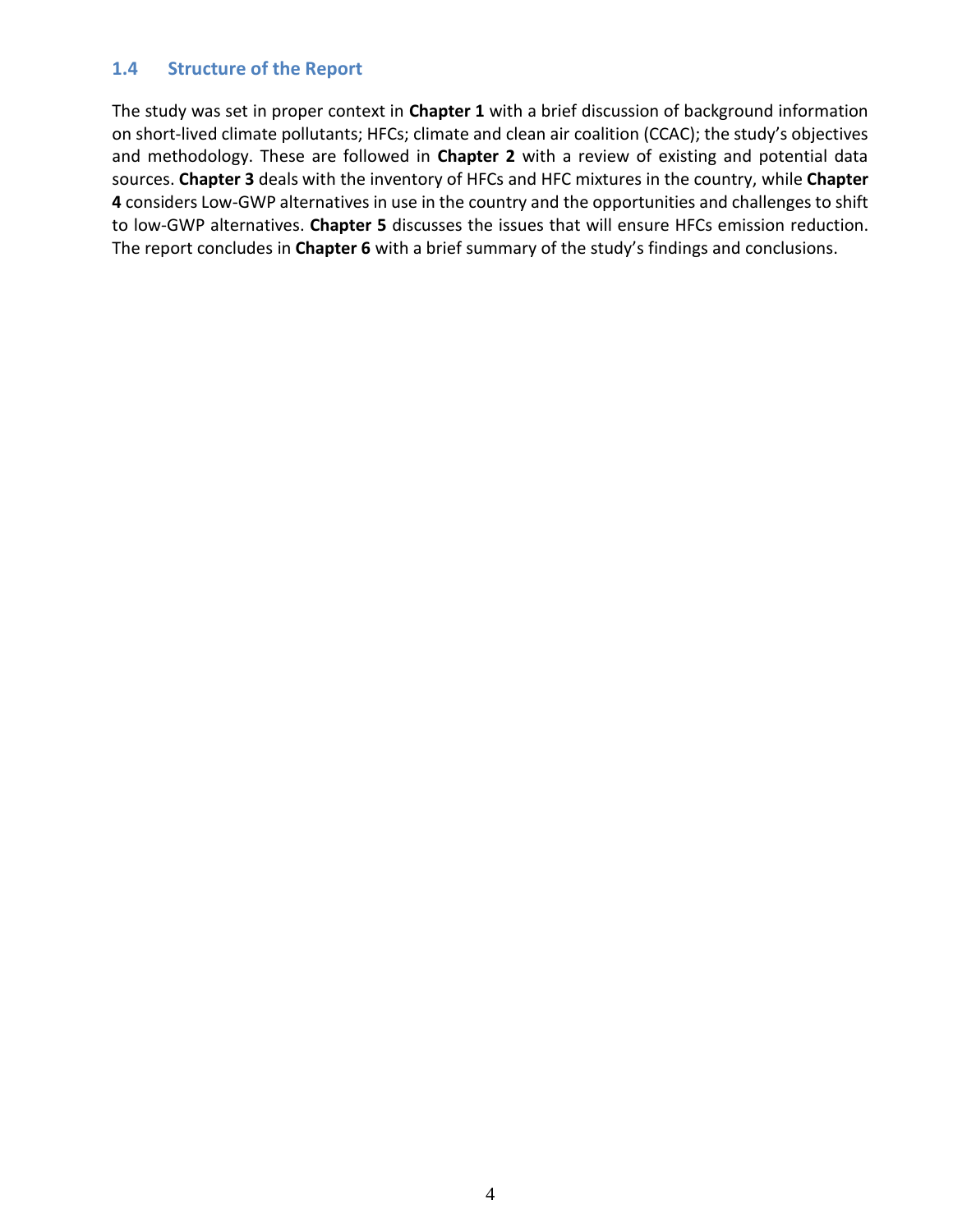# **Chapter 2: Review of Existing and Potential Data Sources**

<span id="page-25-0"></span>The integrity and reliability of any inventory study depend to a great extent on the data source. This is why efforts have been put to getting the data used from authentic sources. Nigeria does not produce HFCs. As a result, all her requirements are imported, which makes the Nigeria Customs Service (NCS), National Agency for Food and Drug Administration and Control (NAFDAC) and importers of the substances as good and credible data sources for the current study. These three sources will be reviewed in the sections that follow.

## **2.1 Customs Import Data**

<span id="page-25-1"></span>The import entry data used in this study was got from the Nigeria Customs' Automated System for Customs Data (ASYCUDA). This is a computerized data management system designed by the United Nations Conference on Trade and Development (UNCTAD) for international trade and transport operations. The system allows for the electronic processing of declarations, risk management, transit operations and expedited clearance of goods, in addition to collecting timely and accurate statistical data for fiscal and trade policy objectives.

UNCTAD developed and implemented the first version of ASYCUDA in three West African countries, of which Nigeria is one, between 1981 and 1984, to compile foreign trade statistics. Since then the system is said to have undergone three major upgrades, taking advantage of innovation in computer hardware, programming language and software technology.

The second version (1985-95) introduced Local Area Network and provided a more powerful data transaction capacity through the use of file servers. It implemented the fully automated processing of Customs clearance including declaration, manifest, cash and accounting, and warehousing. The third version (ASYCUDA++, 1992 to present) added Customs modules and functionalities, such as direct trader input, risk management, transit monitoring, and submissions of declarations by Customs brokers via the Internet.

The data source for the current study therefore meets the requirements of international data entries' best practices.

Import Entries got from the ASYCUDA system covered:

- vi. Hydrofluorocarbons with HS Code 2903.39;
- vii. Hydrofluorocarbons mixtures with HS Code 3824.78;
- viii. Ammonia with HS Code 2814.10;
- ix. Butane/Iso Butane with HS Code 2901.10; and
- x. Propane with HS Code 2711.12

The initial entries received covered 2010 – 2013 when the study started in 2014. In January 2015, in an attempt to make the findings of the study more robust, another set of entries for the same set of substances was got to cover 2008 – 2014. When compared with other data sources as discussed below in section 2.2 and 2.3, the ASYCUDA data source seems to be most complete. Also, being from an automated system, the data seems to be very reliable. In view of these, the more recent entries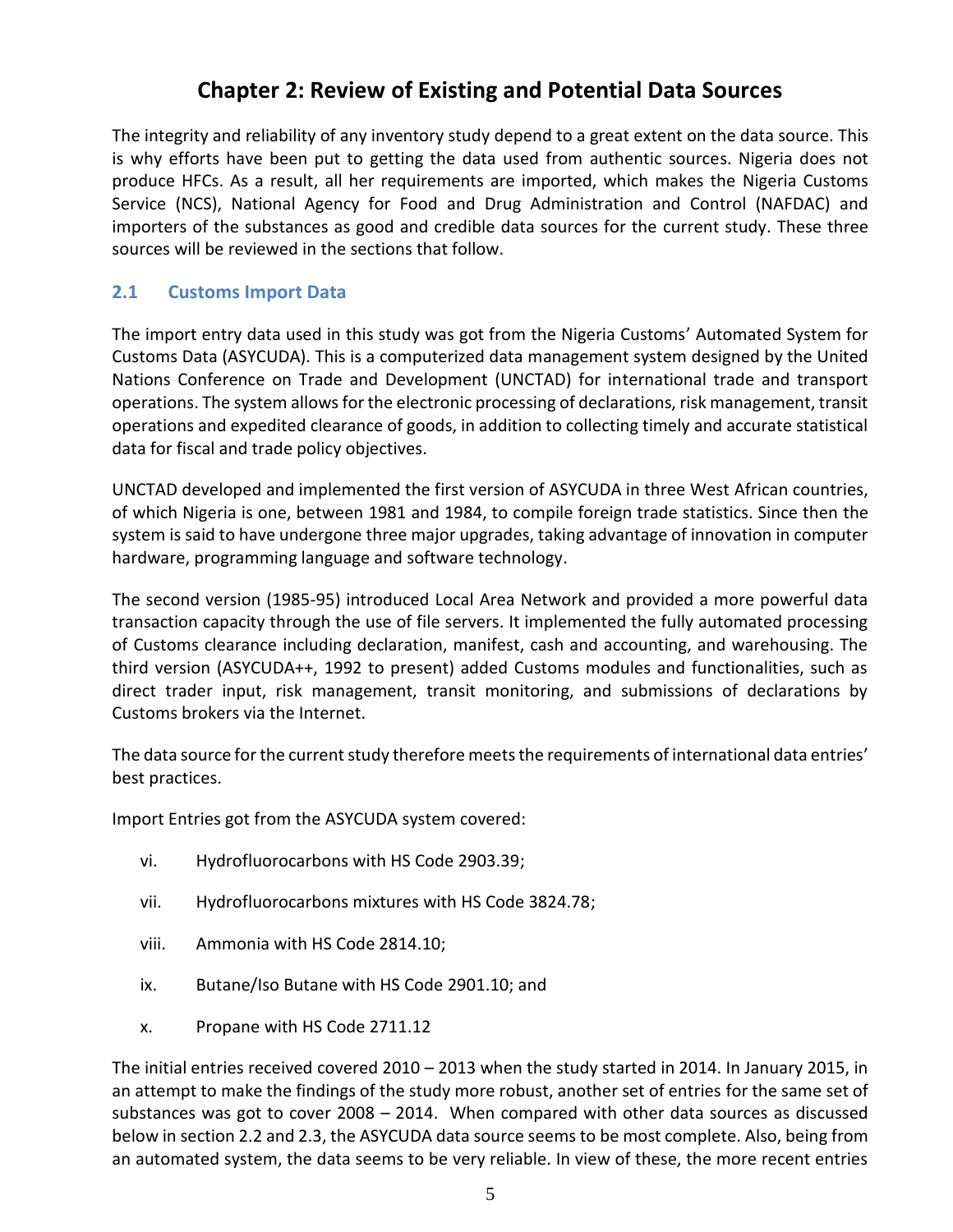got from this source, and as discussed in Chapter 3, form the bedrock of our consideration in this study.

# **2.2 Importers Data**

<span id="page-26-0"></span>Within the context of the study, an importer is a person or company who imports HFCs and HFC Mixtures either for the purpose of selling or be used directly by the entity.

An importers' meeting was held in Lagos in July, 2014. Those that attended the meeting are shown in Table 2.1. They were requested to fill a form relating to the volume of HFCs, HFC Mixtures and their low-GWP alternatives imported by them between 2010 and 2013. On analysis, the information supplied by the importers was scanty and not as comprehensive as the import entries got from the Customs Service ASYCUDA system. The problem with data from this source is that some known big importers failed to come for the meeting and did not provide the requested data. Another issue is that most of the importers have very poor record keeping systems, while those that have good records fear to release such for "fear of divulging their business secrets". All of these made it difficult to correlate importers-sourced data with those from the Customs Service.

| S/N                     | <b>Importers</b>                     |
|-------------------------|--------------------------------------|
| $\mathbf{1}$            | Obijah Complex Ltd                   |
| $\overline{2}$          | Jokean Ventures (Nig.).              |
| 3                       | Bro. Cele Company Ltd                |
| $\overline{\mathbf{4}}$ | Apex Trust Nig. Ltd                  |
| 5                       | Deik Kemy Investment Ltd             |
| 6                       | Chumyke Integrated service Ltd       |
| 7                       | Chinedu Obodoeji                     |
| 8                       | Ugwuman & Associate Ltd              |
| 9                       | <b>FrankJen Global Solutions Ltd</b> |
| 10                      | Orisice Nig. Ltd.                    |
| 11                      | Peakdom Cooling Equipment Ltd.       |
| 12                      | Ecason Mrk Co. Ltd                   |
| 13                      | Andy Zol Inv. Ltd                    |
| 14                      | MacJocbiz.com                        |
| 15                      | Taps Nig. Ltd                        |
| 16                      | Yovel Concept Ltd                    |
| 17                      | Vickvicano (Nig.) Ltd.               |
| 18                      | Agastorm Ltd                         |
| 19                      | Frank chukunere.                     |
| 20                      | Donfrez Int'l Ltd.                   |
| 21                      | Lobocool Int'l Itd.                  |
| 22                      | Don Chimex Ventures.                 |
| 23                      | AB cool Eify Ent. Ltd                |
| 24                      | <b>Sunner Precision Ideal Ltd</b>    |
| 25                      | <b>K.C Facilities Ltd</b>            |

**Table 2.1: Importers present at the July, 2014 meeting**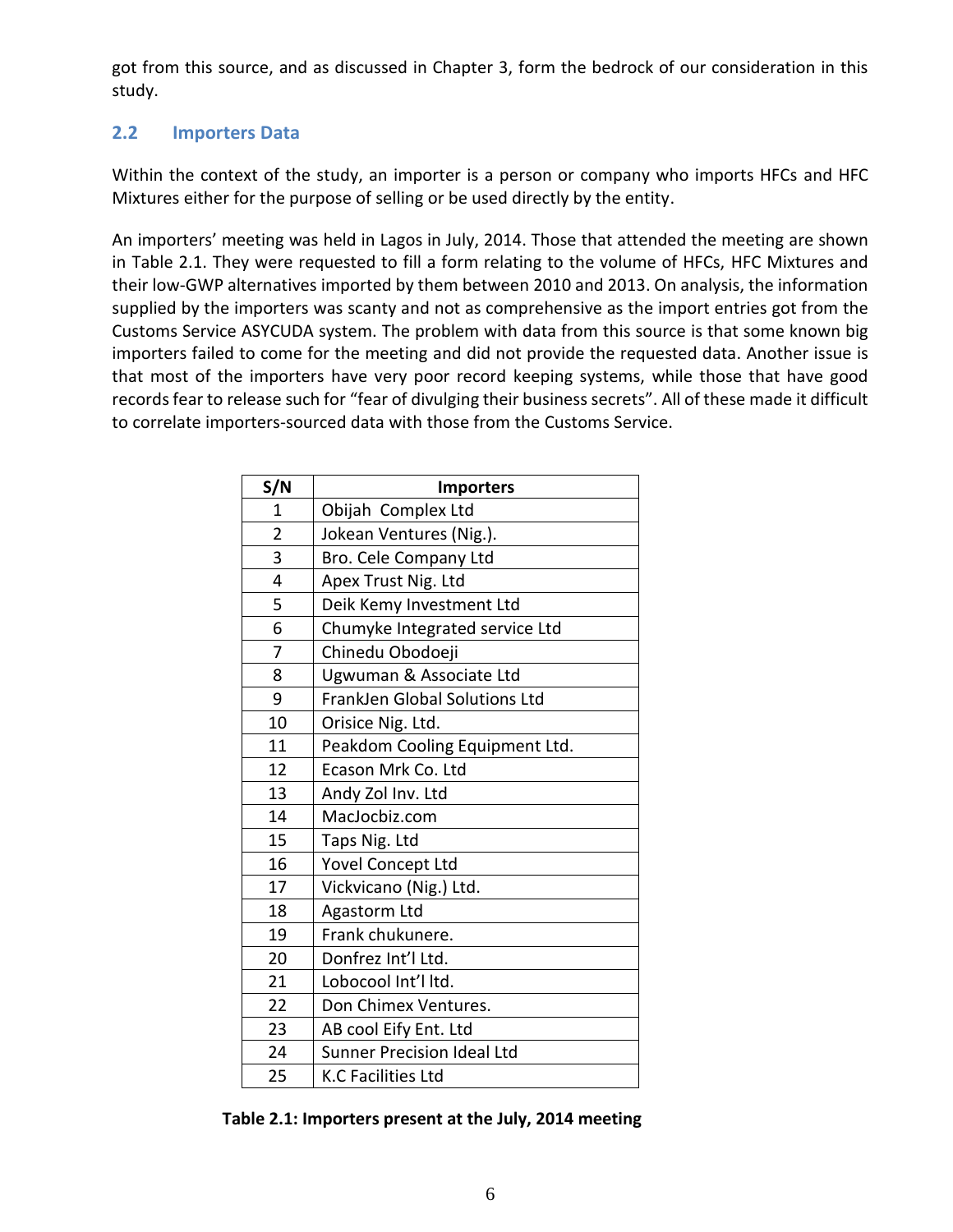# **2.3 Data from National Agency for Food and Drug Administration and Control (NAFDAC)**

<span id="page-27-0"></span>The National Agency for Food and Drug Administration and Control (NAFDAC), was established by Decree No. 15 of 1993. A parastatal of the Federal Ministry of Health, the Agency has mandate to regulate and control quality standards for Foods, drugs, Cosmetics, Medical Devices, Chemicals, Detergents and packaged water imported, manufactured locally and distributed in Nigeria. By virtue of this decree and by virtue of being physically present at the Ports, the Agency along with its mainstream food and drugs have been regulating some industrial chemicals, which makes the Agency a source for data on some industrial chemical.

In 2014, at the first attempt of obtaining raw data for this study, it was not possible to get the required data from NAFDAC. However in the second attempt, NAFDAC supplied data for the substances under study for 2010 – 2013 (Table 2.2). It should be noted that unlike ODSs, HFCs and HFC mixtures do not currently have any import restrictions placed on them. As a result, the level of surveillance on their importation may not be as high as those for ODSs, which may limit the fullness or completeness of the information we may get on them from NAFDAC.

| YEAR | HFC (MT) |
|------|----------|
| 2010 | 566.82   |
| 2011 | 469.62   |
| 2012 | 578.96   |
| 2013 | 672.55   |
|      |          |

## **Table 2.2: Nigeria: HFC Imports as obtained from NAFDAC, 2010 – 2013**

A close examination of both Tables 2.2 and 3.1 shows that the entries for 2011-2013 in both tables are very close and quite comparable. However, in view of the fact that the ASYCUDA data covers more years, our consideration in the next Chapter will rely on this source for our analysis. The data for year 2010 will be discussed separately in the following Chapter.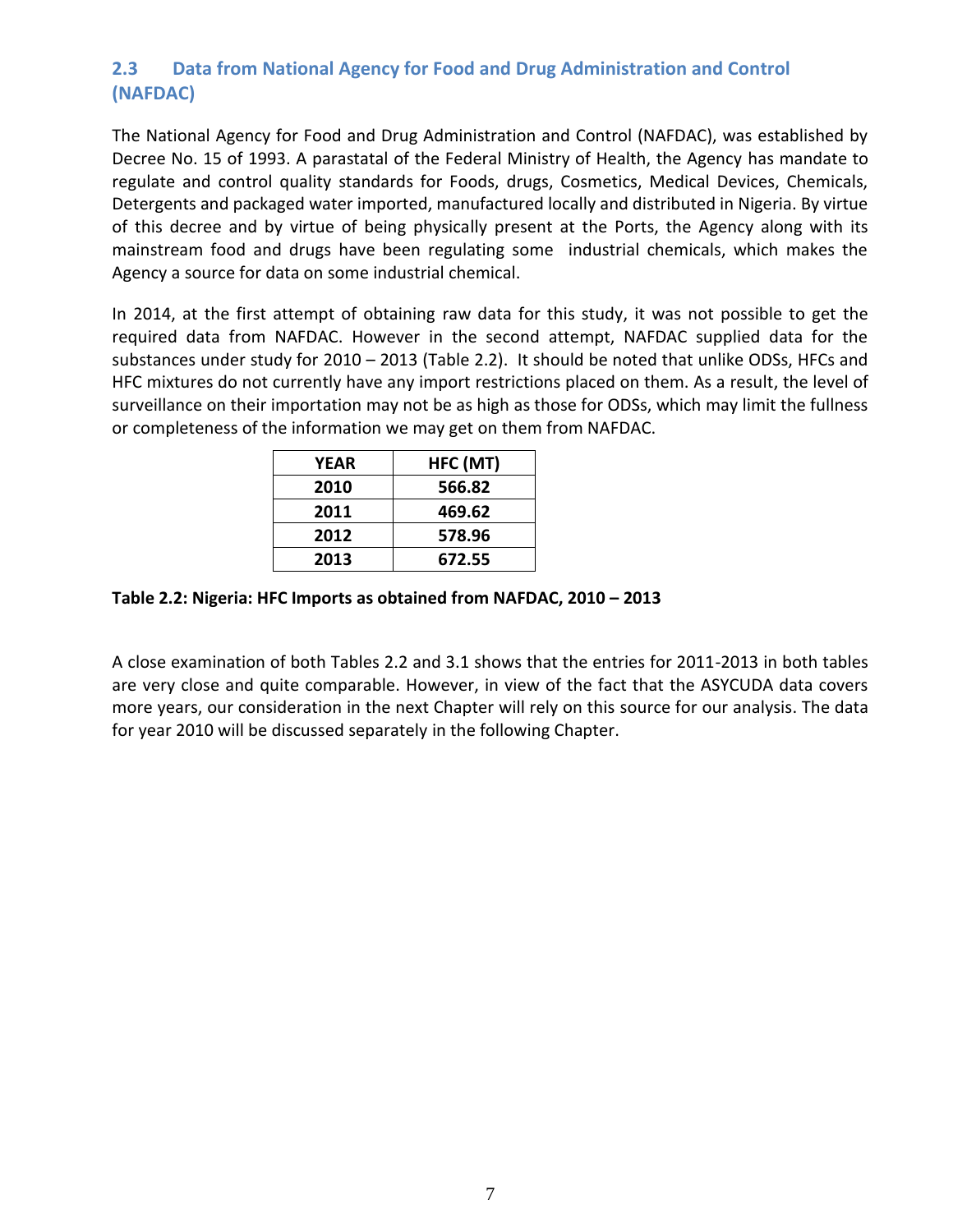# **Chapter 3: HFCs and HFC Mixtures Inventory and Usage in Nigeria**

<span id="page-28-0"></span>This section sets out and discusses the inventory of HFCs use in Nigeria. As hinted earlier, the consideration in this section relies very much on the data obtained from the Nigeria Customs' Automated Systems for Customs Data (ASYCUDA++). This is about the most reliable import data source in the country as noted by a 2006 ODS consumption verification study, "…in view of recent development, the ASYCUDA system is considered as a very reliable source of import data. The data could be relied upon more than what was obtained from the importers, being more comprehensive in content and scope…" Our consideration provides an estimated inventory of both HFCs and HFC mixtures, using import data entries from 2008-2014.

As described earlier in Chapter 1, Hydrofluorocarbons (HFCs) are organic compounds that contain hydrogen and fluorine atoms. These substances came to be used first in Nigeria in the 1990s as replacements refrigerants for Chlorofluorocarbons (CFCs) such as R-12 and Hydrochlorofluorocarbons (HCFCs) such as R-22. The commonest HFC on the Nigeria market is R-134a used in refrigeration, especially in mobile air-conditioning, stationary air-conditioning, domestic refrigeration, and transport. (*As expressed elsewhere HFC-134a is the sole pure HFC used in Nigeria, hence HFC or HFCs in this section is presumed to refer to HFC-134a)*

The most common blend in the country is R-410A, which comes in different names as Puron, Suva 410A, Genetron AZ20, Forane 410A, or Klea 66. It is a blend of HFC-32 and HFC-125 in 50/50 percent by weight.

R-410A is being used as a replacement for R-22 by some air-conditioning manufacturing outfits.

In the sections that follow we shall examine the trend of HFC-134a and HFC Mixtures use in the country.

## **3.1 Amount and Trends of HFCs Use in Nigeria (2008 – 2014)**

<span id="page-28-1"></span>Table 3.1 shows HFC-134a use data from 2008-2014 in the country as obtained from the Customs Service ASYCUDA. This is also graphically shown in Fig. 3.1. Between 2008 and 2014, about 5080.42 metric tonnes of HFC-134a were imported into the country, giving an annual average import of about 725.77 metric tonnes.

| <b>YEAR</b> | <b>HFC-134a (MT)</b> |
|-------------|----------------------|
| 2008        | 0.59                 |
| 2009        | 48.53                |
| 2010        | 2862.46              |
| 2011        | 589.47               |
| 2012        | 789.87               |
| 2013        | 671.03               |
| 2014        | 118.47               |

**Table 3.1a: Nigeria: HFC-134a Imports, 2008 – 2014**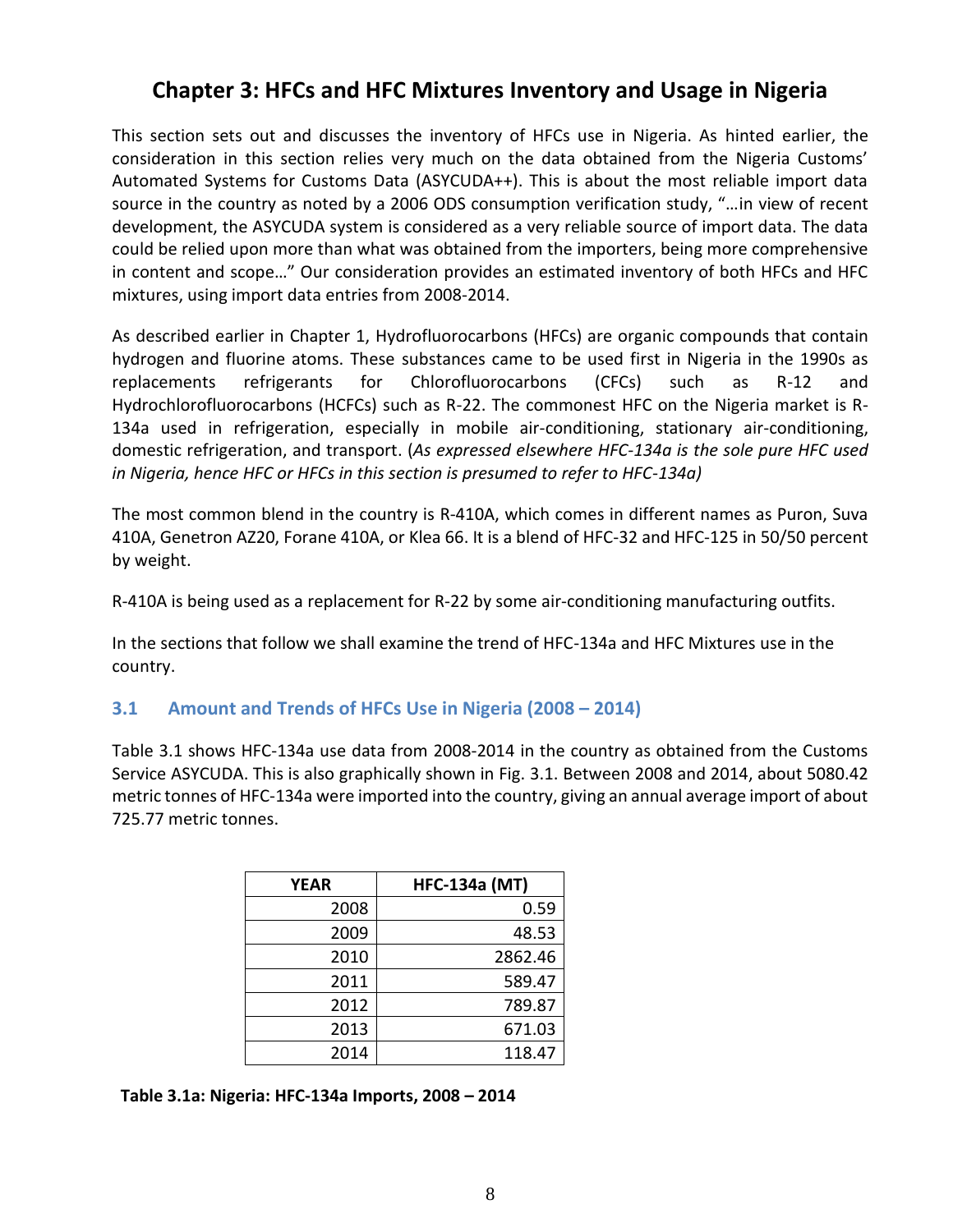

**Fig. 3.1a: Nigeria: HFC-134a Imports, 2008 - 2014**

A close examination of the Table 3.1 and Fig.3.1 shows a value of only 0.59 metric tonnes of imports of this substance in 2008, a time R-134a was just coming into the Nigerian market for the replacement of CFC-12 (R-12) in refrigeration application. This rose to about 48.53 metric tonnes in 2009 and to a record high of 2,862 metric tonnes in 2010, and plunges to 589 metric tonnes in 2011, a decrease of nearly 80%. The figure rose to 789.87 metric tonnes in 2012 dropping again by 15% to 671.03 metric tonnes in 2013 and finally to about 118.50 metric tonnes in 2014.

To complement this information, it seems relevant to indicate here the import data for HCFCs during that period (please note these are Article 7 data figures, which exclude HCFCs contained in preblended polyols):

| YEAR | <b>HCFCs (MT)</b> |
|------|-------------------|
| 2009 | 5071              |
| 2010 | 5718              |
| 2011 | 6280              |
| 2012 | 7101              |
| 2013 | 4984              |
| 2014 | 4532              |

Some importers and end-users have linked the huge 2010 imports to a probable reaction to 2010 being the final CFCs phase out year. With 2010 as the final CFC Phase out year for all Article 5 (developing) countries, and with R-134a as the then most known replacement for R-12, some importers may have thought that the final phase out of R-12 may lead to a sudden rise in the price of its substitute, HFC-134a. This might have stampeded them to try to stockpile HFC-134a in that year, leading to a market glut resulting in decrease in import in subsequent years. It has to be understood that a major consideration on the part of importers is economic in terms of profits to be made. This must have been a major consideration for what happened 2009/2010. It also has to be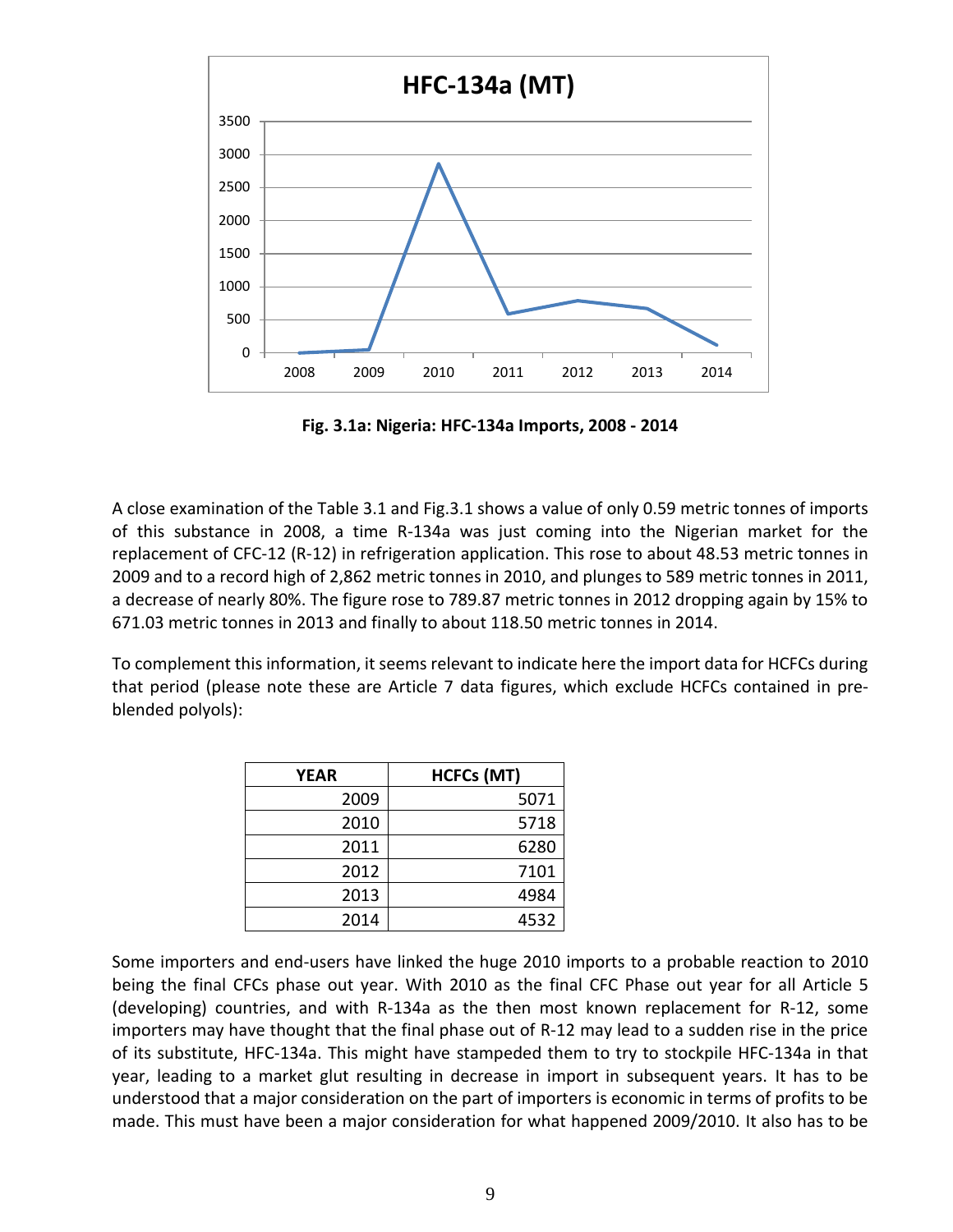realized that 134a became a replacement for R-12 not only in the domestic refrigeration sub-sector but also in the MAC sub-sector.

It seems however that part of the abnormality of the steep increase in 2010 just cannot be explained by the reasons mentioned in the paragraph above.

The above adduced reasons for the 2009/2010 "import spike" notwithstanding, further effort was made to even out the spike by comparing both the ASYCUDA and NAFDAC data for 2011 – 2013 for which data was available for both and use the result to "transform" the 2010 data

What is striking is that this steep increase in 2010 HFC 134a consumption is not noted in the NAFDAC data, which confirms the doubts about ASYCUDA data for that year. As a consequence, the authors of this report have proposed to calculate, over the comparable years of data, the average difference between ASYCUDA and NAFDAC data (this is for the years 2011-2013). On average, it was found that ASYCUDA consumption figures for those years were 20.6% higher than NAFDAC data. It was thus proposed to calculate a proxy data for the year 2010 based on the NAFDAC figure and to substitute it to the ASYCUDA 2010 figure.

Data for 2010: NAFDAC data for 2010 (566,8) x 1.206 = 683.4 MT.

The new modified data set thus becomes:

| <b>YEAR</b> | <b>HFC-134a (MT)</b> |
|-------------|----------------------|
| 2008        | 0.59                 |
| 2009        | 48.53                |
| 2010        | 683.4                |
| 2011        | 589.47               |
| 2012        | 789.87               |
| 2013        | 671.03               |
| 2014        | 118.47               |



The graph representing this data set with modified data for 2010 follows:



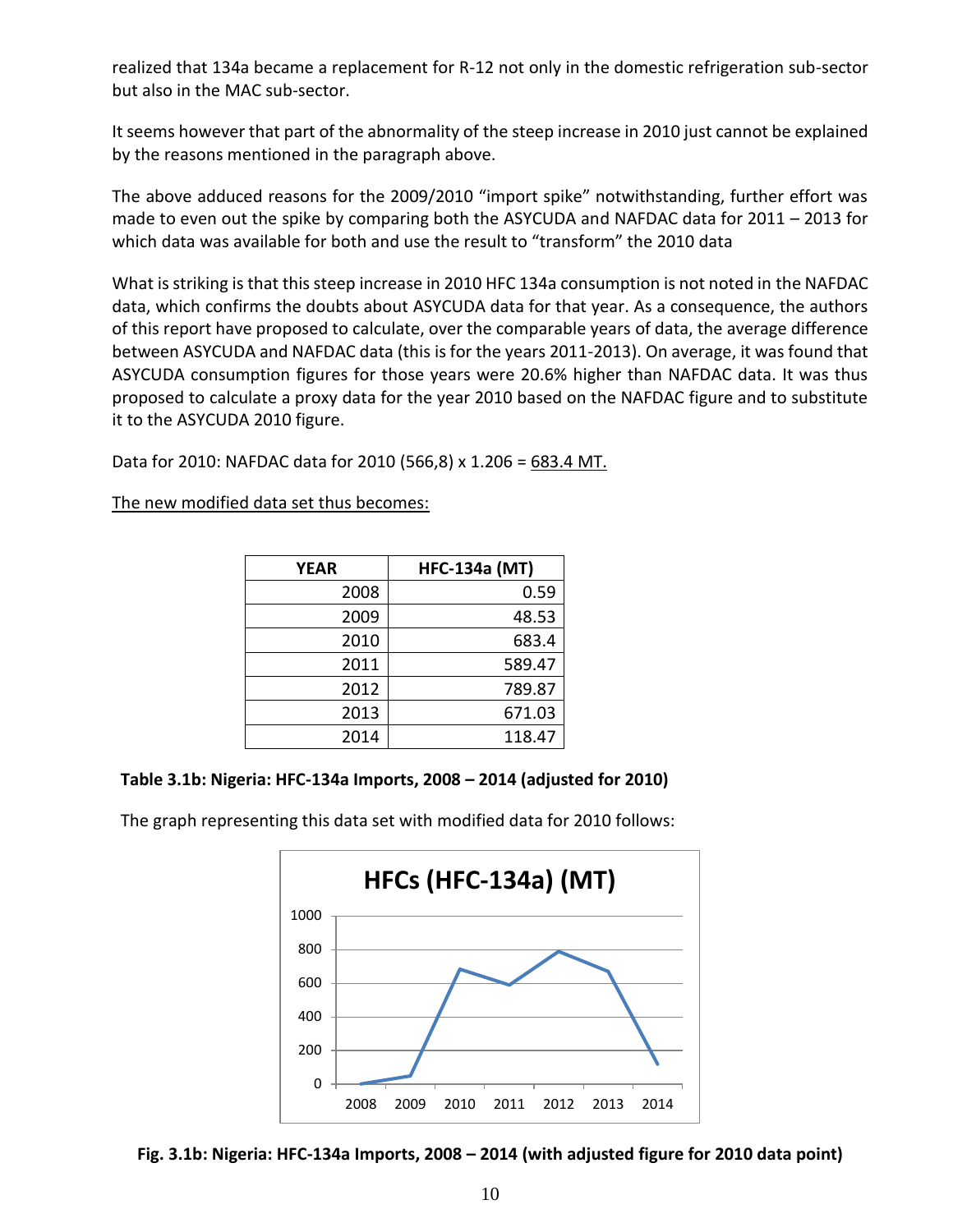From its very high level in 2010-2012, the general direction of HFC-134a import has been towards the downward trend. This is in part due to the introduction, into the Nigerian market, of other non-HFC-based alternatives, including non-fluorinated alternatives. For example, practitioners in the refrigeration sector suggest that the import and use of HC-based equipment from Europe have increased from 2010 to date. The **continuation of the current trend seems to announce a possible use-shift from HFCs to other low-GWP alternatives in the country.** However, it has to be noted that the decrease in 2014 also seems to be abnormally steep. When NAFADAC data becomes available 2014 HFC consumption, it may be important to compare it with the ASYCUDA data again to consider a modified data point for 2014.

## **3.2 Application Areas of HFCs in Nigeria**

<span id="page-31-0"></span>The areas of application for HFCs are Domestic, Offices, Industrial, Commercial, Mobile A/C, transport and shipping. The current study has not been able to determine the proportion of use for each of these, which may need to be further explored in future.

## **3.3 Major Importers of HFCs in Nigeria**

<span id="page-31-1"></span>In view of the fact that any planned future HFC phase-down activities will have to be undertaken in collaboration with the importers and end-users of the product, care has been taken to document most of the importers of HFCs in the country. Many of these importers are end users of the product. It is also interesting to note that of the 69 importers from the ASYCUDA list, just ten (10) of them account for about 78% of all HFC Imports as shown in Table 3.2 and Fig.3.2. The short list will assist in any future activities with importers of HFCs by concentrating on this small number.

| S/N | <b>Importers of HFCs</b>      |
|-----|-------------------------------|
| 1   | Advance logistics service ltd |
| 2   | Agastom                       |
| 3   | Donfrez Int Ltd               |
| 4   | Elins Nig Itd                 |
| 5   | Jiskever Ltd                  |
| 6   | Jokean Ventures               |
| 7   | Metra Impex Ltd               |
| 8   | <b>Seafood Products Ltd</b>   |
| 9   | Soncheb Investment Co. Ltd    |
| 10  | <b>VTR Production Ltd</b>     |
|     | Total                         |

#### **Table 3.2: The Ten Major HFC Importers in Nigeria.**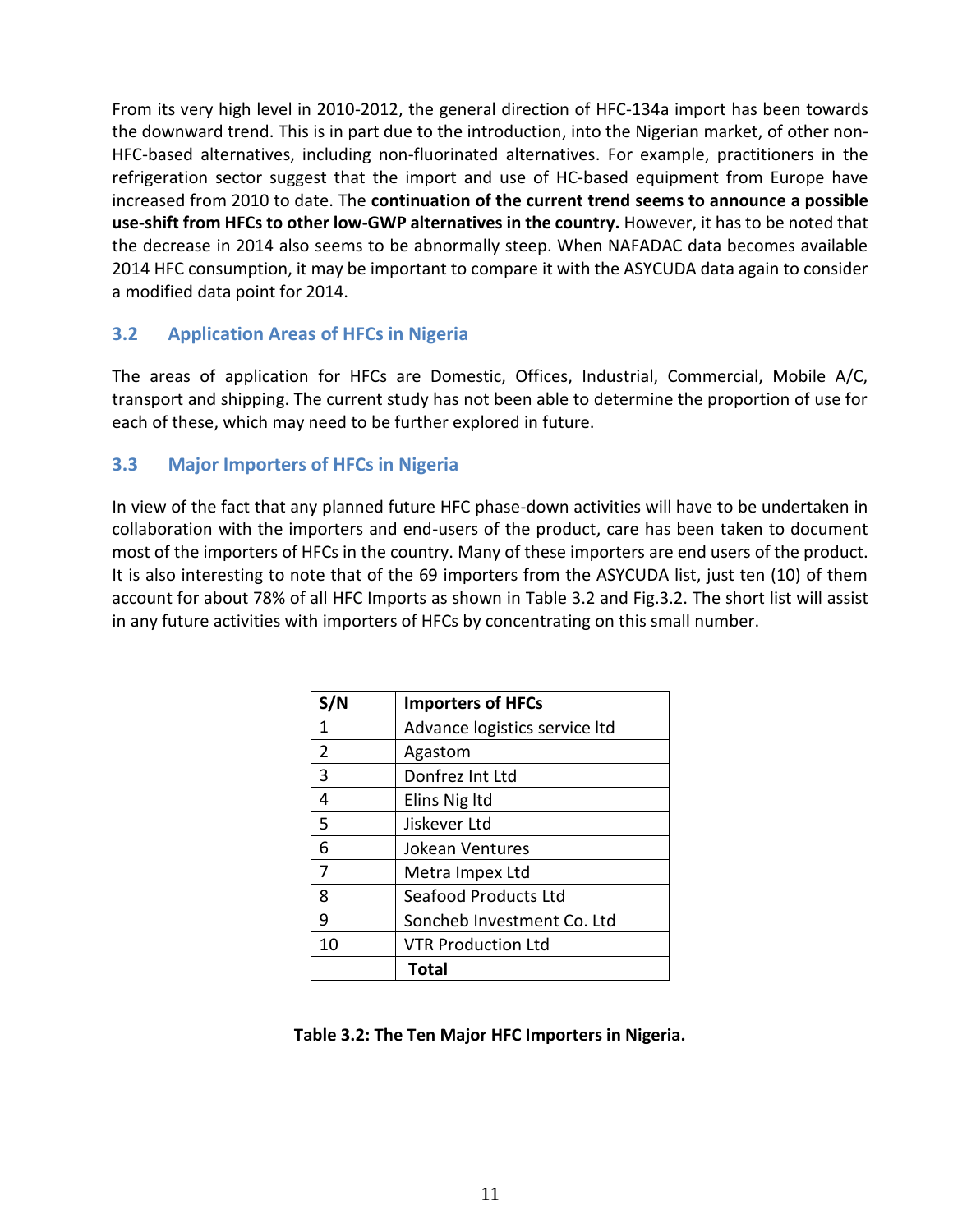

**Fig 3.2: The Ten Major HFC Importers.**

## **3.4 Amount and Trends of HFC Mixtures Use in Nigeria (2008 – 2014)**

<span id="page-32-0"></span>Table 3.3 shows HFC Mixtures use data from 2008-2014 in the country, which is also graphically shown in Fig.3.3. Between 2008 and 2014, about 3994.10 metric tonnes of HFC Mixtures were imported into the country, resulting in an annual average import of about 570.59 metric tonnes.

| <b>YEAR</b> | <b>HFC MIXTURES (MT)</b> |
|-------------|--------------------------|
| 2008        |                          |
| 2009        | 1027.27                  |
| 2010        |                          |
| 2011        | 0.03                     |
| 2012        | 563.66                   |
| 2013        | 1346.91                  |
| 2014        | 1056.23                  |

**Table 3.3: Nigeria: HFC Mixtures Imports, 2008 - 2014**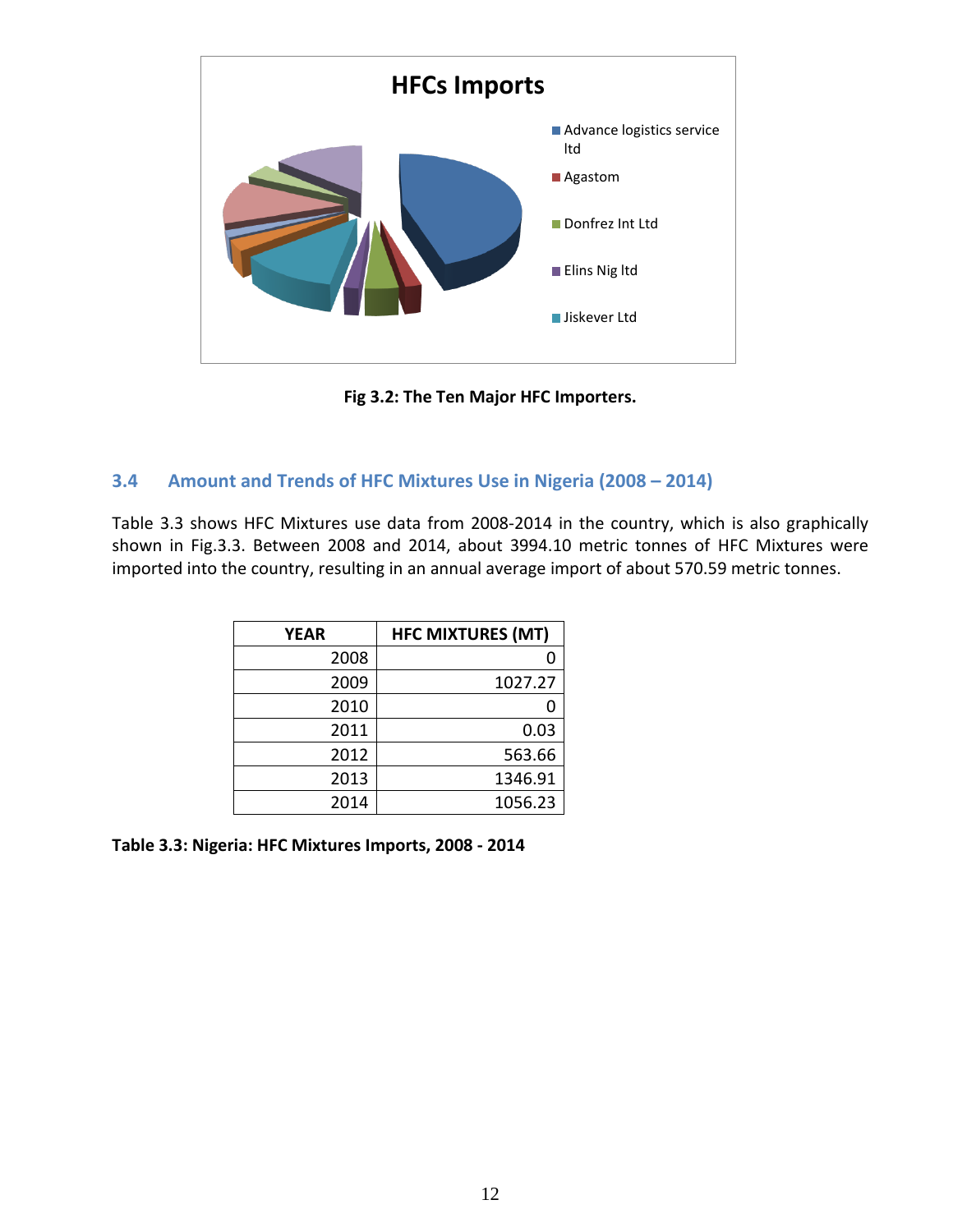

**Fig. 3.3: Nigeria: HFC Mixtures Imports, 2008 – 2014**

A close look at Table 3.4 and Fig. 3.4 shows a situation of zero importation of HFC-Mixtures in 2008 followed by a high importation figure of 1027.27 in 2009 and plunging back to zero in 2010. From this the country recorded a mere 0.03 metric tonnes in 2011 from where it rose to 563.66 and 1,346.91 metric tonnes in 2012 and 2013 respectively and finally 1056.23 metric tonnes in 2014. The imports as examined therefore do not exhibit any discernible downward or upward trend but an unpredictable undulating form over the seven years period. It is very difficult to explain why imports were null or quasi-null in 2010-11. Additional enquiry into these years of data may need to be undertaken in the future to understand better the long-term trends.

## **3.5 Composite Use of HFC-134a and HFC Mixtures in Nigeria (2008 – 2014)**

<span id="page-33-0"></span>Considering both HFC-134a and HFC Mixtures together shows that a total of 9,074.52 metric tonnes of both were imported into the country between 2008 and 2014, giving an average annual import of about 1,296.36 metric tonnes.

A **composite trend analysis** of both HFC-134a and HFC Mixtures was undertaken to see if there is a correlation between them. A close examination of both Table 3.4 and Fig. 3.4 shows an inverse relationship between the two in which imports of mixtures go up when the imports of HFCs are down and vice-versa. For example in 2009 when the import of HFCs was low, those for HFC Mixtures went up. In 2010 when the import of HFC-134a was highest, the import of HFC Mixtures was zero. It is essential to note that the composite trend also shows an irregular pattern, taking a downward direction from 2013.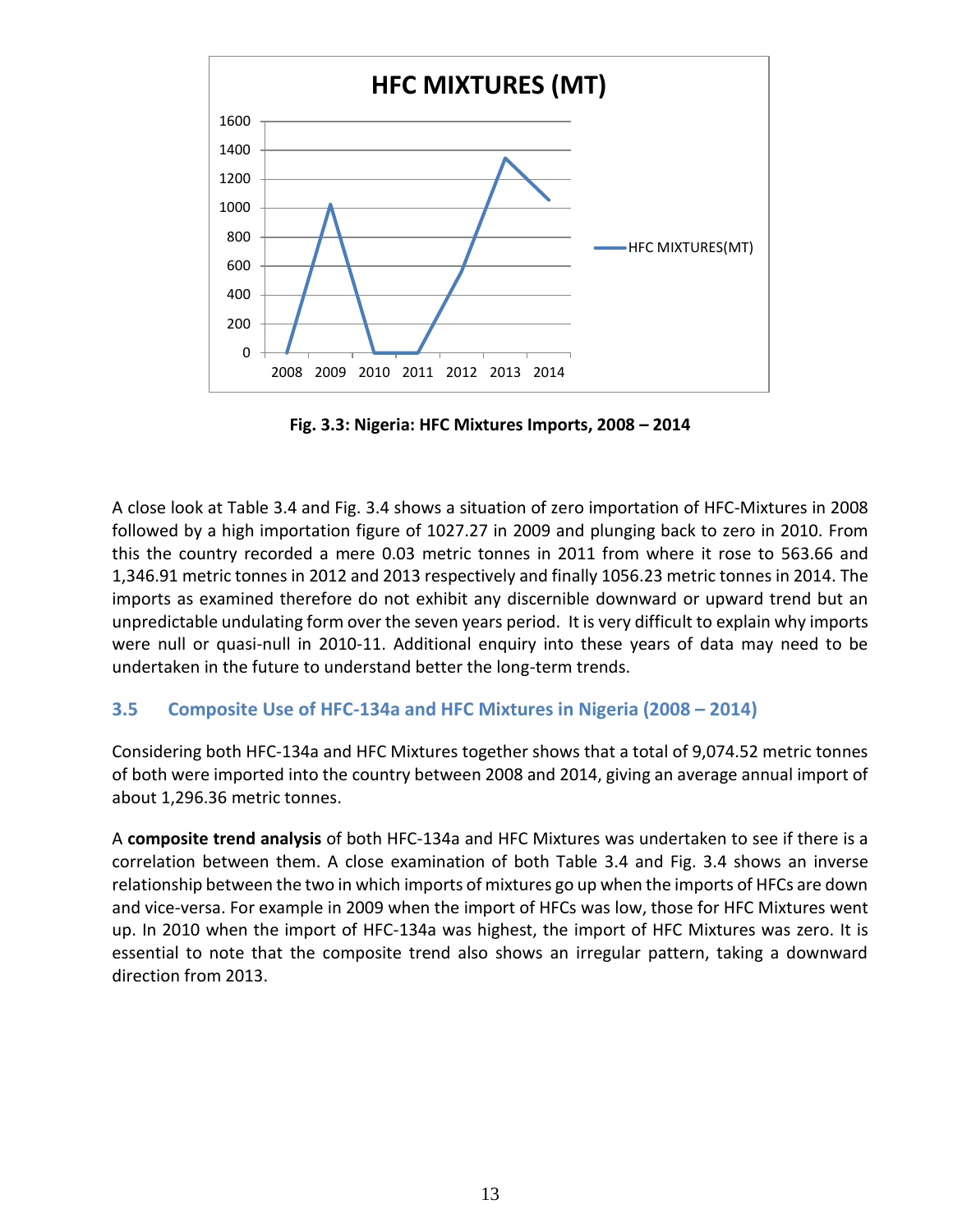| <b>YEAR</b> | <b>HFC-134a (MT)</b> | <b>HFC MIXTURES (MT)</b> | <b>COMPOSITE</b> |
|-------------|----------------------|--------------------------|------------------|
| 2008        | 0.59                 | 0                        | 0.59             |
| 2009        | 48.53                | 1027.27                  | 1075.8           |
| 2010        | 2862.46              | 0                        | 2862.46          |
| 2011        | 589.47               | 0.03                     | 589.5            |
| 2012        | 789.87               | 563.66                   | 1353.53          |
| 2013        | 671.03               | 1346.91                  | 2017.94          |
| 2014        | 118.47               | 1056.23                  | 1174.7           |

**Table 3.4: HFC-134a and HFC Mixtures Composite Imports, 2008 – 2014**



**Fig. 3.4: HFC-134a and HFC Mixtures Composite Imports, 2008 - 2014** 

For this composite series, it is also difficult to identify trends. Please note that for these trends, the original ASYCUDA time series for HFC 134a has been used rather than the one using a modified figure for 2010.

Also, it should be underlined that mixtures containing HFCs (specifically R-410 which is specifically mentioned in this Inventory – other mixtures are much more costly) cannot be used in all applications instead of HFC-134a – so one should not assume that a reduction in HFC134a consumption can be completely compensated by an increase in HFC mixtures imports.

## **3.6 Prices of HFC-134a and HFC Mixtures.**

<span id="page-34-0"></span>Pricing could be a very potent tool to encourage or discourage the use or adoption of any product. All other things being equal, high prices will discourage use or adoption while low prices will promote use or adoption. It is within this context that attempt was made to examine the current price structures of HFCs (HFC-134a), HFC Mixtures and their low-GWP alternatives in the Nigerian market. In this section, we shall examine the price structure of HFCs (HFC-134a) and HFC Mixtures while the price structures for alternatives will be examined in chapter 4.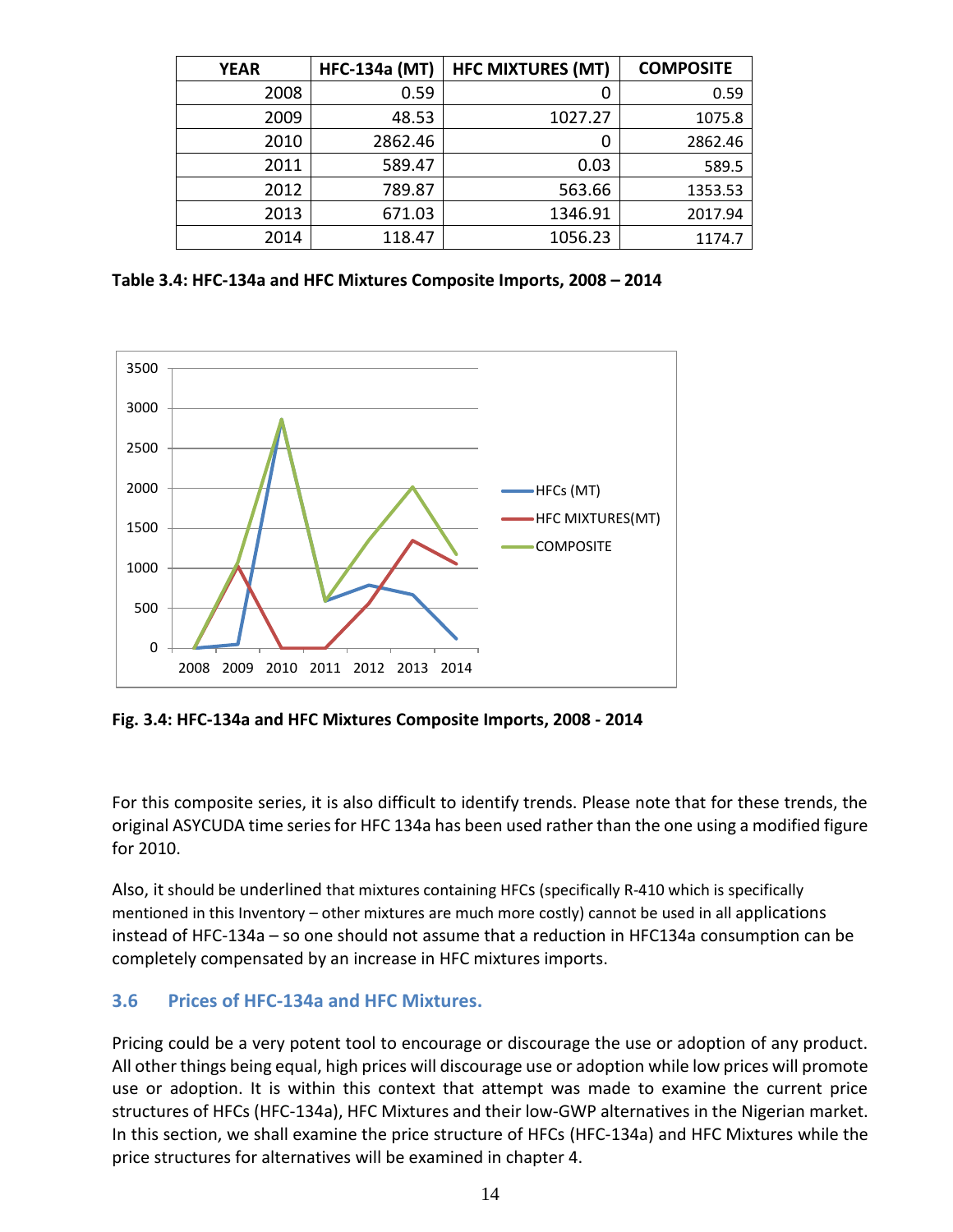|                 | 2008         | 2009    | 2010     | 2011    | 2012    | 2013    | 2014    |
|-----------------|--------------|---------|----------|---------|---------|---------|---------|
|                 | <sup>N</sup> | N       | <b>N</b> | Ν       | Ν       | Ν       | N       |
| <b>HFC-134a</b> |              | 1,325.5 | 1,323.5  | 1,400.0 | 3,000.0 | 2,500.0 | 2,350.0 |
| R-410A          |              | 1,950.0 | 1,950.0  | 1,800.0 | 1,726.0 | 1,492.0 | 1,400.0 |

**Table 3.5 HFCs (134a) & HFC Mixtures (410A): Prices per Kg, 2008 - 2014**

 $1 \text{ U.S } \text{ } 5 = \text{ } \text{ } \text{ } \text{ } 4 \text{ } 160 \text{ } (2014)$ 



**Fig. 3.5: HFCs (134a) & HFC Mixtures (410A) Prices per Kg, 2008 - 2014**

Table 3.5 and Fig.3.5 show that R-410A has maintained a steady decrease in price per Kg from 2009 to 2014. On the other hand the price per kg of HFC-134a rose slightly in 2011 from its 2009 and 2010 price, after which it rose steeply in 2012 and made a fall in 2013 and continued this in 2014. Working on the prices of these through incentives and dis-incentive mechanisms may assist in the task of phasing down their use. The price trends shown above may point in the direction to go.

## **3.7 HFCs and HFC Mixtures Growth Projections.**

<span id="page-35-0"></span>Having an idea of the nature of future growth or otherwise of the substances under consideration will go a long way in assisting on the preparation of any future phase-down plan. It is on account of this that effort has been made in this section to estimate future growth in HFC-134a and HFC Mixtures use in the country.

From recent trends it is observed that future changes in HFCs and HFC Mixtures are highly uncertain. The multiplicity of factors that may influence future consumption patterns do not make predictions in this direction easy. These may be economic, technological, political or social in nature. Among economic factors is the general income level. Currently in Nigeria the debate is on-going on the need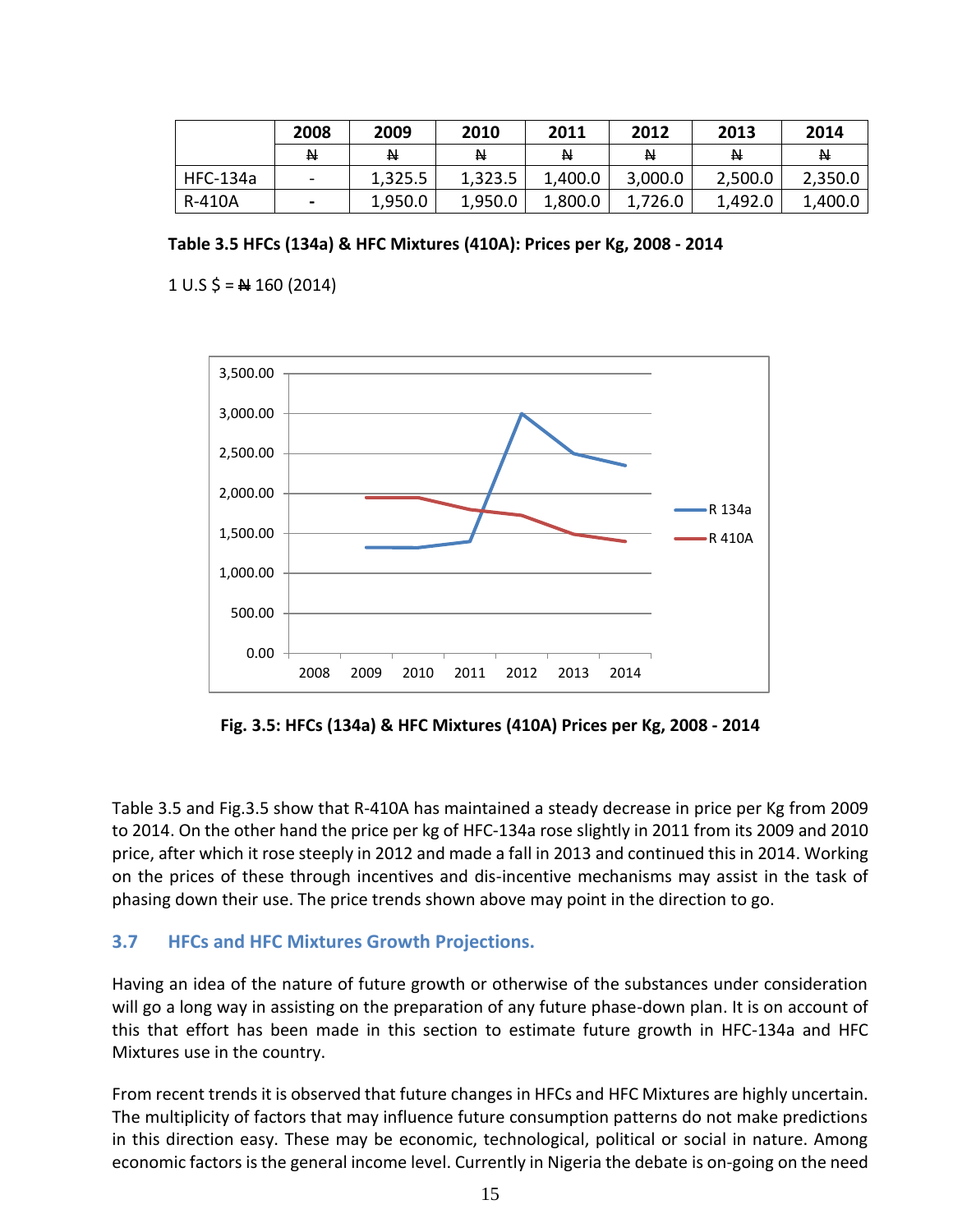to increase wages nationwide, the outcome of which may influence appliance purchase as well as material to support their maintenance.

Changes in future expectations may also affect future consumption. Expectation of emergency and fear of shortage may affect its imports either negatively or positively. Aware of the above and other factors, the study adopts a simple growth trend analysis to estimate the immediate future use of HFCs and HFC mixtures in the country.

The task is accomplished by extrapolating the recent growth trend to the immediate future, 2015 to 2017. By using the observed annual growth rates from 2008 to 2014, we extrapolate for the years 2015, 2016 and 2017.

## 3.7.1 HFCs (HFC-134a) Growth Projection

<span id="page-36-0"></span>Actual import figures obtained for the years under study are quite irregular and do not display any trend. This makes prediction of future consumption very difficult. This not withstanding an attempt will be made to predict future consumption based on past consumption, the limitations of which should be recognized.

The annual Percentage variations in 2009 and 2010 are so huge that the consultant felt these should not be used to derive the average growth rate, thereby leaving us with only figures for years 2011 to 2014.

| <b>YEAR</b> | <b>HFC-134a (MT)</b> | <b>ANNUAL % CHANGE</b> |
|-------------|----------------------|------------------------|
| 2008        | 0.59                 |                        |
| 2009        | 48.53                | $+8,125%$              |
| 2010        | 2862.46              | +5,798%                |
| 2011        | 589.47               | $-79.4%$               |
| 2012        | 789.87               | $+34%$                 |
| 2013        | 671.03               | $-15%$                 |
| 2014        | 118.47               | $-82%$                 |

#### **Table 3.6: Annual Percentage Change in HFC-134a Imports (2008 – 2014).**

Using the figures for 2011 – 2014 in Table 3.7, the **average growth** rate is calculated as follows:

- i. Derivation of average annual growth rate=  $34\% + -15\% + -82\%$  /3 =  $-21\%$
- ii. The base year figure for the projection is also taken as the average of 2011 2014 imports. That is: (589.47+ 789.87+ 671.03+118.47)/ 4 = 542.21 MT. With this as the base, the annual decrease rate of -21% applied for years 2015, 2016 and 2017 gives the forecast imports for the years as shown in Table 3.7, the trend of which is graphically shown in Fig 3.6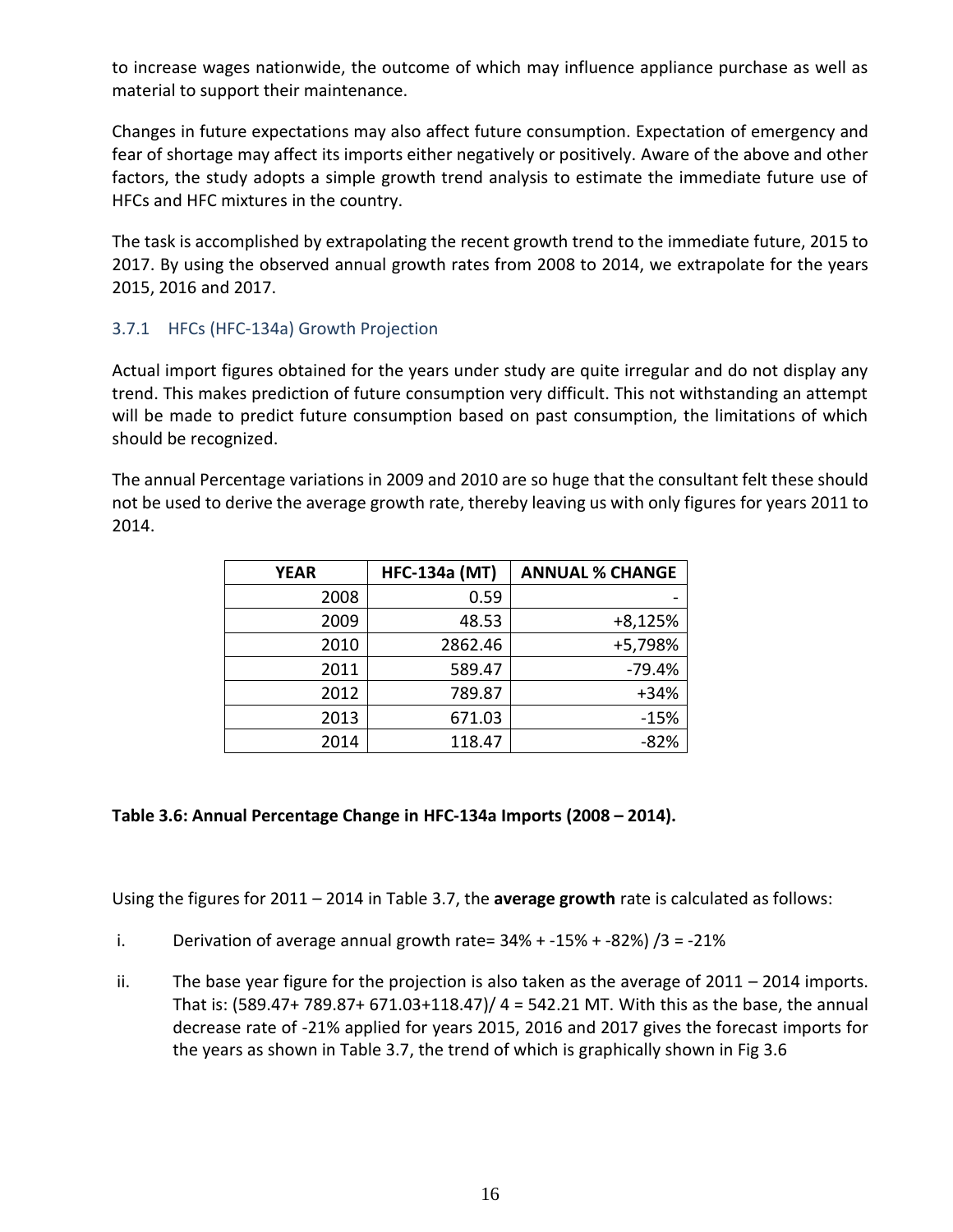| Year                      | <b>Base</b><br>(Average, 2011-<br>2014) | 2015   | 2016   | 2017   |
|---------------------------|-----------------------------------------|--------|--------|--------|
| <b>Import Projections</b> |                                         |        |        |        |
| (MT)                      | 542.21                                  | 428.35 | 338.40 | 267.33 |

 **Table 3.7: Nigeria: HFC-134a Imports Projection, 2015 and 2017**



**Fig.3.6: Nigeria: HFC-134a Imports Projection, 2015 and 2017**

Given that import of HFCs is actually import of HFC-134a refrigerant which has application mainly in the domestic refrigeration sector and in some commercial refrigeration equipment where there is rapidly growing use of hydrocarbon refrigerant alternatives, the projection would appear to reflect potential future use pattern of the refrigerant. The establishment of a refrigerant grade hydrocarbon facility funded under the HPMP could facilitate the shift from HFC-134a to hydrocarbons given the easier availability, efficiency as well as economic and environmental advantages of the latter.

On the other hand, especially taken against the background of the current HCFC phase-out, where tonnes of HCFCs are expected to be phased out to be replaced by alternatives, including HFCs, the resulting consumption figures could be considered by some analysts to be very conservative, expecting HFC-134a to play a greater role as an alternative refrigerant.

However, since the above considerations are only predictions, their realization could be subject to future course of events.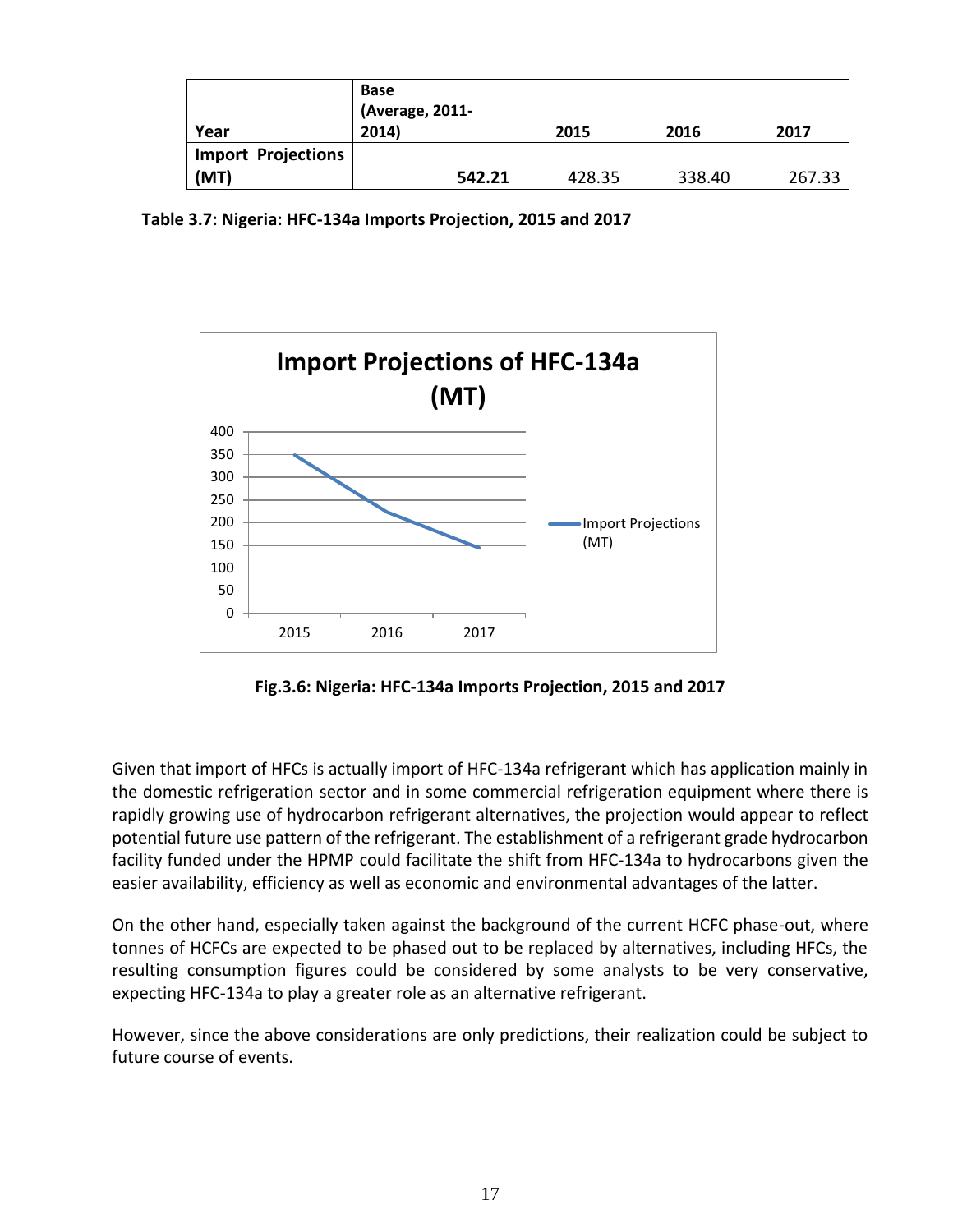## 3.7.2 HFC Mixtures Growth Projection

<span id="page-38-0"></span>The increase and decrease of 2009 and 2010 even out. The variation between 2011 and 2013 is so huge (over 8000%) that such could not be used in projecting to the future. These situations leave us with variation percentages between 2012 and 2014.

|             | <b>HFC</b>      |                 |  |
|-------------|-----------------|-----------------|--|
|             | <b>MIXTURES</b> | <b>ANNUAL %</b> |  |
| <b>YEAR</b> | (MT)            | <b>CHANGE</b>   |  |
|             |                 |                 |  |
| 2008        | 0               |                 |  |
| 2009        | 1027.27         |                 |  |
| 2010        | 0               |                 |  |
| 2011        | 0.03            |                 |  |
| 2012        | 563.66          |                 |  |
| 2013        | 1346.91         | +138.96%        |  |
| 2014        | 1056.23         | $-21.58%$       |  |

#### **Table 3.8: Annual Percentage Change in HFC Mixtures (2008 – 2014).**

Using these as shown in Table 3.8, the **average growth** rate is calculated as follows:

- i. Derivation of average annual growth rate =  $(138.96\% 21.58\%) / 2 = 58.69\%$
- ii. The base year figure for the projection is also taken as the average of  $2012 2014$  imports. That is:  $(563.66+1346.91+1056.23)/3 = 988.93$ MT. With this as the base, the annual increase rate estimate of 58.69% applied for years 2015, 2016 and 2017 gives the forecast imports for the years as shown in Table 3.9, the trend of which is graphically shown in Fig 3.7

|                    | <b>Base</b>          | 2015     | 2016        | 2017     |
|--------------------|----------------------|----------|-------------|----------|
|                    | (Average, 2012-2014) |          |             |          |
| Import             | 988.93 MT            | 1,572.39 | 2,500.11 MT | 3,975.18 |
| <b>Projections</b> |                      | MT       |             | MT       |

|  | Table 3.9: Nigeria: HFC Mixtures Imports Projection, 2015 and 2017 |
|--|--------------------------------------------------------------------|
|--|--------------------------------------------------------------------|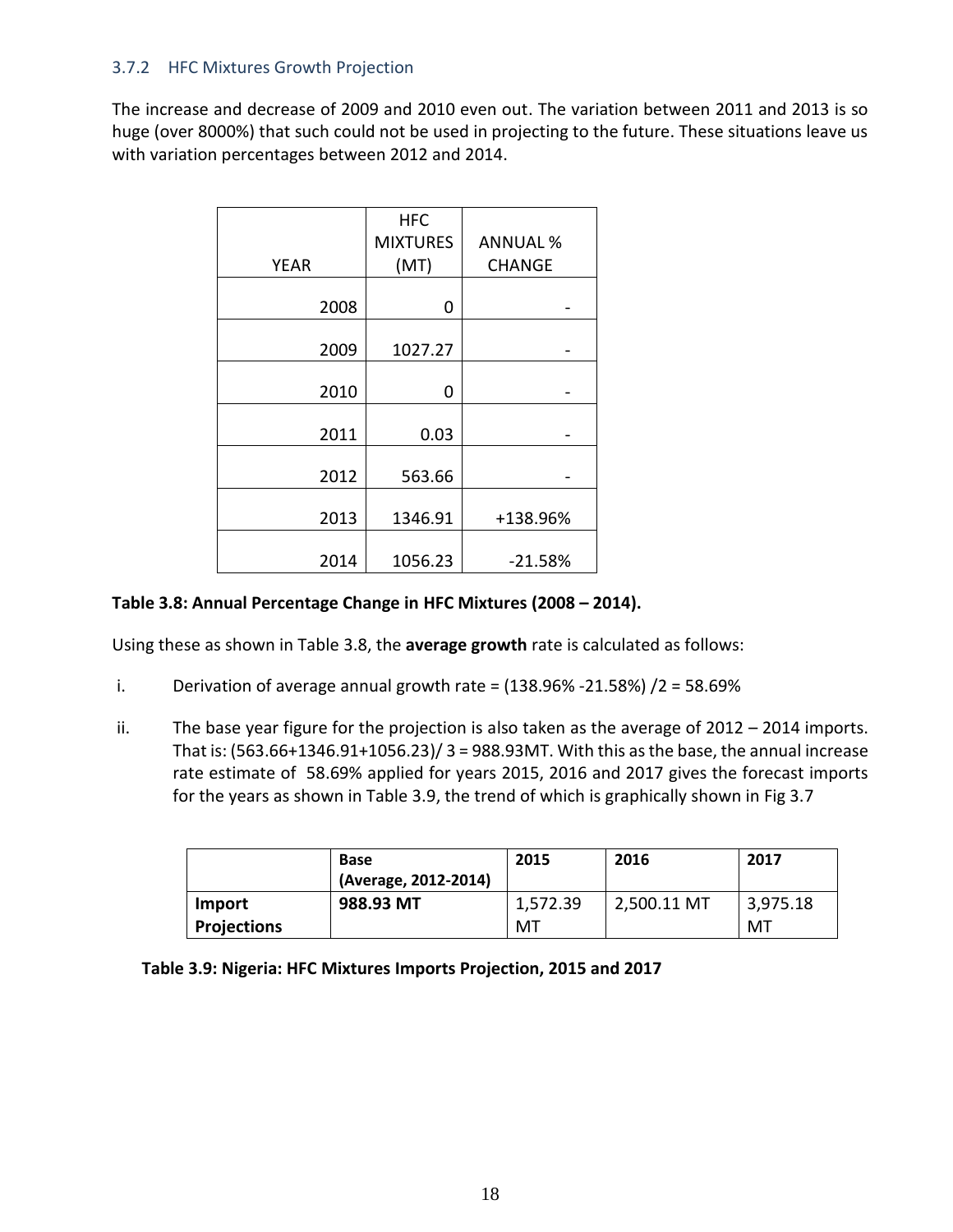

**Fig. 3.7: Nigeria: HFC Mixtures Imports Projection, 2015 and 2017**

## **3.8 Distribution Channels**

<span id="page-39-0"></span>A distribution channel is the path through which goods or services move from origin to the final consumer. In general, the length of the channel is said to be directly related to the price of a product. The longer it is the higher the price is likely to be. As we observed in an earlier section of this report, all other things being equal, high prices will discourage use or adoption of alternative low-GWP chemicals, while low prices will promote use or adoption. It is within this context that attempt was made to examine the distribution channels for HFCs. Also, in any planned HFC phase-down activity, it is very important to know the different hands the products get through before reaching the final end-user. Three channel types exist for the distribution of imported HFCs in Nigeria, which are briefly examined below.

## 3.8.1 Importers to End Users

<span id="page-39-1"></span>This a situation in which an importer of the subject chemical sends the product directly to end-users, which are usually manufacturers of products in which HFCs are used. There are several of these.

## 3.8.2 Importers to Retailers to End Users

<span id="page-39-2"></span>This is a situation in which the importer sells to a retailer, who in turn sells to the final user. The retailers usually buy in bulk and then split the bulk to sell in smaller quantities to end-users. This is the common channel for end user technicians. Some of the well-to-do technicians act as retailers to their fellow technicians.

## 3.8.3 End User Importers

<span id="page-39-3"></span>There are some end-users that import directly. These are usually big companies such as Haier / Thermocool and Nigeria Engineering Works (NEW).

Fig. 3.8 shows the three different channels of distribution.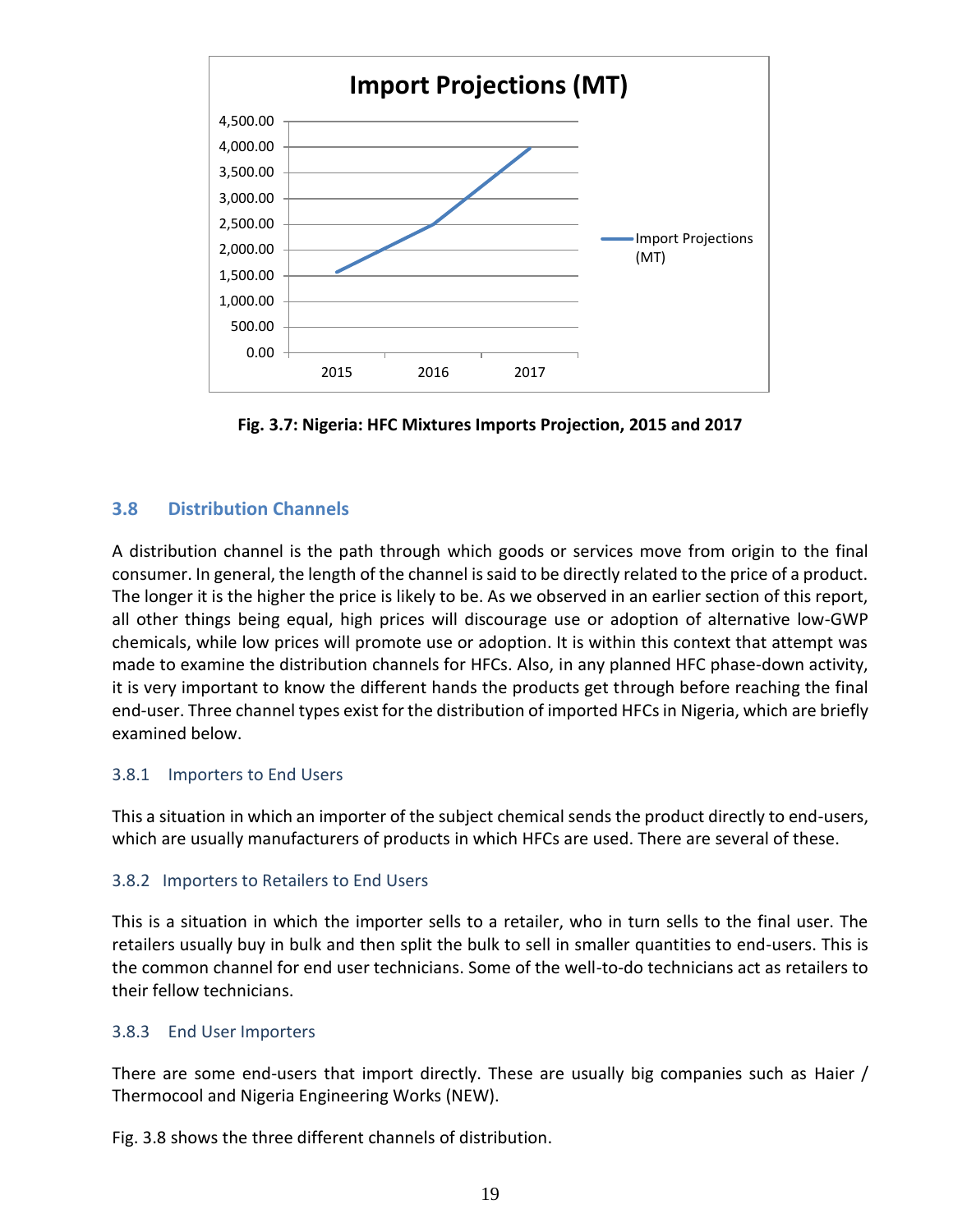

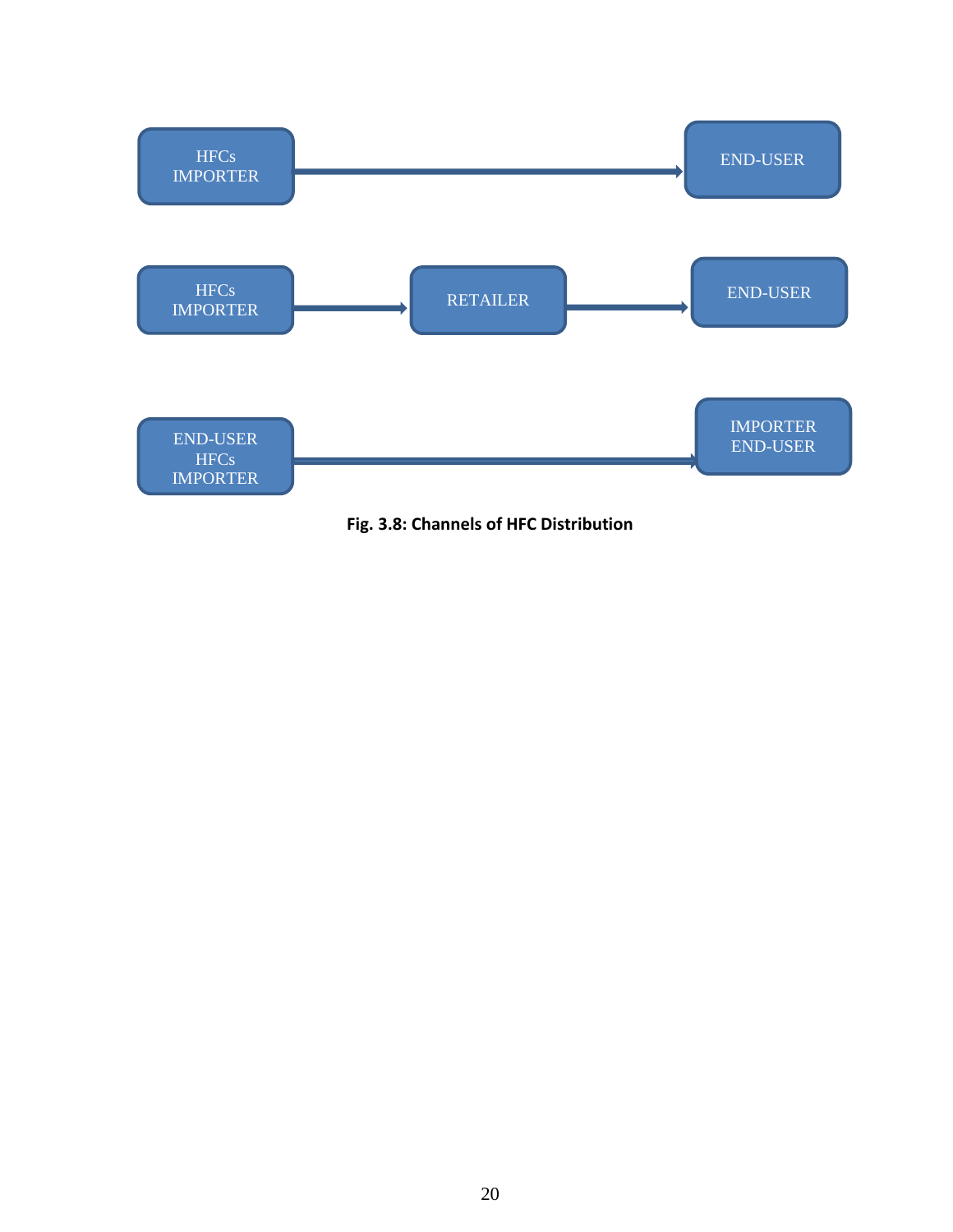# **Chapter 4: Low GWP Alternatives**

<span id="page-41-0"></span>Several low GWP Alternatives are available for the replacement of HFCs which are already in use in many parts of the world. In this chapter we shall examine those that are already in the Nigeria market and these include hydrocarbons, ammonia and water. In discussing them we shall examine their use trends and price structures as we did for HFCs in the preceding chapter, except for water systems on which we do not currently have statistical data. We will also examine the local opportunities and challenges that the low GWP alternatives present.

# **4.1 Trends in Use of Low GWP Alternatives in Nigeria (2010 – 2013)**

## <span id="page-41-1"></span>4.1.1 Hydrocarbons

<span id="page-41-2"></span>An hydrocarbon is "an organic compound containing only carbon and hydrogen. Hydrocarbons are often referred to as "natural refrigerants." Natural refrigerants are substances that occur in nature which can be used in refrigerators and air-conditioners. They do not harm the ozone layer and have limited climate impact. They are also said to be cheaper and more energy efficient than their synthetic counterparts. Hydrocarbon types currently in use for refrigeration purposes in Nigeria include butane and isobutane.

#### *4.1.1.1 Butane and Isobutane*

Isobutane (R-600a) systems contain 40 percent less refrigerant charge than HFC-134a systems. As much as 95% of HFC-134a systems in European domestic refrigeration may have been replaced by isobutane. Many of the new domestic refrigeration in Nigeria carry European standards labels. As a result, isobutane is becoming widely used in the country. In view of the fact that Butane and Isobutane carry the same HS Codes, the data got from the Customs Service lumped the two together, which is why the two are being considered together here.

Table 4.1 shows butane and isobutane use data from 2008-2014 in the country, which is also graphically shown in Fig.4.1.

| YEAR | <b>BUTANE/ISOBUTANE (MT)</b> |
|------|------------------------------|
| 2008 | 1572.20                      |
| 2009 | 31711.67                     |
| 2010 | 2433.41                      |
| 2011 | 2496.37                      |
| 2012 | 772.67                       |
| 2013 | 1853.58                      |
| 2014 | 2350.05                      |

#### **Table 4.1: Nigeria: Butane and Isobutane Imports, 2008 – 2014**

An examination of Table 4.1 and Fig.4.1 shows a figure of 1,572.2 metric tonnes of imports of Butane and Isobutane in 2008, which dramatically increased to 31,711.67 metric tonnes in 2009, a staggering increase of 1917%. The figure plunged down by 92% to 2433.41 metric tonnes in 2010, maintaining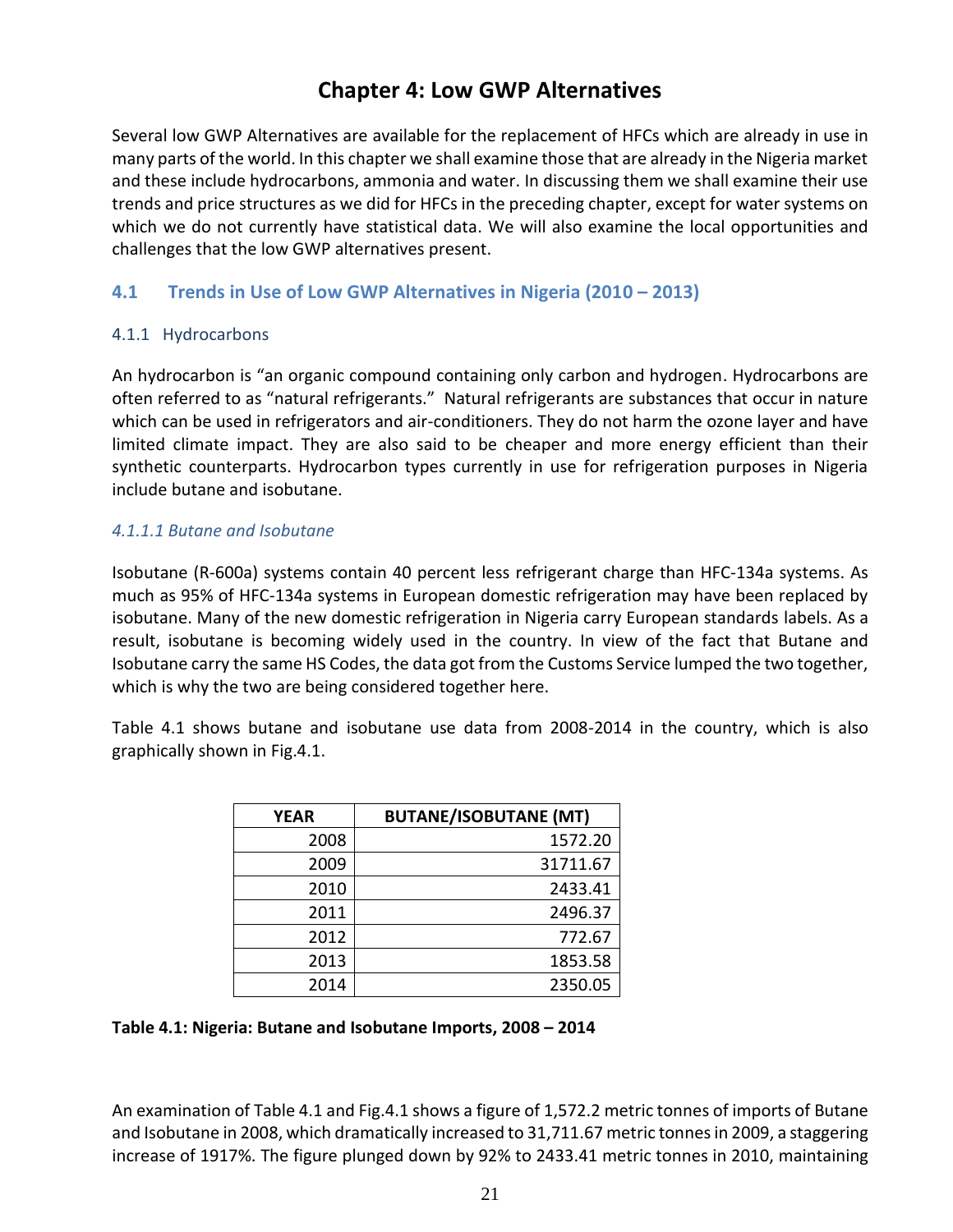around the same figure the following year and raising again to 1853.58 metric tonnes and 2350.10 metric tonnes in 2013 and 2014 respectively, all of which are graphically shown in Fig. 4.1.



**Fig. 4.1: Nigeria: Butane and Isobutane Imports, 2008 - 2014**

It should be noted that butane and isobutane are not solely used as refrigerants in the country. Other application areas include gasoline blending as a fuel gas and propellant for aerosol cans and foam products.

#### *4.1.1.2 Propane (R-290)*

Propane is a 3-carbon alkane with the molecular formula  $C_3H_8$ . It is a gas that can be compressed to liquid and a by-product of natural gas processing and petroleum refining. Propane is non-ozone depleting and has a very low GWP which is only 3.3 times the GWP of carbon dioxide.

The analysis here uses the import data in respect of R-290 got from the Customs Service from 2008 to 2014. Table 4.3 shows R-290 import data from 2008 - 2014 in the country, which is also graphically shown in Fig. 4.3.

| <b>YEAR</b> | <b>PROPANE (MT)</b> |
|-------------|---------------------|
| 2008        | 347411.68           |
| 2009        | 15.87               |
| 2010        | 27.19               |
| 2011        | 14.56               |
| 2012        | 10.02               |
| 2013        | 41.47               |
| 2014        | 26.42               |

**Table 4.2: Nigeria: Propane (R-290) Imports, 2008 – 2014**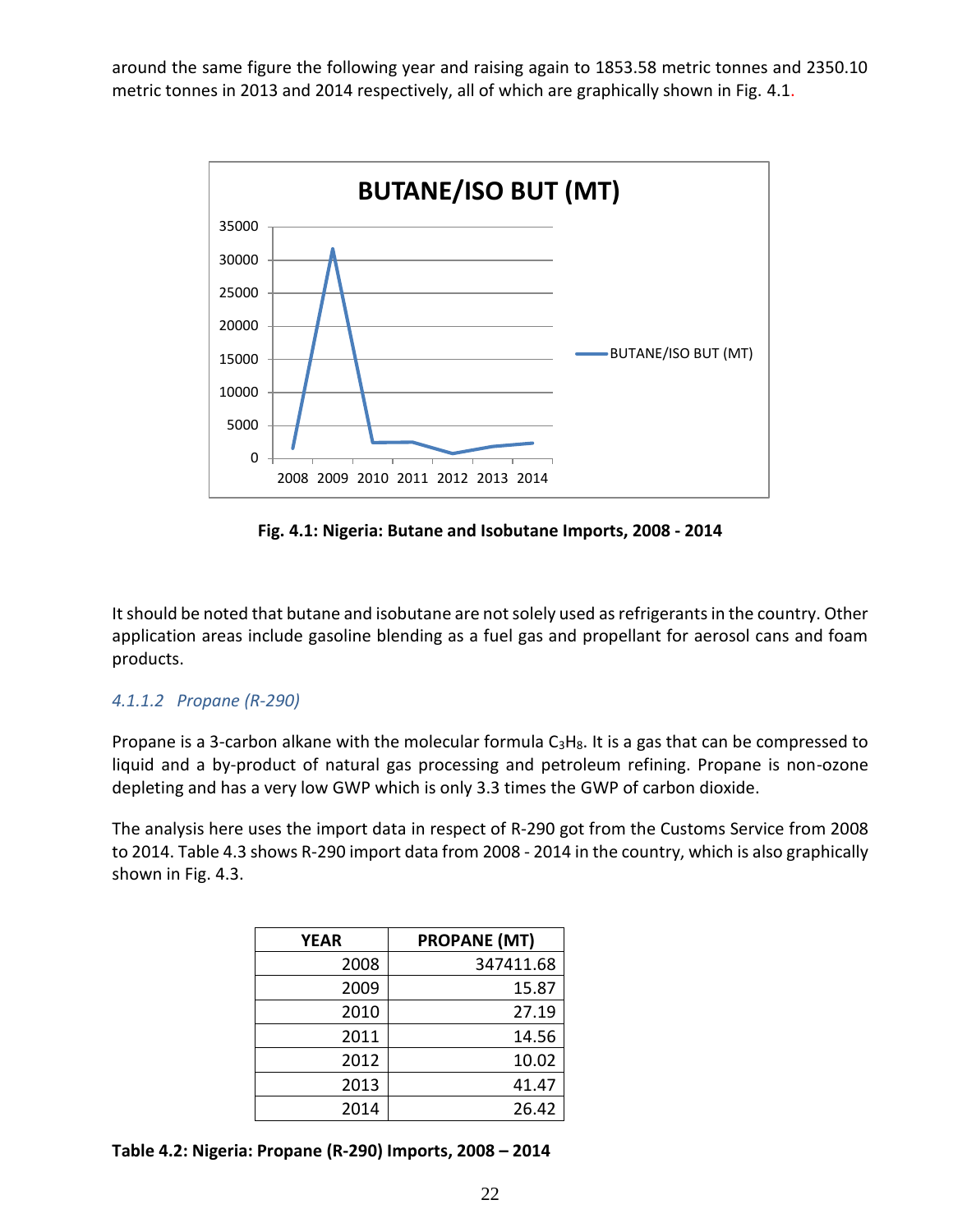An examination of Table 4.3 and Fig.4.3 shows a huge import of 347,411.68 metric tonnes of R-290 in 2008, which plunged to 15.87 metric tonnes in 2009. Imports rose a little to 27.20 metric tonnes in 2010 after which it dropped to 14.56 and 10.02 metric tonnes in 2011 and 2012 respectively. It rose again to 41.47 metric tonnes in 2013 and down to 26.42 metric tonnes in 2014.



**Fig 4.2: Nigeria: Propane (R-290) Imports, 2008 - 2014**

It should be noted that now, Propane could be locally sourced which might have accounted for the low import figures from 2009 onwards. It should also be noted that like butane and isobutane, propane is not solely used as refrigerants in the country. Other application areas include domestic, industrial and motor fueling.

## 4.1.2 Ammonia

<span id="page-43-0"></span>Ammonia is a compound of nitrogen and hydrogen with the formula NH<sub>3</sub>.

Ammonia is mainly used in agriculture as fertilizer. It is used as a refrigerant gas, for purification of water supplies, and in the manufacture of plastics, explosives, textiles, pesticides, dyes and other chemicals and of course it is used as a refrigerant gas. As with hydrocarbons, Ammonia is also classified as a natural refrigerant.

Table 4.3 shows ammonia import data from 2008-2014 in the country, which is also graphically shown in Fig.4.3.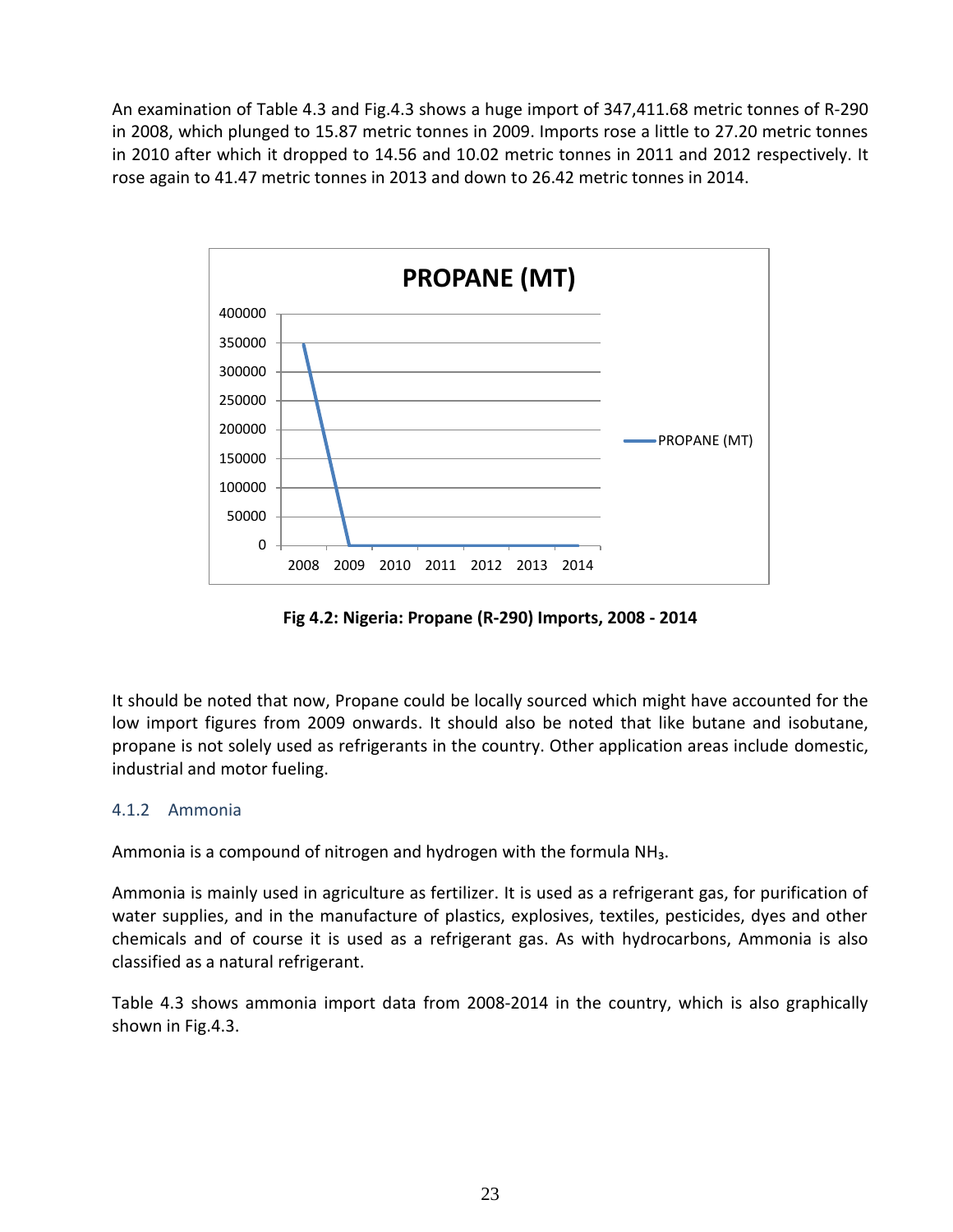| <b>YEAR</b> |      | AMMONIA (MT) |
|-------------|------|--------------|
|             | 2008 | 11457.97     |
|             | 2009 | 8313.51      |
|             | 2010 | 13529.48     |
|             | 2011 | 40.40        |
|             | 2012 | 10.31        |
|             | 2013 | 21.88        |
|             | 2014 | 592.81       |

**Table 4.3: Nigeria: Ammonia Imports, 2008 - 2014**

A look at Table 4.5 and Fig.4.5 shows an entry of 11,457.97 metric tonnes of imports of this substance, which made a drop to 8,313.51 metric tonnes in 2009, a decrease of about 27.40%. The figure made another rise to 13,529.48 metric tonnes in 2010, a rise of 62.74%, drastically reducing in 2011, 2012 and 2013 to less than 50 metric tonnes and finally rising to 592.81 metric tonnes in 2014.



**Fig 4.3: Nigeria: Ammonia Imports, 2008 - 2014**

As it is with some of the chemicals we have examined in this study, we are unable to explain the huge difference in ammonia import from a huge 13,529.48 metric tonnes import in 2010 to less than 50 metric tonnes in the three years that followed.

Ammonia is a very good refrigerant, but toxic and carrying a risk of explosion. It is only big companies such as Guiness Nig Plc and Fan Milk which are able to deal with the safety issues involved with its use that use ammonia in their production systems.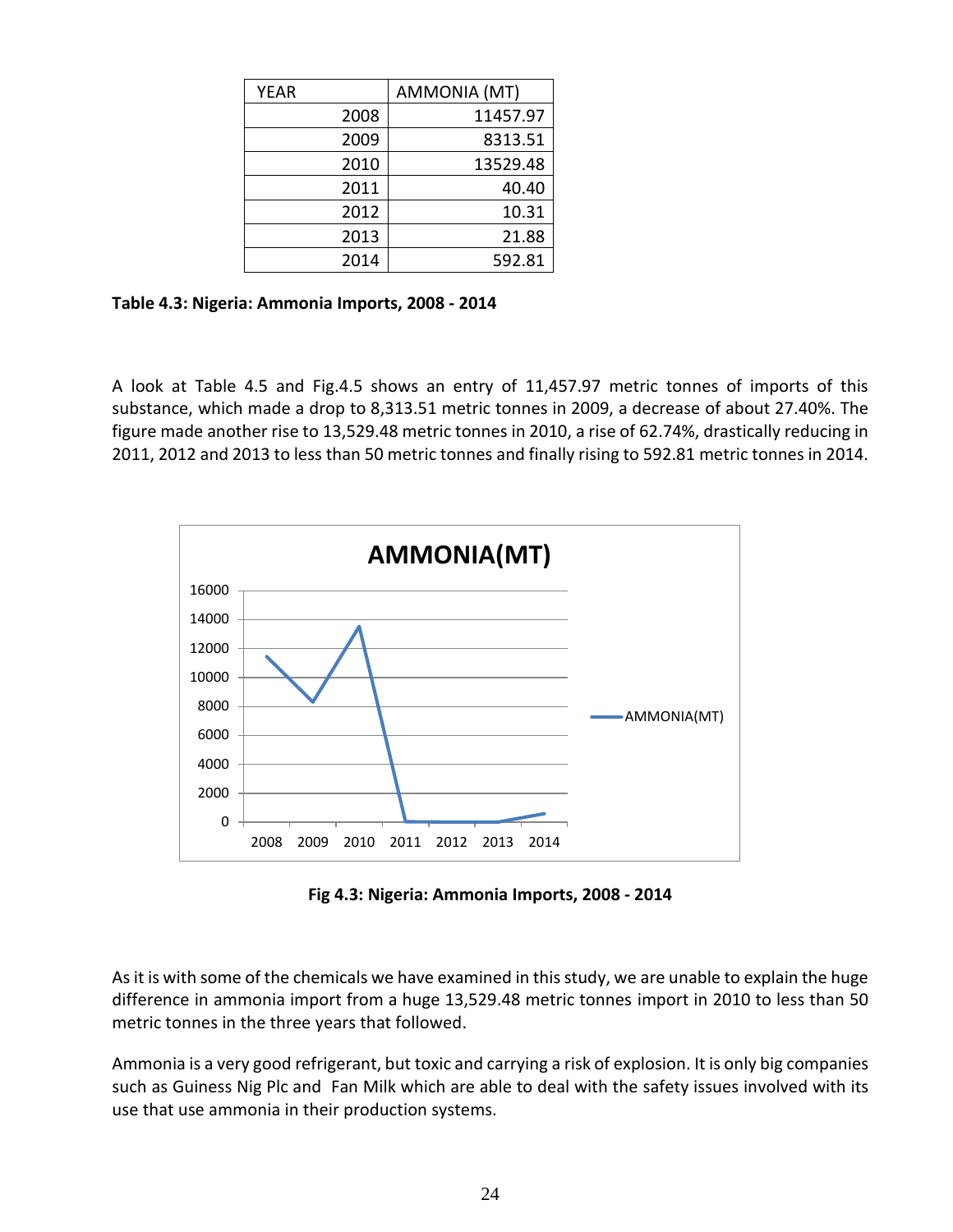It should also be noted that Ammonia is not only used as refrigerant, but has other application areas, such as agriculture.

## 4.1.3 Water

<span id="page-45-0"></span>A low GWP alternative that presents itself in Nigeria is **water**. Often described as the long term solution blowing agent, water is not flammable, has zero ODP and low GWP. It is also cheap

but has limitations for both foam processing and final foam properties.

Though foam density is substantially higher, good adhesion and foam surface quality are more difficult to achieve.

Though we have no statistical data on volume of use, we know that the Automotive Component Industries Ltd (ACI), Kaduna uses a water-based system for the production of vehicle seats. The company was assisted under the Montreal Protocol to use water as its blowing agent. The prospect for the use of water as blowing agent seems very bright in Nigeria.

## **4.2 Price Structures of some Low GWP Alternatives**

<span id="page-45-1"></span>On a general premise, the price of a commodity may determine how much of the commodity is consumed. This makes "pricing" therefore a very potent tool for controlling the use of a product. It comes very important then to know the price structures of low GWP alternatives in the country. Table 4.4 below shows the prices of a few of the low GWP alternatives available on the Nigerian market, from 2008 to 2014. The price trends for the alternatives come out as shown in Fig 4.7.

|                  | Prices in Naira $($ $\blacktriangle$ $)$ Per Kg.     |       |       |      |       |       |       |
|------------------|------------------------------------------------------|-------|-------|------|-------|-------|-------|
| <b>Chemicals</b> | 2008<br>2014<br>2009<br>2012<br>2013<br>2010<br>2011 |       |       |      |       |       |       |
| R-600            | 1,250                                                | 1,200 | 1,200 | 900  | 900   | 800   | 800   |
| R-600a           | 1600                                                 | 1550  | 1500  | 1500 | 1,400 | 1,300 | 1,300 |
| $R-290$          | 740                                                  | 720   | 700   | 500  | 500   | 400   | 400   |

**Table 4.4:** *Prices of some Low GWP Alternatives* **available in Nigeria** 

 $1 \cup S$  \$ = N 160 (2014)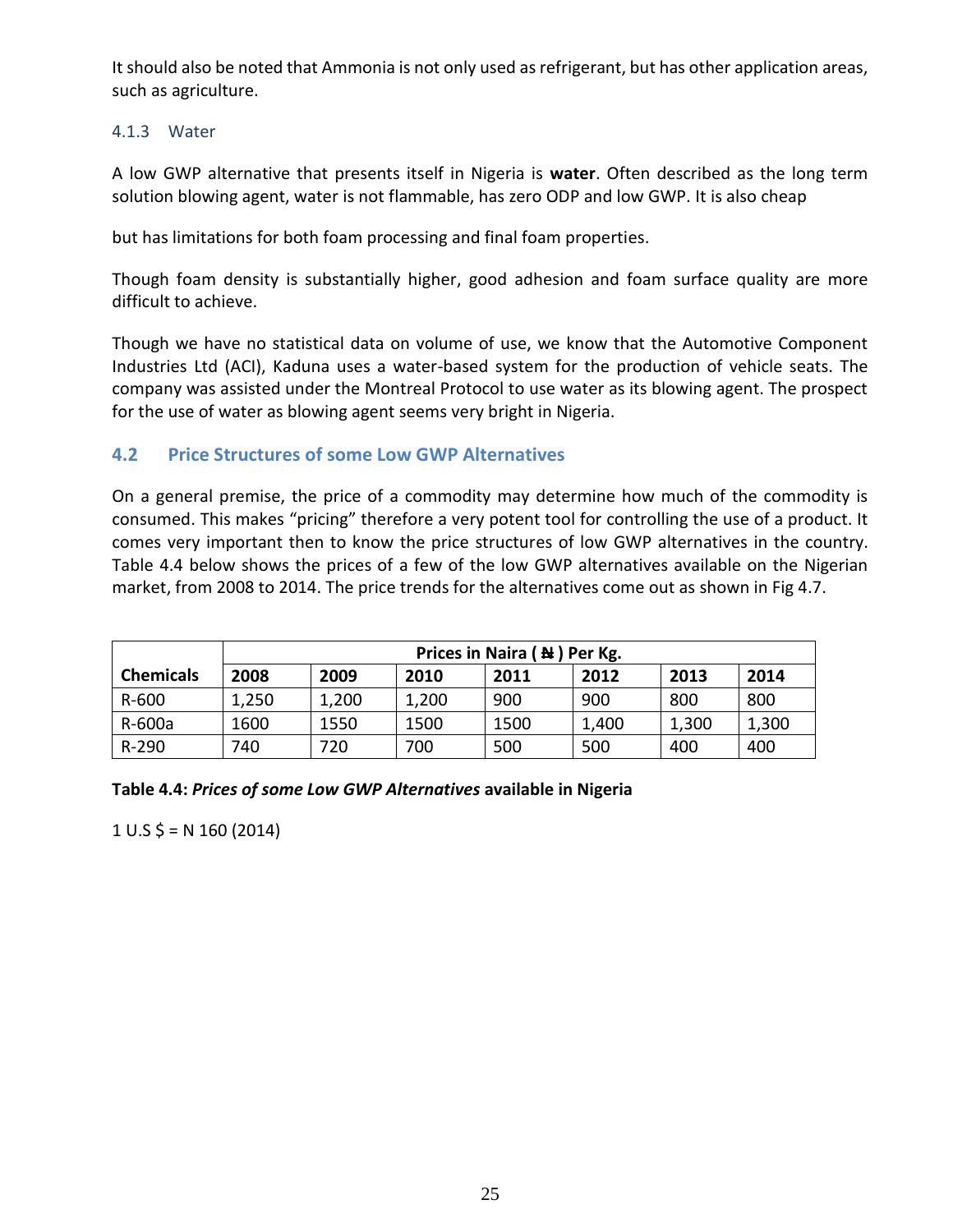

**Fig. 4.4:** *Prices of some Low GWP Alternatives* **available in Nigeria**

A look at Fig 4.4 shows that R600a carries the highest price tag followed by R600, with R290 carrying the lowest price tag. In general, all the alternatives show downward trends in prices between 2008 and 2014.

An attempt was also made to compare the prices of HFC and HFC Mixtures with low GWP alternatives as shown in table 4.5 and Fig 4.5.

A close examination of both Table 4.8 and Fig 4.8 shows that the prices of both HFC-134a and HFC Mixtures R-410A are generally higher than the low GWP alternatives. Also the prices of the alternatives seem to be falling faster than for HFC and Mixtures. These observations are generally good for a shift from HFC to alternatives, all other things being equal.

|                  | Prices in Naira $($ $\blacktriangle$ $)$ Per Kg. |       |       |       |       |       |       |
|------------------|--------------------------------------------------|-------|-------|-------|-------|-------|-------|
| <b>Chemicals</b> | 2008                                             | 2009  | 2010  | 2011  | 2012  | 2013  | 2014  |
| R 134a           |                                                  | 1,325 | 1,323 | 1,400 | 3,000 | 2,500 | 2,350 |
| R 410A           |                                                  | 1,950 | 1,950 | 1,800 | 1,726 | 1,492 | 1,400 |
| R-600            | 1,250                                            | 1,200 | 1,200 | 900   | 900   | 800   | 800   |
| R-600a           | 1600                                             | 1550  | 1500  | 1500  | 1,400 | 1,300 | 1,300 |
| R-290            | 740                                              | 720   | 700   | 500   | 500   | 400   | 400   |

**Table 4.5:** *Prices of HFC-134a, HFC Mixture (R-410A) and some Low GWP Alternatives* **available in** *Nigeria (2008 – 2014).* 1 U.S \$ = N 160 (2014)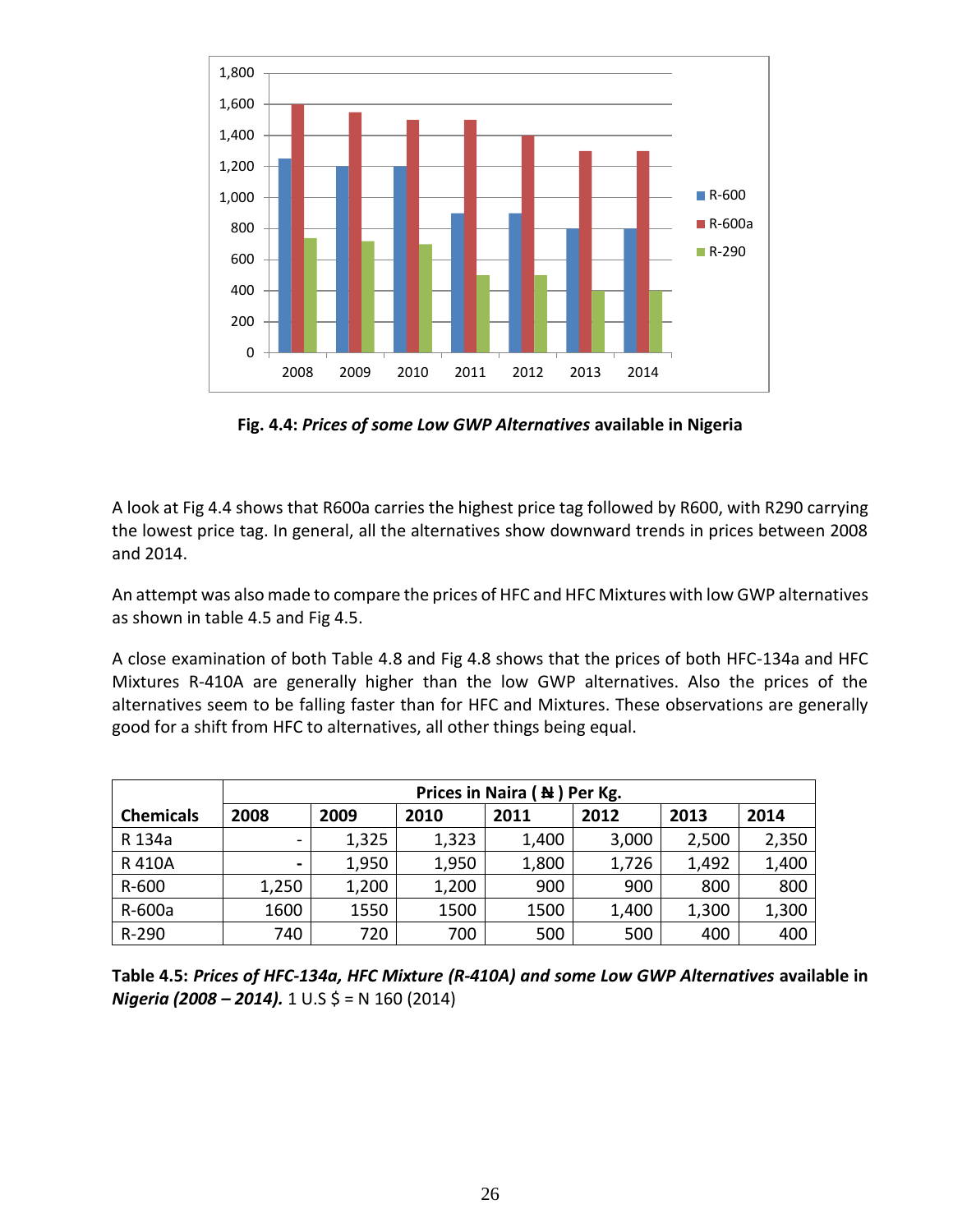

**Fig. 4.5:** *Price trends of HFC-134a, HFC Mixture (R-410A) and some Low GWP Alternatives* **available in** *Nigeria (2008 – 2014)*

# **4.3 Opportunities and Challenges**

<span id="page-47-0"></span>In the immediate sections that follow we shall examine the opportunities and challenges that present themselves for a transition from HFCs to low GWP alternatives in the country. These will surely help in any future HFC phase-down plan for the country.

## 4.3.1 Opportunities

## <span id="page-47-1"></span>*4.3.1.1 Hydrocarbon Production in Nigeria*

Nigeria had relied on imported refrigerants to support its refrigeration and air-conditioning sector. Currently an opportunity is unfolding itself that will enable the country to produce HC as refrigerant. This is a great opportunity for the phase down of HFC and HFC blends in the country.

Pamaque Nig. Ltd, in collaboration with the Government of the Federal Republic of Nigeria, and with co-funding support from the Multilateral Fund of the Montreal Protocol on Substances that Deplete the Ozone Layer, is undertaking a "Demonstration Project for the Production and Safe use of Hydrocarbons in Refrigeration Servicing Applications in Nigeria" (as part of the HCFC Phase out Management Plan). The demonstration project consists of the design, construction and start-up of a pilot distillation and bottling unit for hydrocarbon refrigerants from locally produced Liquid Petroleum Gas (LPG). The project which has passed the trial stage will have as products R-600; R-600a; R-290; R1270 and a blend of 50/50 of R-600a and R-290. The products are planned to be introduced to the Nigerian market in 2015. This will help any future HFCs phase down programme not only in Nigeria but also in the West African sub region.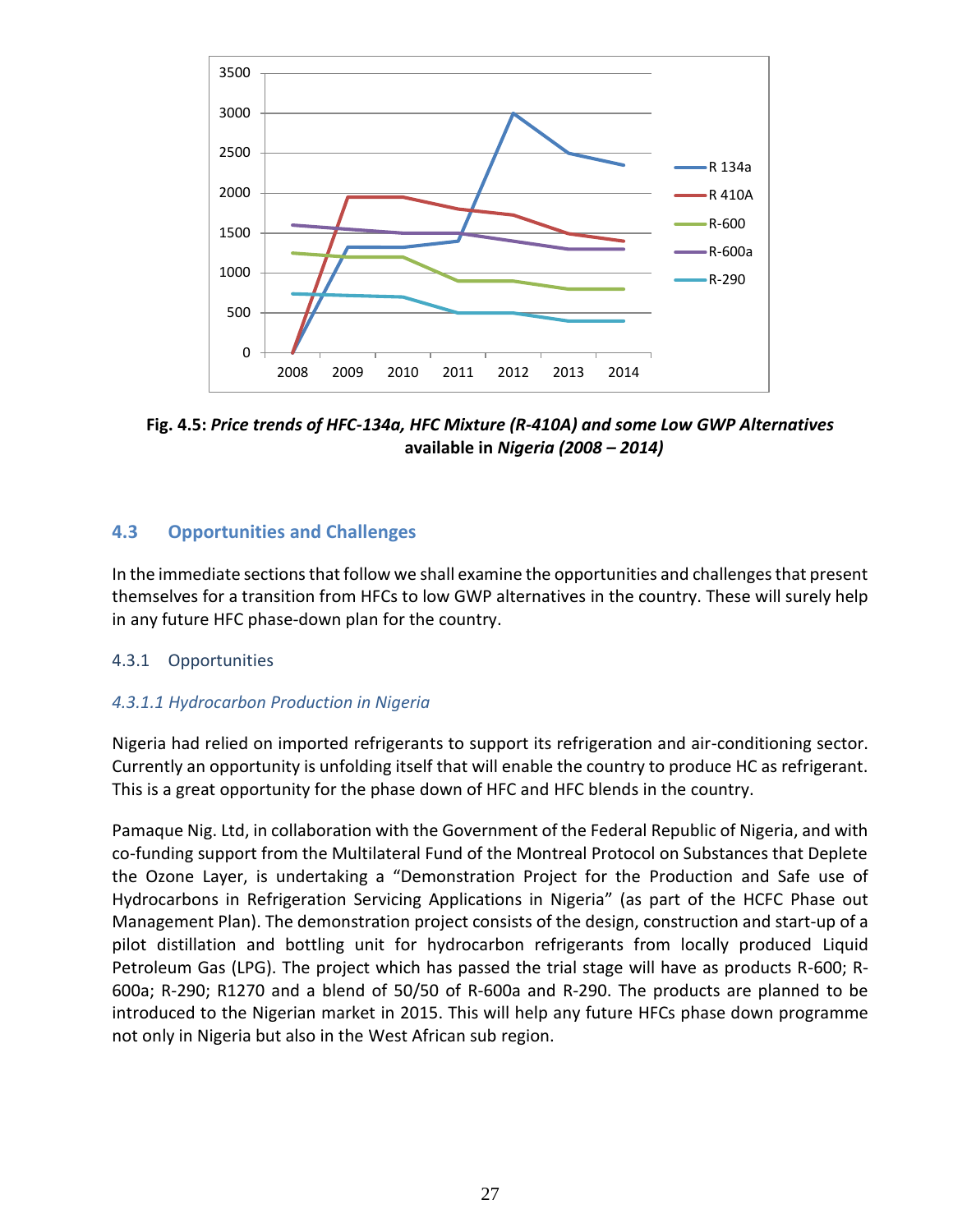## *4.3.1.2 Big Companies Phasing Down*

Some big companies are already taking self-driven initiatives to phase down HFCs. An example is Unilever, favoring natural refrigerants. Unilever in Nigeria holds a large proportion of the ice cream market share. This company's production facilities in Nigeria may have converted to the use of natural refrigerants as attested to by Thomas Lingard, the global advocacy director of Unilever who said that "almost all our production facilities and cold stores already use ammonia in their refrigeration systems…." Also for the point-of-sale ice cream cabinets he said "since 2004, we have been rolling out new climate-friendly freezers using an HC refrigerant." (UNEP, 2012).

## *4.3.1.3 Local Production of Methyl Formate-based foam.*

As with refrigerants, Nigeria had hither-to relied on imported foam-blowing agents for rigid foam production. An opportunity has also appeared on the horizon in this respect. Currently VITAPUR, a subsidiary of VITAFOAM Plc, in collaboration with the Government of the Federal Republic of Nigeria, and with co-funding support from the Multilateral Fund of the Montreal Protocol on Substances that Deplete the Ozone Layer, is setting up a System House for the production of Methyl Formate-based foam in the country. Methyl Formate is non-ozone depleting and has a low GWP. The project which will be commissioned in 2015 presents great opportunities for a shift from the use of HFC-based foam blowing agents, such as HFC-245fa and HFC-365mfc to a low GWP alternative, not only for Nigeria but also for countries of the West African sub-region.

## 4.3.2 Challenges

<span id="page-48-0"></span>There are challenges to the adoption of low-GWP alternatives in Nigeria, some of which are discussed in this section.

## *4.3.2.1 Safety Risks occasioned by Flammability and Toxicity Issues:*

The issue of high flammability for hydrocarbon and toxicity for ammonia are issues of concern for their widespread adoption in Nigeria bearing in mind the likely low level of the education of the workforce in facilities that will use these substances. The ability to keep to required technical standard of safe handling of the substances is low, which increases the risk factor. With hydrocarbons however, technicians can be trained on how to handle substances safely.

## *4.3.2.2 Technical Know-how*

Insufficient technical know-how in many instances in companies, a lack of practical skills among technicians, may stand as a barrier. Information dissemination, through training courses for technicians and technical staff may help with this challenge.

## *4.3.2.3 Technology Change Fatigue*

Many of the end user companies that may need to convert from HFCs have just completed change over to a new technology occasioned by the move away from ODS-based processes. For some of them the change took several years. This experience may stand as barrier for another conversion, for some may be wary of undertaking another conversion that may last some years.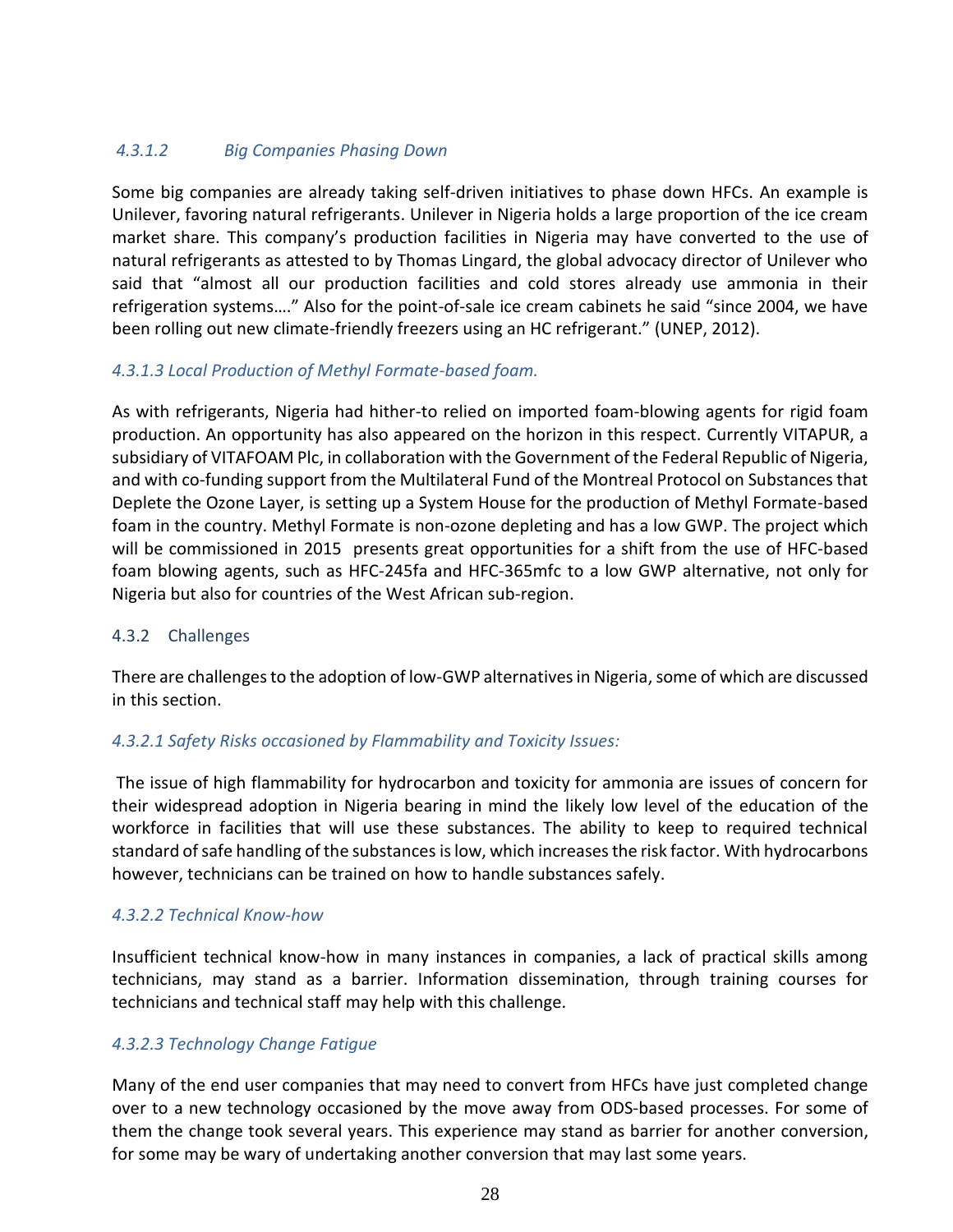## **4.4 Potential Impacts of Transition to Low-GWP Alternatives**

<span id="page-49-0"></span>A transition from HFCs to low-GWP alternatives in Nigeria will undoubtedly contribute to the lessening of HFC loading in the atmosphere, thereby helping climate. A shift by Nigeria is likely to influence similar shifts by other West African countries. The countries are already showing interest in the successful completion of the prototype HC production system in Nigeria. This positive influence is likely to go beyond the West African sub-region, for example a Northern African country has expressed interest in the Nigeria project and has visited the production facility.

## **4.5 HFC and HFC Mixtures Emission Reduction**

<span id="page-49-1"></span>A prelude action to switching to HFC substitutes is the taking of measures that will help to reduce HFC emissions. In the considerations that follow, we shall examine some emissions reduction strategies. These may in fact be considered for implementation long before putting in place a fullfledged HFC Phase-down plan.

## 4.5.1 Emission Reductions through Policies

<span id="page-49-2"></span>Any emission reduction strategy or action will rely on a good policy base for such strategies or action to thrive and stand the test of time. In view of this the government would need to promote policies that support emission reduction programmes and activities.

## 4.5.2 Emission Reductions through Best Practices

<span id="page-49-3"></span>The sectors that are most likely to lead to any meaningful emission reduction gains are the refrigeration and air-conditioning sectors. Key to success in this lies in the adoption and institutionalization of "best-practices" in the daily professional engagements of technicians. Fundamental to this is training: the technicians will need to be well trained.

A solid foundation has been laid for this in Nigeria during the CFC Phase Out years, and now through the HCFC Phase Out Management plan.

The elaborate technicians training programme, which lasted from 2006 to 2011 started with the designation of 26 training centres in the nation for the training programme. In a train-the trainer programme in 2006 and 2007 a set of trainers were trained in 'good refrigeration management practices" by an international trainer from the Heat, Refrigeration and Air conditioning Institute (HRAI) of Canada. The objectives of the training-the-trainers workshops which attracted participants from the designated training centres were to:

- increase participant awareness on Ozone Layer depletion and ODS issues.
- provide information on the proposed regulation on ODS phase out.
- introduce and demonstrate procedures that eliminate refrigerant emissions during preventive and unscheduled maintenance.
- provide hands-on training on retrofitting CFC-12 based domestic refrigerators to operate on Hydrocarbon blends.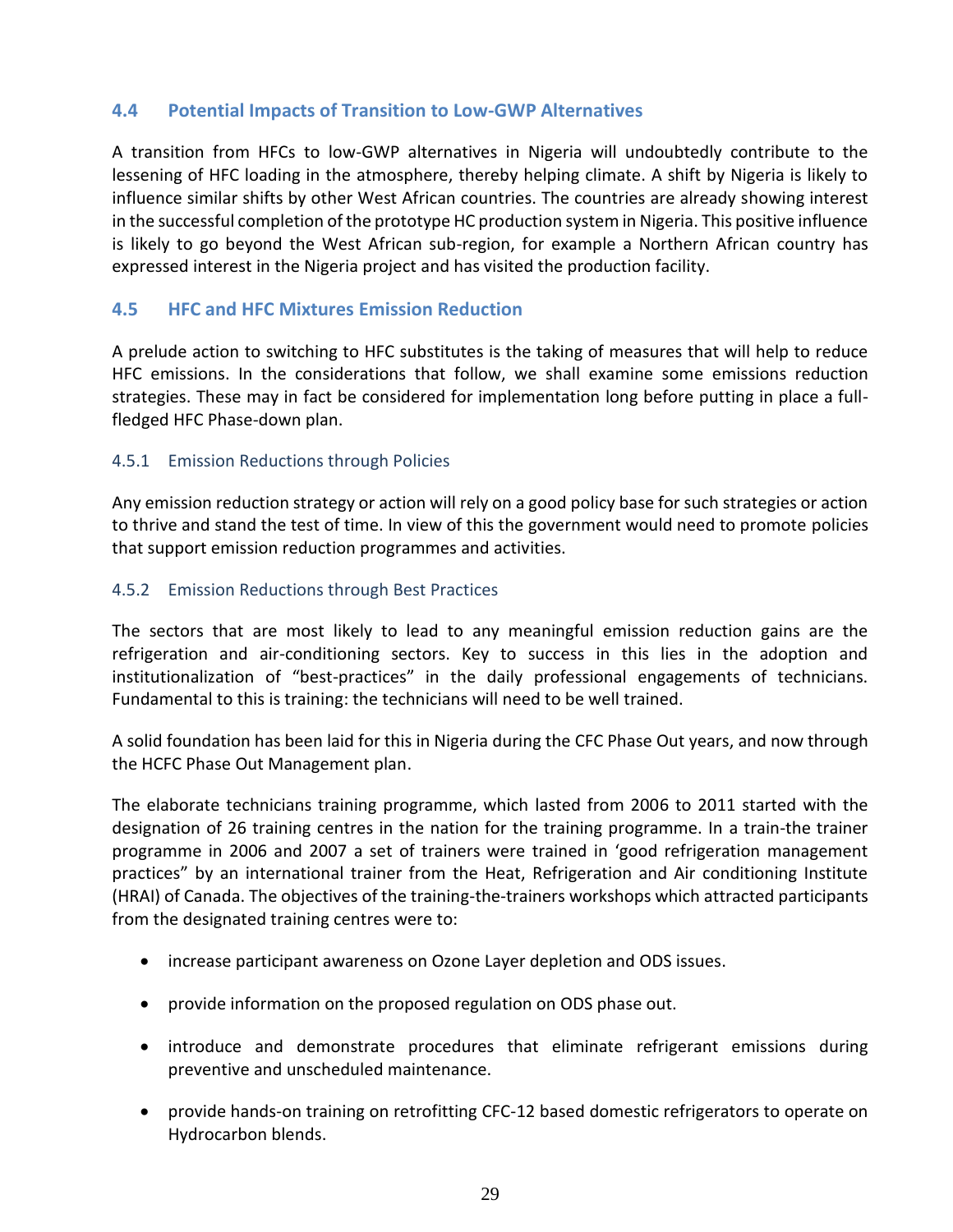- provide basic refrigeration tools to enable practice good refrigerant management.
- stimulate development of a network for information sharing throughout the sector.
- certify participants complete the training.

The train-the-trainers programme was followed thereafter with the training of about 4155 refrigeration practitioners in 2008; 5000 in 2009, and 540 in 2010/11. This makes a total of over 9,600 technicians trained in "good refrigeration practices". The training centres are still intact, are useful for the implementation of the HPMP, and would serve a "best practices" technician programme under an HFC emission reduction programme.

## 4.5.3. Emission Reductions through Design and Technology Advancements

<span id="page-50-0"></span>There is great scope in Nigeria for the use of design and technology advancement to achieve HFC emission reduction. For example, evolution of environmentally friendly design and use of locally based materials that will require less cooling in residential and office quarters will lead to less reliance on mechanical cooling using HFCs and HFC Mixtures. There are signs that such designs and trial of materials are already surfacing, with prospects for HFC emission reduction gains. The advancement of this could be government policy-driven.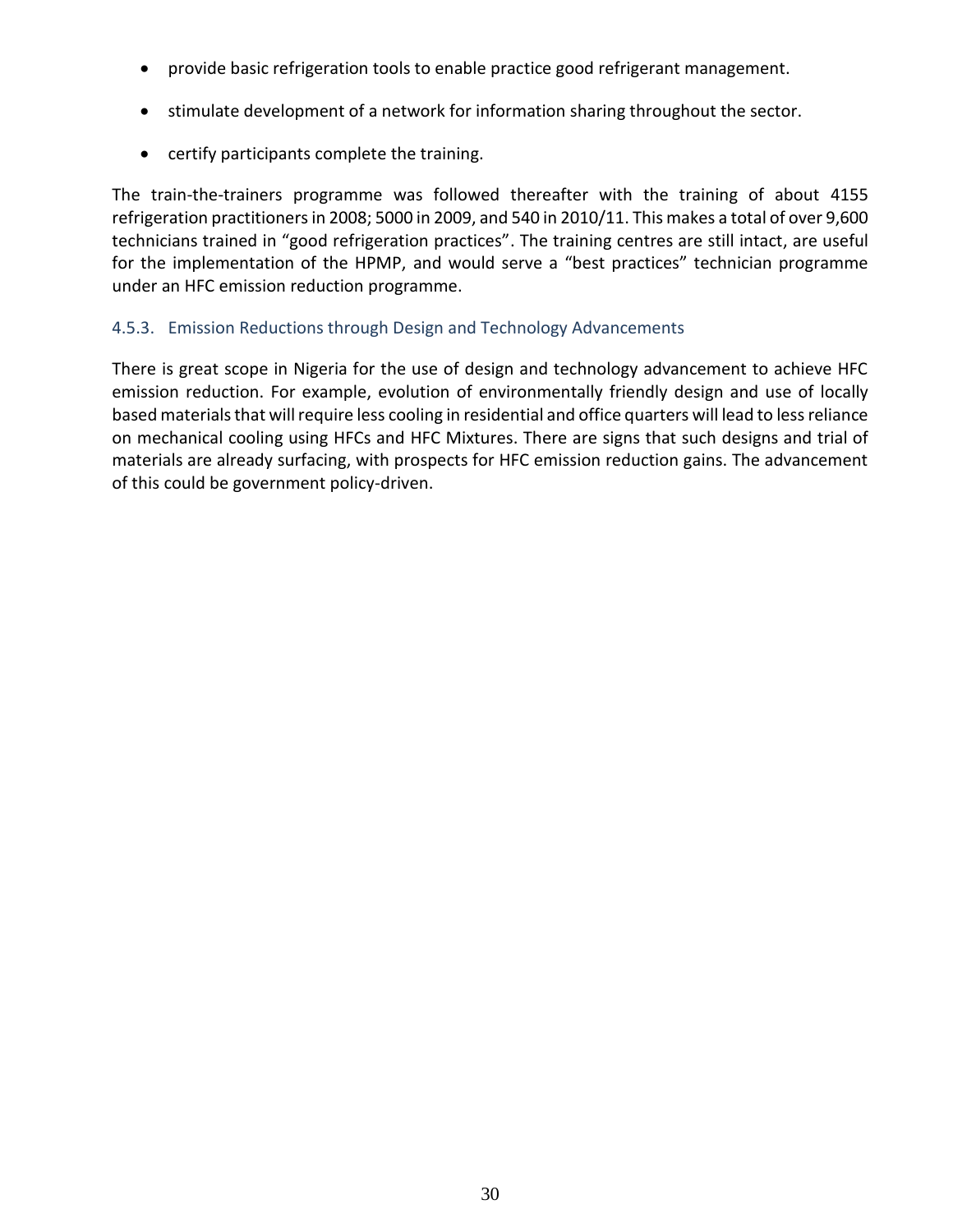# **Chapter 5: Policies, Structures and Actions to ensure HFC Emissions Reduction**

<span id="page-51-0"></span>In this section we would briefly examine Policies, Structures and actions that may need to be undertaken in order to ensure HFC emission reduction in Nigeria. The discussion draws, in particular, from the experience gained in the implementation of the National CFC Phase Out Plan in the Country between 2002 and 2010, which had been adjudged one of the best in Africa.

## **5.1 Emission Reductions through Policies and Legislation**

<span id="page-51-1"></span>For a change to the use of low GWP alternatives that will eventually lead to HFC emission reduction, there will be the need to put in place legal and policy structures that will promote HFC phase down activities. Currently there are no legal restrictions or control on the importation of HFCs into the country. The process for the imposition of restrictions and import control often takes time to conclude. This is why the process has to start as early as practicable. In this the role of advocacy should not be under rated. This will surely help in influencing changes in policies and legislation. The Federal Ministry of Environment has a leadership role to play in ensuring that necessary actions are undertaken to hasten the move to a change from HFC use to other low GWP alternatives.

## **5.2 Putting in place an HFC Phase Down Plan.**

<span id="page-51-2"></span>The putting in place of a national phase down plan should be one of the first steps to be taken by the country. The plan should lay down the activities to be undertaken to phase down the use of HFCs in the country. It should serve as a road map to lead the country from where it is now with HFC consumption to where it intends to go with HFC phase down. The plans should endeavor to involve all stakeholders in its preparation.

# **5.3 Achieving emission reduction through containment control (e.g. through obligatory leakage checks)**

<span id="page-51-3"></span>One of the successful policy approaches in other countries in managing HFCs and particularly in the European Union has been the containment control of HFCs in equipment. Building on the positive experiences tested in other countries to reduce the impact of HFCs, this could be considered in Nigeria.

Nigeria is in the process of amending the Ozone regulation to give consideration to HFC issues. The regulation could prescribe "containment control" through mandatory leakage checks requirement. This will go a long way to help reduce emission through leakage minimization.

## **5.4 Phase Down Funding Assistance**

<span id="page-51-4"></span>The huge success recorded in the implementation of CFC phase out programmes in the developing world in the nineties and first decade of the millennium was in part due to the funding mechanism adopted by the Multilateral Fund of the Montreal Protocol. Under this arrangement funding was made available to developing countries for agreed incremental costs associated with ODS Phase Out through the Multilateral Fund of the Montreal Protocol.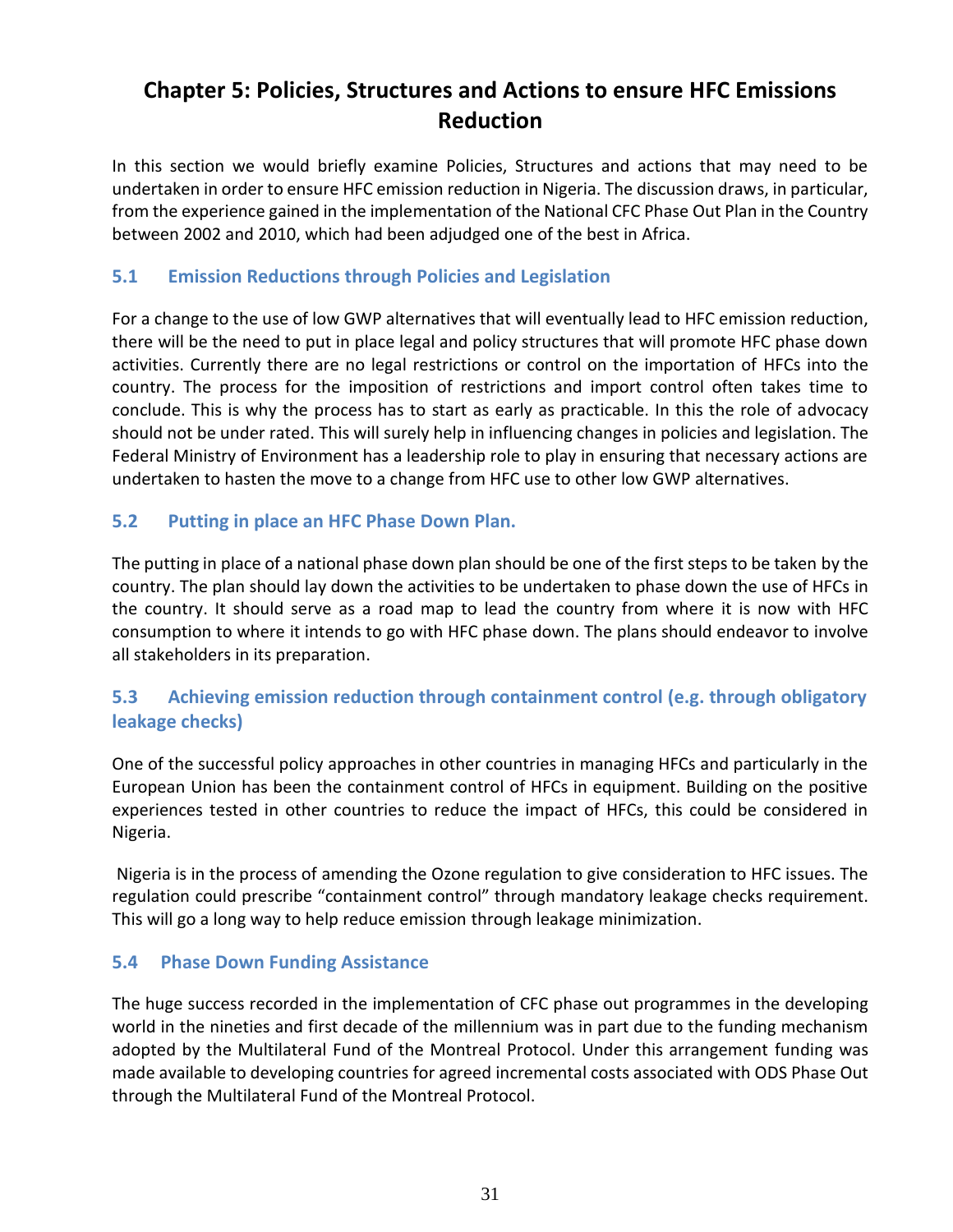Provision of funding assistance to developing countries for them to fulfill their binding phase out obligations is a strong pillar of this "proven model". A similar mechanism applied to HFC phase down will make manufacturers in the developing countries to respond favourably to the goals of HFC Phase down.

# **5.5 Import Licensing and Monitoring System.**

<span id="page-52-0"></span>The import licensing and monitoring system was one of the major instruments of import control employed under the Montreal Protocol. It was successfully used during the CFC phase out years and is still in use under the current HCFC phase out dispensation. This instrument of import control will still be useful in any HFC phase down effort.

# **5.6 Technical Support and Training**

<span id="page-52-1"></span>Enterprises billed for phase down would need to be technically supported in the process of phase down. This can in-fact reduce the pains that constitute "conversion fatigue". This was ingeniously used in the foam sector to assist investment projects beneficiaries to develop formulations for ODS alternatives. It has been noted that this support was responsible for the huge success recorded in the rapid phase out of HCFC-11 in the Foam sector.

As hinted earlier, technicians will need to be trained on how to safely handle hydrocarbons because of the safety issue concerns about this substance.

## **5.7 Public Awareness**

<span id="page-52-2"></span>In implementing any phase down activity in the country, public awareness raising will play a central role. Any awareness raising effort will find the trade associations quite useful.

# **5.8 Fiscal Controls**

<span id="page-52-3"></span>The subsidies and taxation concepts could be used to advantage to help transition to low-GWP alternatives in the country. Subsidies are measures that keep prices for consumers below market levels or for producers above market levels or reduce costs for consumers and producers. These were used to advantage in phasing out CFCs in the country. Every fiscal year the Government set import taxes that has to be paid on imported goods. Goods intended to be discouraged are given high taxes while those that intended to be encouraged are given low taxes and in some cases no tax at all. This could be used to advantage to help promote low GWP alternatives and discourage the use of HFCs. Subsidies may also be given to promote solutions based on low-GWP options.

Government may also wish to provide subsidies for activities that lead to emission reduction, which could come in various forms.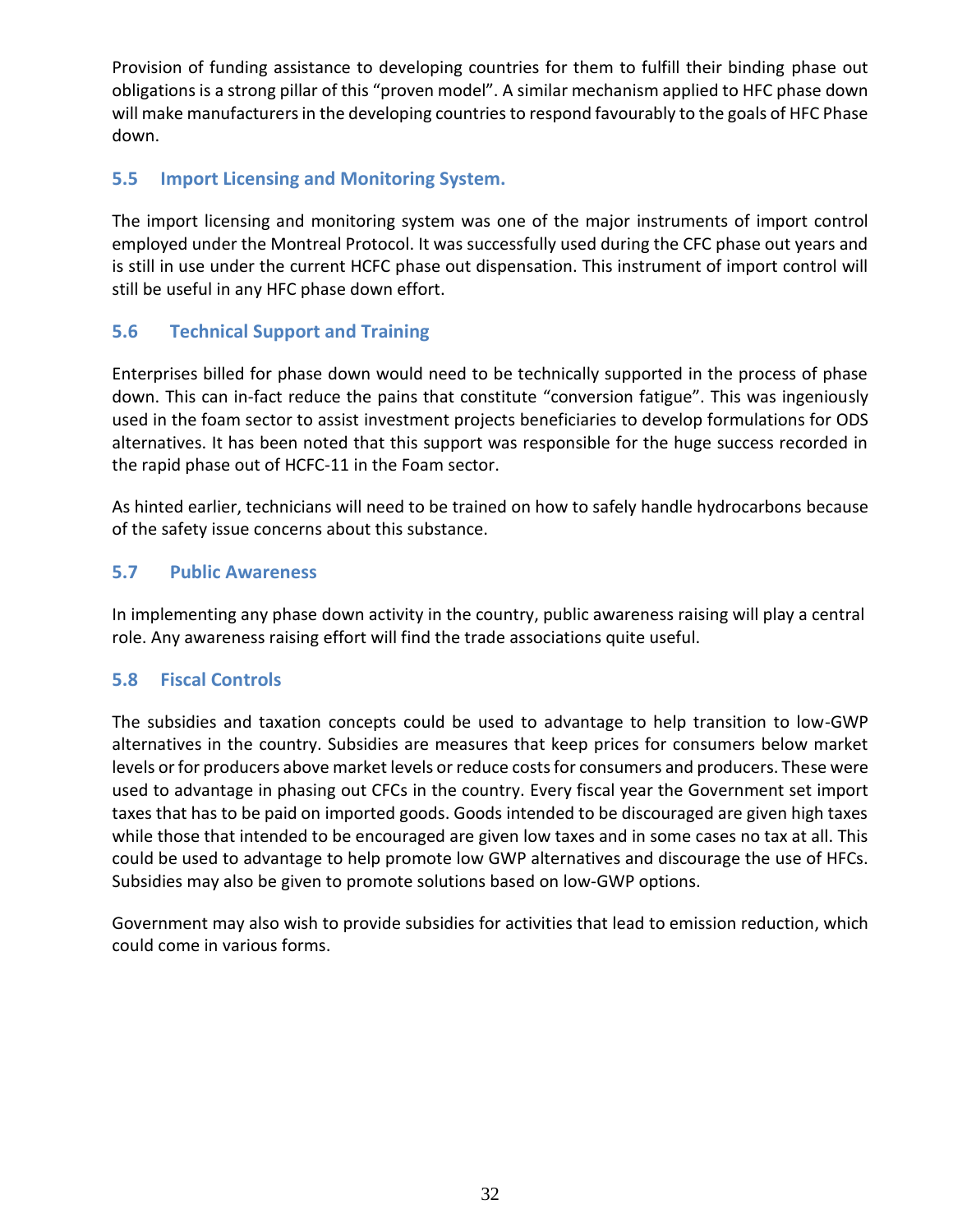# **Chapter 6: Summary of Findings and Conclusions**

## <span id="page-53-0"></span>**6.1: Summary of Findings**

<span id="page-53-1"></span>In line with the objectives of the study, the consultants used HFC import data entries obtained from the ASYCUDA system of the Nigeria Customs Service for 2008 to 2014, authenticated on occasion with NAFDAC's data, to undertake an inventory of HFCs, HFC Mixtures and low GWP alternatives available on the Nigeria market. The analysis undertaken leads to the following findings:

- a. Import of HFCs into Nigeria between 2008 and 2014, which is solely HFC-134a, totaled about 5080.42 metric tonnes, giving an annual average import of about 725.77 metric tonnes.
- b. The imports trend for HFCs (HFC-134a), for the current study period, is very difficult to establish because it oscillates from year to year, sometimes very steeply.
- c. Import of HFC Mixtures into Nigeria between 2008 and 2014 was about 3,994.10 metric tonnes, resulting in an annual average of about 570.59 metric tonnes.
- d. Similar to the case of HFCs, the imports trend, for HFC Mixtures, during the current study period, is also difficult to establish because it oscillates from year to year, also, sometimes very steeply.
- e. The imports into Nigeria of both HFCs and HFC Mixtures between 2008 and 2014 was in the total amount of 9,074.52 metric tonnes, which gives an average annual imports of about 1,296.36 metric tonnes.
- f. Estimating the future imports of both HFCs and HFC Mixtures was a very difficult task. This notwithstanding, future import estimates under some assumptions points towards a decreasing import trend for HFCs and an increasing import trend for HFC Mixtures, based on the analysis of past trends.
- g. Prices of HFCs (HFC-134a) and HFC Mixtures as well as low GWP alternatives in the Nigerian market have been decreasing over the years since 2008, with the prices of low GWP alternatives generally lower than those of the HFC-134a and HFC Mixtures.
- h. Three types of HFCs distribution channels exist in the country, which include: importers to end users; importers to retailers to end users; and end-user importers.
- i. Several low GWP alternatives for the replacement of HFCs and HFC Mixtures are available and in use in Nigeria, which include: hydrocarbon refrigerants (butane/isobutane; propane); ammonia; and water.
- j. Opportunities presenting themselves in Nigeria for a transition from HFC use to low GWP alternatives include: production of hydrocarbon refrigerants in the country; big companies such as Unilever phasing out the use of HFCs voluntarily; and local system house for Methyl Formate by Vitapur.
- k. Challenges to the adoption of low GWP alternatives in the country include:
	- $\triangleright$  safety risks occasioned by the flammability and toxicity of some low GWP alternatives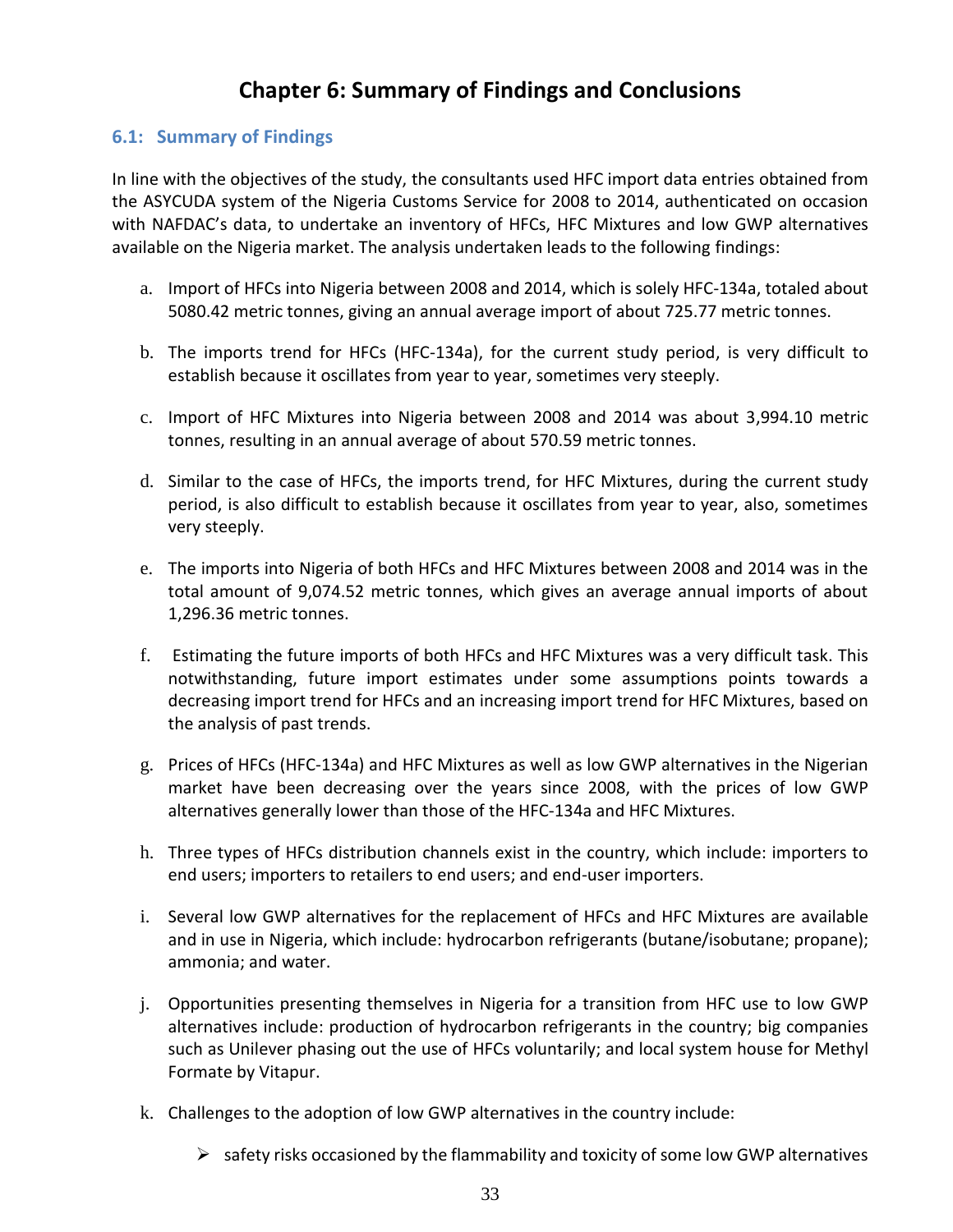- $\triangleright$  Insufficient technical know-how on the part of key stakeholders
- $\triangleright$  Technology change fatigue by companies using HFCs.
- l. Policies, structures; and actions to ensure HFCs emission reduction examined in the study include:
	- $\triangleright$  Emission reduction through policies and legislations
	- $\triangleright$  Putting in place an HFC Phase Down Plan
	- $\triangleright$  Providing Phase Down Funding assistance
	- $\triangleright$  HFCs import licensing and monitoring system
	- $\triangleright$  Provision of Technical support and training
	- $\triangleright$  Public awareness; and
	- $\triangleright$  Use of fiscal control mechanisms

## *6.2:* Conclusions

<span id="page-54-0"></span>It can be inferred from the above discussions that though some challenges may present themselves, the prospect for a quick and smooth transition from high-GWP HFCs to low GWP alternatives in Nigeria is very high. HFC consumption continues to show a downward trend, while some low GWP alternatives are already available and in use in the country. Another big advantage is the policy of the Government to support local production of HC and Methyl Formate. The successful accomplishment of these projects will surely assist in the move away from HFC use in the country. Also, big multi-national companies like Unilever are currently promoting a move away from HFCs, thereby presenting a good prospect for a mass transition. In the face of some challenges that present themselves, the prospect for a shift away from HFC use will need to be driven by the right policies; legal framework; institutional structures and actions.